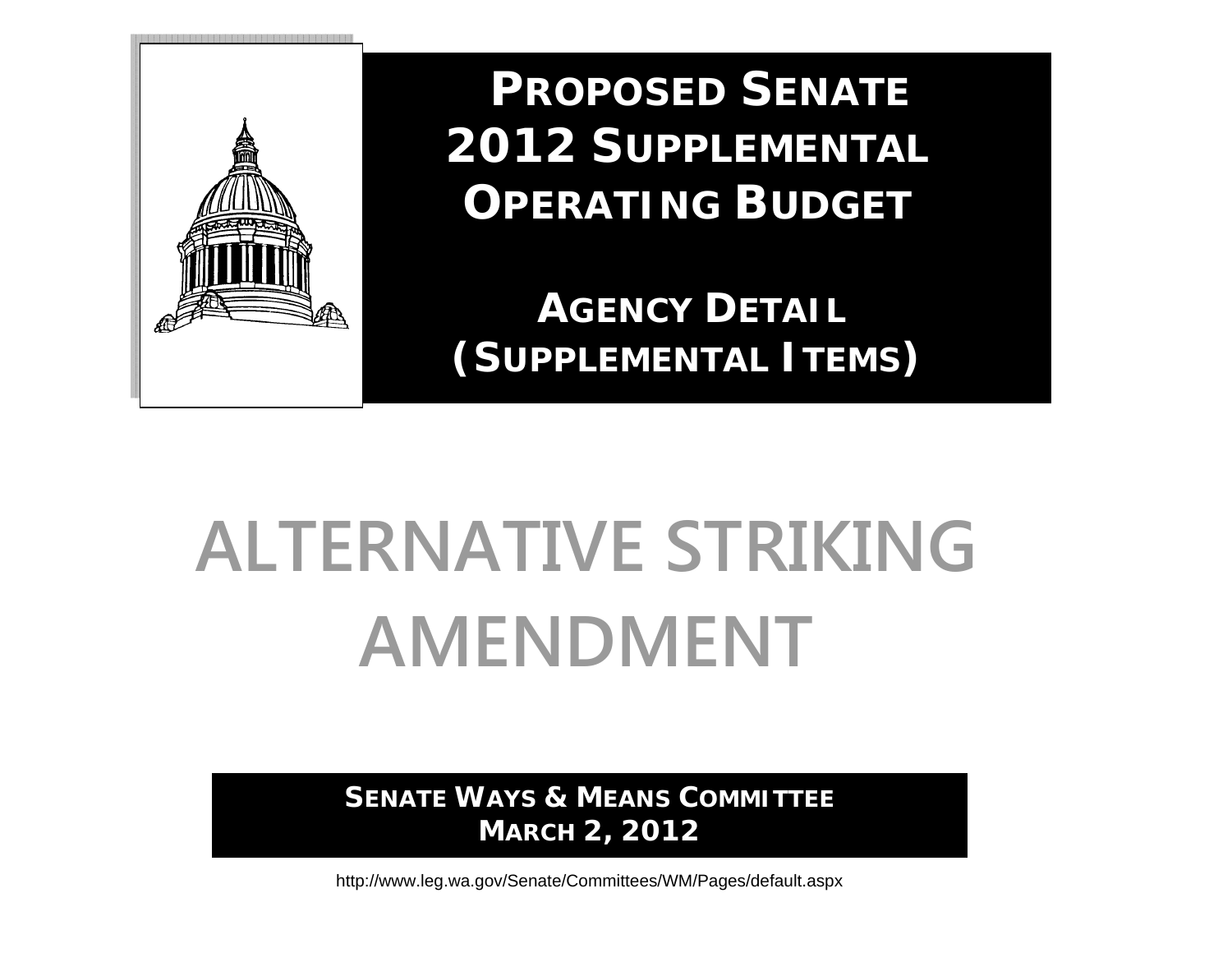|                                                  | <b>Alt Striking Amd</b> |              | <b>Sen Chair Proposed</b> |              | <b>Difference</b> |                  |
|--------------------------------------------------|-------------------------|--------------|---------------------------|--------------|-------------------|------------------|
|                                                  | NGF+OpPth               | <b>Total</b> | NGF+OpPth                 | <b>Total</b> | NGF+OpPth         | <b>Total</b>     |
| Legislative                                      |                         |              |                           |              |                   |                  |
| <b>House of Representatives</b>                  |                         |              |                           |              |                   |                  |
| Policy Items                                     |                         |              |                           |              |                   |                  |
| 1. Efficiency Reduction                          | $-1,523$                | $-1,523$     | $-875$                    | $-875$       | $-648$            | $-648$           |
| 2. Legislative Support Consolidation             | $-1,454$                | $-1,454$     | $-1,454$                  | $-1,454$     | $\boldsymbol{0}$  | $\boldsymbol{0}$ |
| Total                                            | $-2,977$                | $-2,977$     | $-2,329$                  | $-2,329$     | $-648$            | $-648$           |
| <b>Senate</b>                                    |                         |              |                           |              |                   |                  |
| Policy Items                                     |                         |              |                           |              |                   |                  |
| 3. Efficiency Reduction                          | $-1,193$                | $-1,193$     | $-774$                    | $-774$       | $-419$            | $-419$           |
| 4. Legislative Support Consolidation             | $-1,562$                | $-1,562$     | $-1,562$                  | $-1,562$     | $\boldsymbol{0}$  | $\boldsymbol{0}$ |
| Total                                            | $-2,755$                | $-2,755$     | $-2,336$                  | $-2,336$     | $-419$            | $-419$           |
| Joint Legislative Audit & Review Committee       |                         |              |                           |              |                   |                  |
| Policy Items                                     |                         |              |                           |              |                   |                  |
| 5. Efficiency Savings                            | $-137$                  | $-137$       | $-271$                    | $-271$       | 134               | 134              |
| Legislative Evaluation & Accountability Pgm Cmte |                         |              |                           |              |                   |                  |
| Policy Items                                     |                         |              |                           |              |                   |                  |
| 6. Education Data Center                         | $-375$                  | $-375$       | $-375$                    | $-375$       | $\mathbf{0}$      | $\boldsymbol{0}$ |
| 7. Efficiency Reduction                          | $-110$                  | $-110$       | $-55$                     | $-55$        | $-55$             | $-55$            |
| Total                                            | $-485$                  | $-485$       | $-430$                    | $-430$       | $-55$             | $-55$            |
| <b>Joint Legislative Systems Committee</b>       |                         |              |                           |              |                   |                  |
| Policy Items                                     |                         |              |                           |              |                   |                  |
| 8. Efficiency Reduction                          | $-395$                  | $-395$       | $-197$                    | $-197$       | $-198$            | $-198$           |
| <b>Statute Law Committee</b>                     |                         |              |                           |              |                   |                  |
| Policy Items                                     |                         |              |                           |              |                   |                  |
| 9. Efficiency Reduction                          | $-234$                  | $-234$       | $-117$                    | $-117$       | $-117$            | $-117$           |
| <b>Office of Legislative Support Services</b>    |                         |              |                           |              |                   |                  |
| Policy Items                                     |                         |              |                           |              |                   |                  |
| 10. Legislative Support Consolidation            | 3,016                   | 3,016        | 3,016                     | 3,016        | $\boldsymbol{0}$  | $\boldsymbol{0}$ |
| <b>Total Legislative</b>                         | $-3,967$                | $-3,967$     | $-2,664$                  | $-2,664$     | $-1,303$          | $-1,303$         |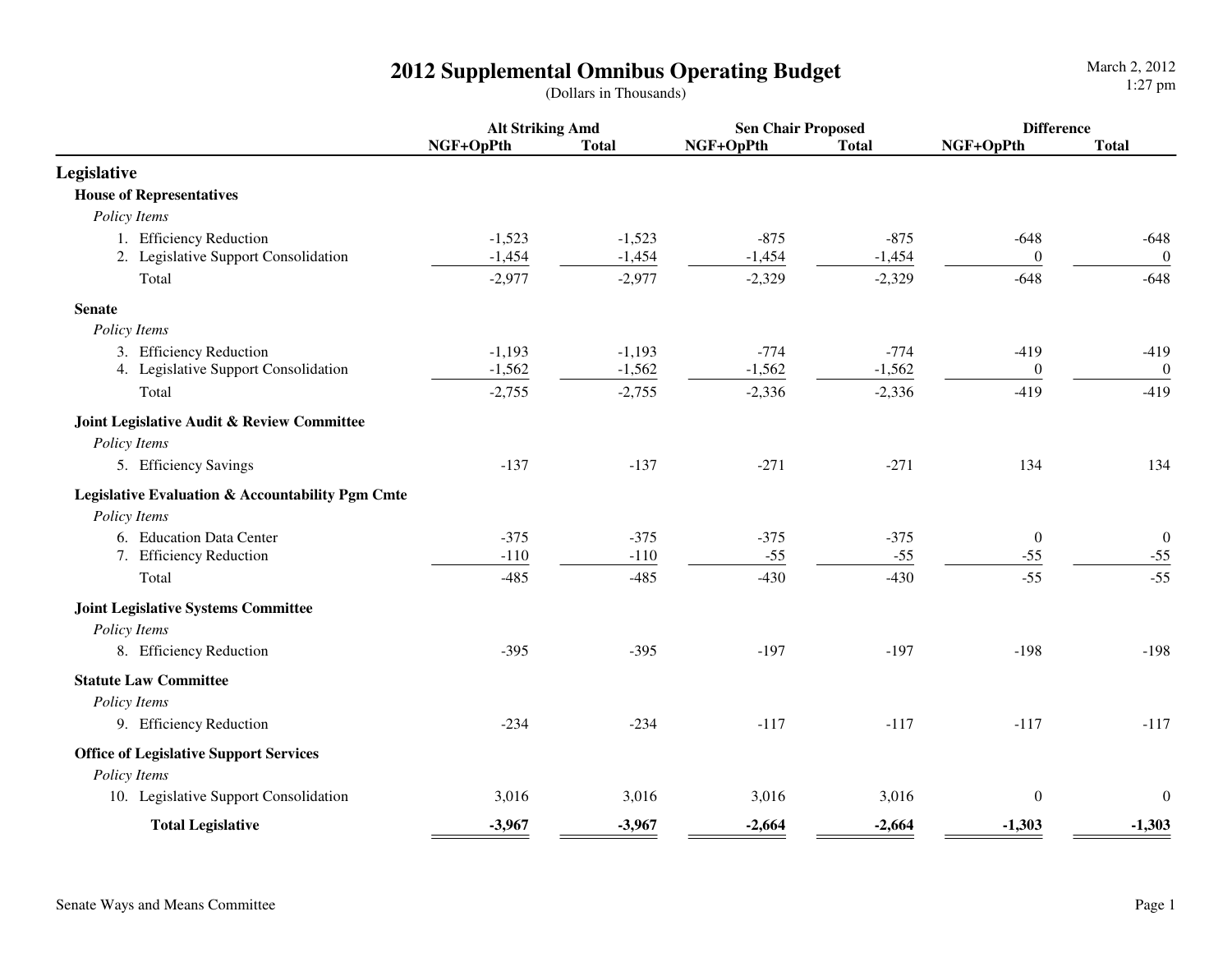|                                                               | <b>Alt Striking Amd</b>    |                                      | <b>Sen Chair Proposed</b> |                        | <b>Difference</b>       |                           |
|---------------------------------------------------------------|----------------------------|--------------------------------------|---------------------------|------------------------|-------------------------|---------------------------|
|                                                               | NGF+OpPth                  | <b>Total</b>                         | NGF+OpPth                 | <b>Total</b>           | NGF+OpPth               | <b>Total</b>              |
| <b>Judicial</b>                                               |                            |                                      |                           |                        |                         |                           |
| <b>Supreme Court</b>                                          |                            |                                      |                           |                        |                         |                           |
| Policy Items                                                  |                            |                                      |                           |                        |                         |                           |
| 11. Judge Pro Tempore Retirement Costs<br>12. Vacancy Savings | 41<br>$\theta$             | 41<br>$\boldsymbol{0}$               | 41<br>$-110$              | 41<br>$-110$           | $\boldsymbol{0}$<br>110 | $\boldsymbol{0}$<br>110   |
| Total                                                         | 41                         | 41                                   | $-69$                     | $-69$                  | 110                     | 110                       |
| <b>State Law Library</b>                                      |                            |                                      |                           |                        |                         |                           |
| Policy Items                                                  |                            |                                      |                           |                        |                         |                           |
| 13. Law Library Transfer<br>14. Law Library Evaluation        | $-1,000$<br>$\overline{0}$ | $\boldsymbol{0}$<br>$\boldsymbol{0}$ | $-1,466$<br>$\theta$      | $\boldsymbol{0}$<br>50 | 466<br>$\overline{0}$   | $\boldsymbol{0}$<br>$-50$ |
| Total                                                         | $-1,000$                   | $\boldsymbol{0}$                     | $-1,466$                  | 50                     | 466                     | $-50$                     |
| <b>Administrative Office of the Courts</b>                    |                            |                                      |                           |                        |                         |                           |
| Policy Items                                                  |                            |                                      |                           |                        |                         |                           |
| 15. Superior Court Judge                                      | 173                        | 173                                  | 173                       | 173                    | $\overline{0}$          | $\boldsymbol{0}$          |
| 16. Truancy Funding                                           | $\theta$                   | $\theta$                             | $-940$                    | $-940$                 | 940                     | 940                       |
| 17. Agency Reduction                                          | $\boldsymbol{0}$           | $\boldsymbol{0}$                     | $-1,400$                  | $-1,400$               | 1,400                   | 1,400                     |
| 18. Office of Public Guardianship                             | $-274$                     | 266                                  | $-274$                    | 266                    | $\overline{0}$          | $\boldsymbol{0}$          |
| 19. JSTA Fee Increase                                         | $-1,400$                   | $\boldsymbol{0}$                     | $\mathbf{0}$              | $\boldsymbol{0}$       | $-1,400$                | $\boldsymbol{0}$          |
| Total                                                         | $-1,501$                   | 439                                  | $-2,441$                  | $-1,901$               | 940                     | 2,340                     |
| <b>Office of Public Defense</b>                               |                            |                                      |                           |                        |                         |                           |
| Policy Items                                                  |                            |                                      |                           |                        |                         |                           |
| 20. Civil Commitment Legal Costs                              | 6,065                      | 6,065                                | 6,065                     | 6,065                  | $\boldsymbol{0}$        | $\boldsymbol{0}$          |
| <b>Office of Civil Legal Aid</b>                              |                            |                                      |                           |                        |                         |                           |
| Policy Items                                                  |                            |                                      |                           |                        |                         |                           |
| 21. JSTA support                                              | $\boldsymbol{0}$           | $\boldsymbol{0}$                     | $-490$                    | 490                    | 490                     | $-490$                    |
| <b>Total Judicial</b>                                         | 3,605                      | 6,545                                | 1,599                     | 4,635                  | 2,006                   | 1,910                     |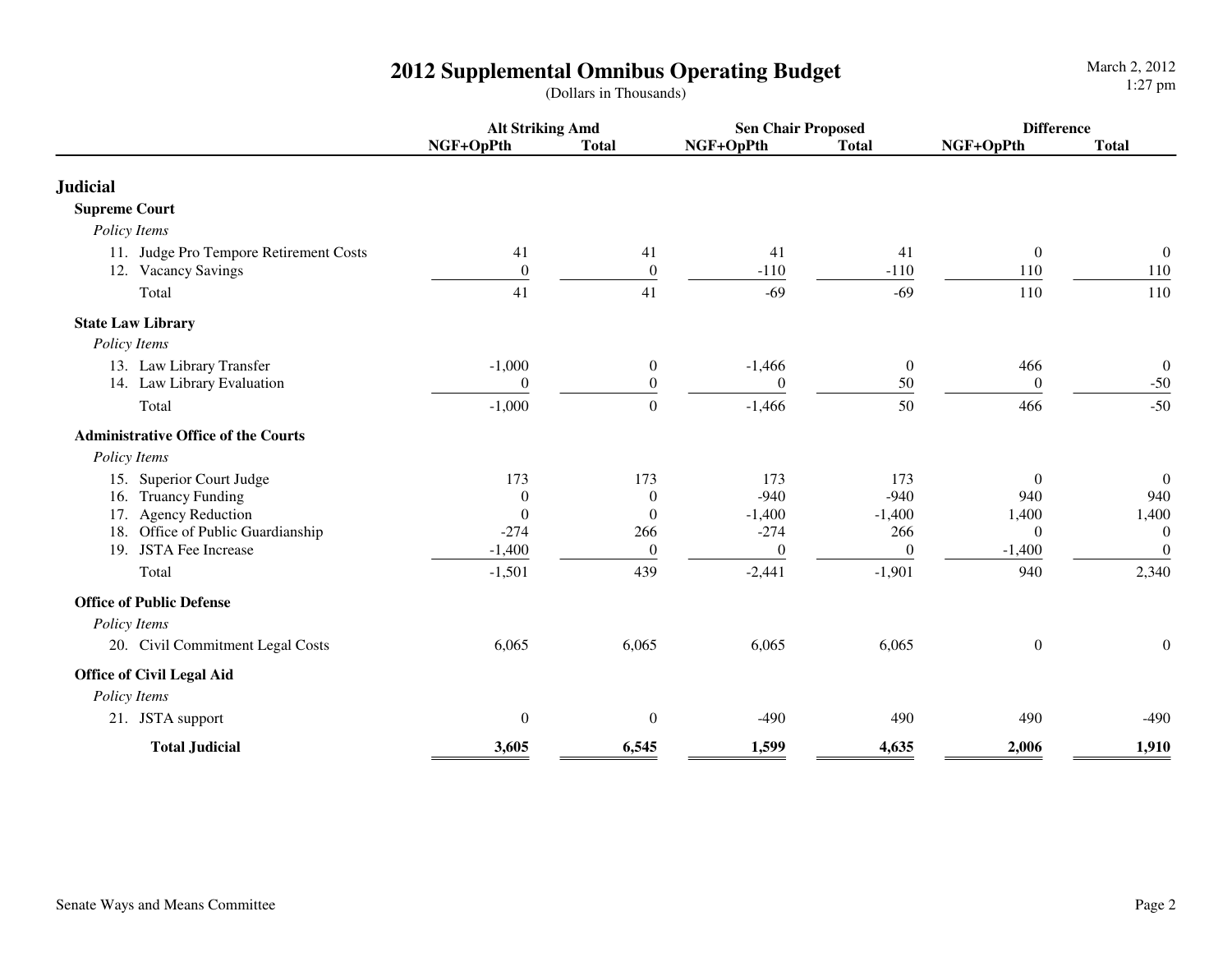|                                               | <b>Alt Striking Amd</b> |                | <b>Sen Chair Proposed</b> |              | <b>Difference</b> |                  |
|-----------------------------------------------|-------------------------|----------------|---------------------------|--------------|-------------------|------------------|
|                                               | NGF+OpPth               | <b>Total</b>   | NGF+OpPth                 | <b>Total</b> | NGF+OpPth         | <b>Total</b>     |
| <b>Governmental Operations</b>                |                         |                |                           |              |                   |                  |
| <b>Office of the Governor</b>                 |                         |                |                           |              |                   |                  |
| Policy Items                                  |                         |                |                           |              |                   |                  |
| 22. Executive Operations                      | $-373$                  | $-373$         | $-373$                    | $-373$       | $\overline{0}$    | $\overline{0}$   |
| 23. Family/Children's Ombudsman               | $\theta$                | $\mathbf{0}$   | $-368$                    | $-368$       | 368               | 368              |
| 24. Education Ombudsman                       | $-320$                  | $-320$         | $-320$                    | $-320$       | $\theta$          | $\boldsymbol{0}$ |
| 25. Governor's Transition Team                | 248                     | 248            | 248                       | 248          | $\theta$          | $\boldsymbol{0}$ |
| Total                                         | $-445$                  | $-445$         | $-813$                    | $-813$       | 368               | 368              |
| <b>Office of the Lieutenant Governor</b>      |                         |                |                           |              |                   |                  |
| Policy Items                                  |                         |                |                           |              |                   |                  |
| 26. Administrative Costs                      | $-69$                   | $-69$          | $-69$                     | $-69$        | $\boldsymbol{0}$  | $\boldsymbol{0}$ |
| <b>Public Disclosure Commission</b>           |                         |                |                           |              |                   |                  |
| Policy Items                                  |                         |                |                           |              |                   |                  |
| 27. Agency Staff and Equipment                | $-212$                  | $-212$         | $-212$                    | $-212$       | $\boldsymbol{0}$  | $\boldsymbol{0}$ |
| Office of the Secretary of State              |                         |                |                           |              |                   |                  |
| Policy Items                                  |                         |                |                           |              |                   |                  |
| 28. Lower Archive Central Service Rates       | $\boldsymbol{0}$        | $-794$         | $\overline{0}$            | $-794$       | $\mathbf{0}$      | $\boldsymbol{0}$ |
| 29. Charitable Organization Education         | $\boldsymbol{0}$        | $-90$          | $\boldsymbol{0}$          | $-90$        | $\boldsymbol{0}$  | $\boldsymbol{0}$ |
| 30. Local Government Archives                 | $\theta$                | $-2,000$       | $\Omega$                  | $-2,000$     | $\mathbf{0}$      | $\boldsymbol{0}$ |
| 31. State Library funding shift               | $-4,000$                | $\overline{0}$ | $-4,000$                  | $\theta$     | $\boldsymbol{0}$  | $\theta$         |
| Total                                         | $-4,000$                | $-2,884$       | $-4,000$                  | $-2,884$     | $\overline{0}$    | $\overline{0}$   |
| <b>Governor's Office of Indian Affairs</b>    |                         |                |                           |              |                   |                  |
| Policy Items                                  |                         |                |                           |              |                   |                  |
| 32. Computer and Web Expenses                 | $-26$                   | $-26$          | $-26$                     | $-26$        | $\boldsymbol{0}$  | $\boldsymbol{0}$ |
| <b>Comm on Asian-Pacific-American Affairs</b> |                         |                |                           |              |                   |                  |
| Policy Items                                  |                         |                |                           |              |                   |                  |
| 33. Staff and Travel                          | $-23$                   | $-23$          | $-23$                     | $-23$        | $\boldsymbol{0}$  | $\boldsymbol{0}$ |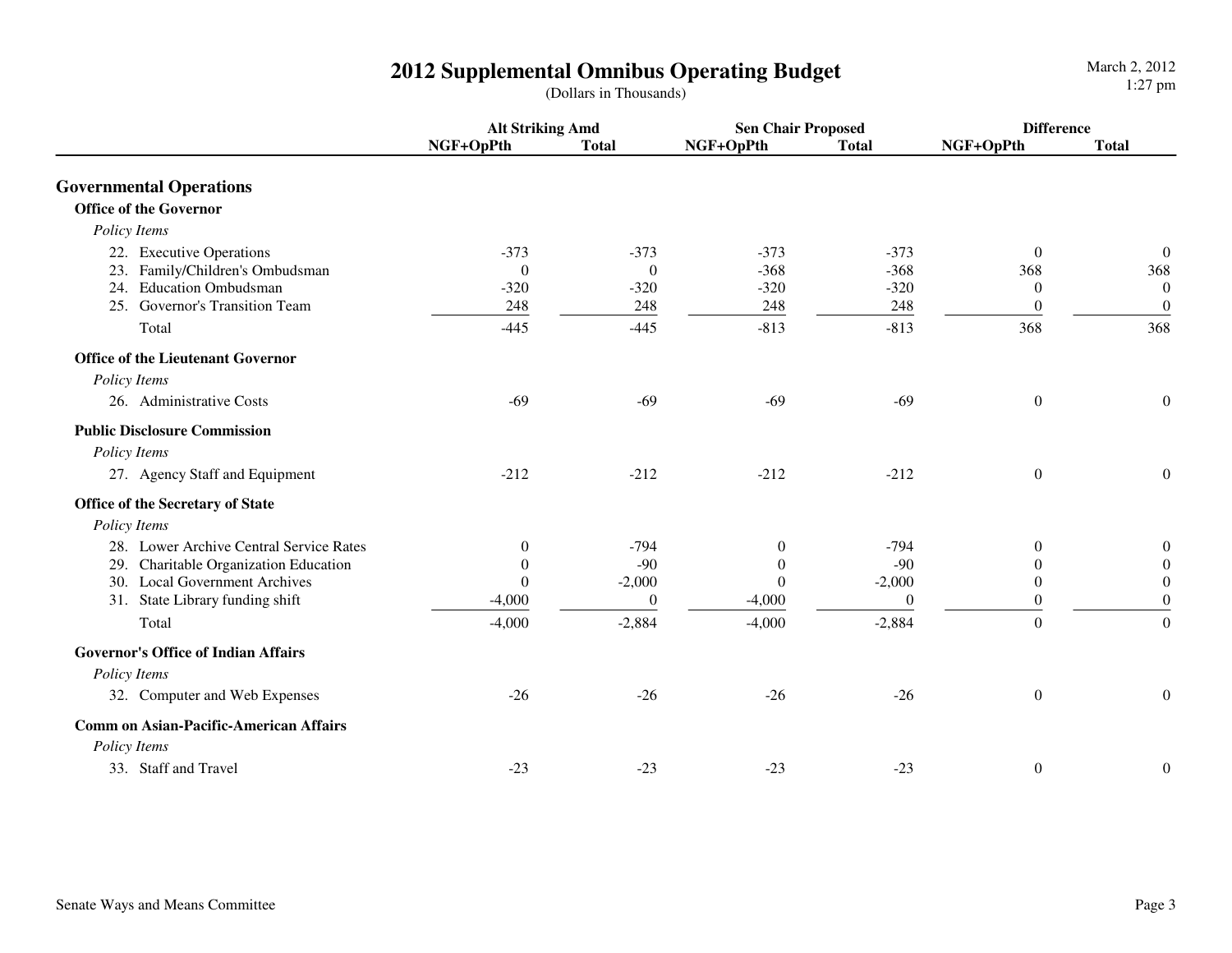|                                                     | <b>Alt Striking Amd</b> |                | <b>Sen Chair Proposed</b> |              | <b>Difference</b> |                  |
|-----------------------------------------------------|-------------------------|----------------|---------------------------|--------------|-------------------|------------------|
|                                                     | NGF+OpPth               | <b>Total</b>   | NGF+OpPth                 | <b>Total</b> | NGF+OpPth         | <b>Total</b>     |
| <b>Office of the State Treasurer</b>                |                         |                |                           |              |                   |                  |
| Policy Items                                        |                         |                |                           |              |                   |                  |
| 34. Excess Authority                                | $\boldsymbol{0}$        | $-756$         | $\boldsymbol{0}$          | $-756$       | $\boldsymbol{0}$  | $\boldsymbol{0}$ |
| 35. Efficiency Reduction                            | $\boldsymbol{0}$        | $-750$         | $\boldsymbol{0}$          | $-750$       | $\boldsymbol{0}$  | $\boldsymbol{0}$ |
| Total                                               | $\overline{0}$          | $-1,506$       | $\overline{0}$            | $-1,506$     | $\overline{0}$    | $\mathbf{0}$     |
| <b>Office of the State Auditor</b>                  |                         |                |                           |              |                   |                  |
| Policy Items                                        |                         |                |                           |              |                   |                  |
| 36. Streamline State Agency Audits                  | $\boldsymbol{0}$        | $-2,731$       | $\boldsymbol{0}$          | $-2,731$     | $\boldsymbol{0}$  | $\boldsymbol{0}$ |
| <b>Commission on Salaries for Elected Officials</b> |                         |                |                           |              |                   |                  |
| Policy Items                                        |                         |                |                           |              |                   |                  |
| 37. Hold Vacancy and Reduce Services                | $-18$                   | $-18$          | $-18$                     | $-18$        | $\boldsymbol{0}$  | $\mathbf{0}$     |
| <b>Office of the Attorney General</b>               |                         |                |                           |              |                   |                  |
| Policy Items                                        |                         |                |                           |              |                   |                  |
| 38. Legal Service Billings                          | $\boldsymbol{0}$        | $-8,981$       | $\boldsymbol{0}$          | $-8,981$     | $\theta$          | $\mathbf{0}$     |
| 39. T.R. v Dreyfus DSHS Litigation                  | $\Omega$                | 578            | $\Omega$                  | 578          | $\Omega$          | $\theta$         |
| 40. Civil Commitment Legal Costs                    | 5,743                   | 2,756          | 5,743                     | 2,756        | $\Omega$          | $\boldsymbol{0}$ |
| 41. Medicaid False Claims Act                       | $-730$                  | 1,595          | $-730$                    | 1,595        | $\theta$          | $\boldsymbol{0}$ |
| 42. Moore et. al. v HCA Litigation                  | $\mathbf{0}$            | 886            | $\mathbf{0}$              | 886          | $\boldsymbol{0}$  | $\boldsymbol{0}$ |
| Total                                               | 5,013                   | $-3,166$       | 5,013                     | $-3,166$     | $\theta$          | $\overline{0}$   |
| <b>Caseload Forecast Council</b>                    |                         |                |                           |              |                   |                  |
| Policy Items                                        |                         |                |                           |              |                   |                  |
| 43. Travel and Consultation                         | $-53$                   | $-53$          | $-53$                     | $-53$        | $\boldsymbol{0}$  | $\overline{0}$   |
| 44. Self Insurance Premium                          | $-78$                   | $-78$          | $-78$                     | $-78$        | $\Omega$          | $\theta$         |
| 45. Creating Office of Forecast Council             | $\overline{0}$          | $\overline{0}$ | $-1,241$                  | $-1,241$     | 1,241             | 1,241            |
| Total                                               | $-131$                  | $-131$         | $-1,372$                  | $-1,372$     | 1,241             | 1,241            |
| <b>Department of Financial Institutions</b>         |                         |                |                           |              |                   |                  |
| Policy Items                                        |                         |                |                           |              |                   |                  |
| 46. Consumer Protection and Regulation              | $\boldsymbol{0}$        | 75             | $\boldsymbol{0}$          | 75           | $\boldsymbol{0}$  | $\boldsymbol{0}$ |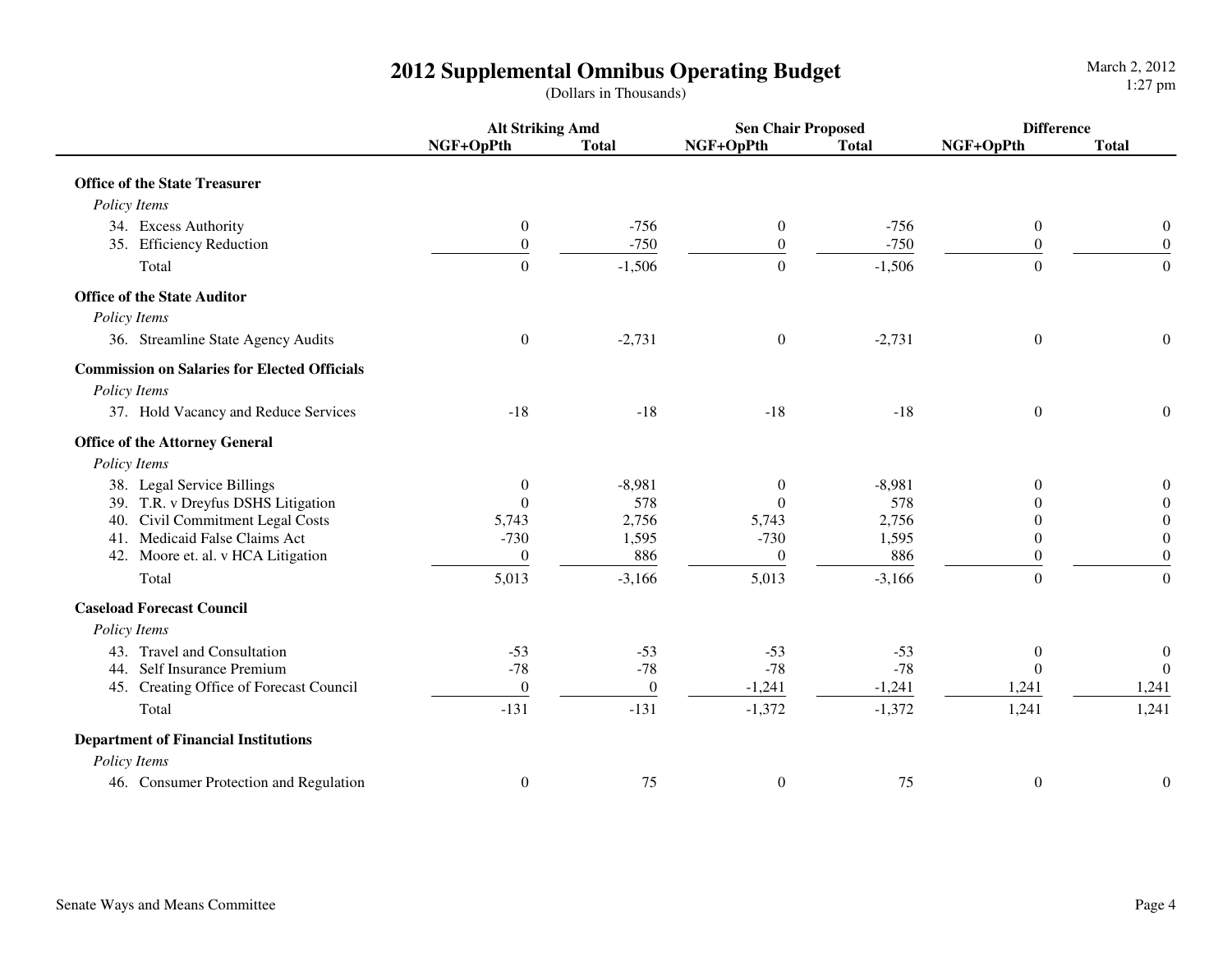**Alt Striking Amd Sen Chair Proposed DifferenceNGF+OpPth Total NGF+OpPth Total NGF+OpPth Total Department of Commerce** *Policy Items*47. BSD Manufacturing Innovation 0 -61 0 -61 0 0 $-3.348$ 48. Reduce Weatherization Activities 0 -3,348 0 0 0 -3,3482,824 49. Increase Federal Authority 0 54,308 0 51,484 0 2,824 0 2,824 0 2,824 0 2,824 0 2,824 0 2,824 0 2,824 0 2,824 0 2,824 0 2,824 0 2,824 0 2,824 0 2,824 0 2,824 0 2,824 0 2,824 0 2,824 0 2,824 0 2,824 0 2,824 0 2,824 0 2,8 270 50. CSHD Program Management/Support 0 0 0 -270 -270 -270 270 270 270 270 271 271 271 271 271 271 271 271 271 2 111 51. CSHD LTC Ombuds Grants to Regions 0 0 -111 -111 11  $-294$ 52. CSHD Asset Building Program -346 -346 -346 -52 -52 -294 -52  $-281$ 53. CSHD New Americans Program  $-281$  -281 0 0 -281 196 54. CSHD Community Mobilization Grants  $\begin{array}{ccc} 0 & 0 & -196 \\ 196 & 196 \end{array}$  $-36.565$ 55. CSHD Housing/Essential Needs Pgm  $-42,565$   $-36,565$  0 0 0 0  $-112$   $-42,565$   $-36,565$ <br> $-112$   $-1.006$   $-1.006$ 56. IPPD State Energy Policy **-1,118** -1,118 -112 37 57. IPPD Evergreen Jobss  $0 \t 0 \t 37 \t 37 \t 37 \t 37 \t 37$  $-537$ 58. LGID Growth Management Grants -537 -537 -537 0 0 0 -537  $-486$ 59. LGID Local Government Fiscal Notes 0 -486 327 0 -327  $\Omega$ 60. LGID Change MRSC Fund Source  $0$  0  $242$  0  $-242$  $\overline{0}$ 61. HEN Under Spending  $-10,393$   $-10,393$   $-10,393$   $-10,393$   $-10,393$   $-10,393$  $-1.000$ 62. Shelter to Housing Pilot **0** 0 0 1,000 1,000 -1,000 1,000 -1,000 -116 63. BSD International Trade Activities  $-116$   $-116$   $0$  0  $0$   $-116$ 64. CSHD Homeless Assistance  $-1,575$  -1,575 0 0 0 -1,575 -1,575 -1,575  $-4.041$ 65. Crime Victim Services Account 0 0 0 0 4,041 0 0  $-12$ 66. Irrigation and Port Districts 0 0 12 12 -12  $-454$ 67. LGID  $10\%$  reduction  $-454$   $-454$   $0$  0  $-454$  $\theta$ 68. Transfer Development Disabilities C  $142$  2,234  $142$  2,234 2,234 0 0 Total $\frac{1}{2}$  1,262  $\frac{1}{262}$   $\frac{1}{262}$   $\frac{47,539}{47,539}$   $\frac{47,795}{46,277}$   $\frac{46,277}{46,277}$  **Economic & Revenue Forecast Council** *Policy Items*69. Administrative Efficiency **69.** Administrative Efficiency **69.** Administrative Efficiency **69.** The contract of the contract of the contract of the contract of the contract of the contract of the contract of the contra  $\frac{3}{2}$  718 70. Creating Office of Forecast Council Total $\frac{1}{21}$  -70 -70 -763 -788 -788 -788 -718  **Office of Financial Management** *Policy Items*71. Vacated Space Lease Obligations 300 1,189 300 1,189 300 1,189 300 1,189 0  $0 \qquad \qquad 0$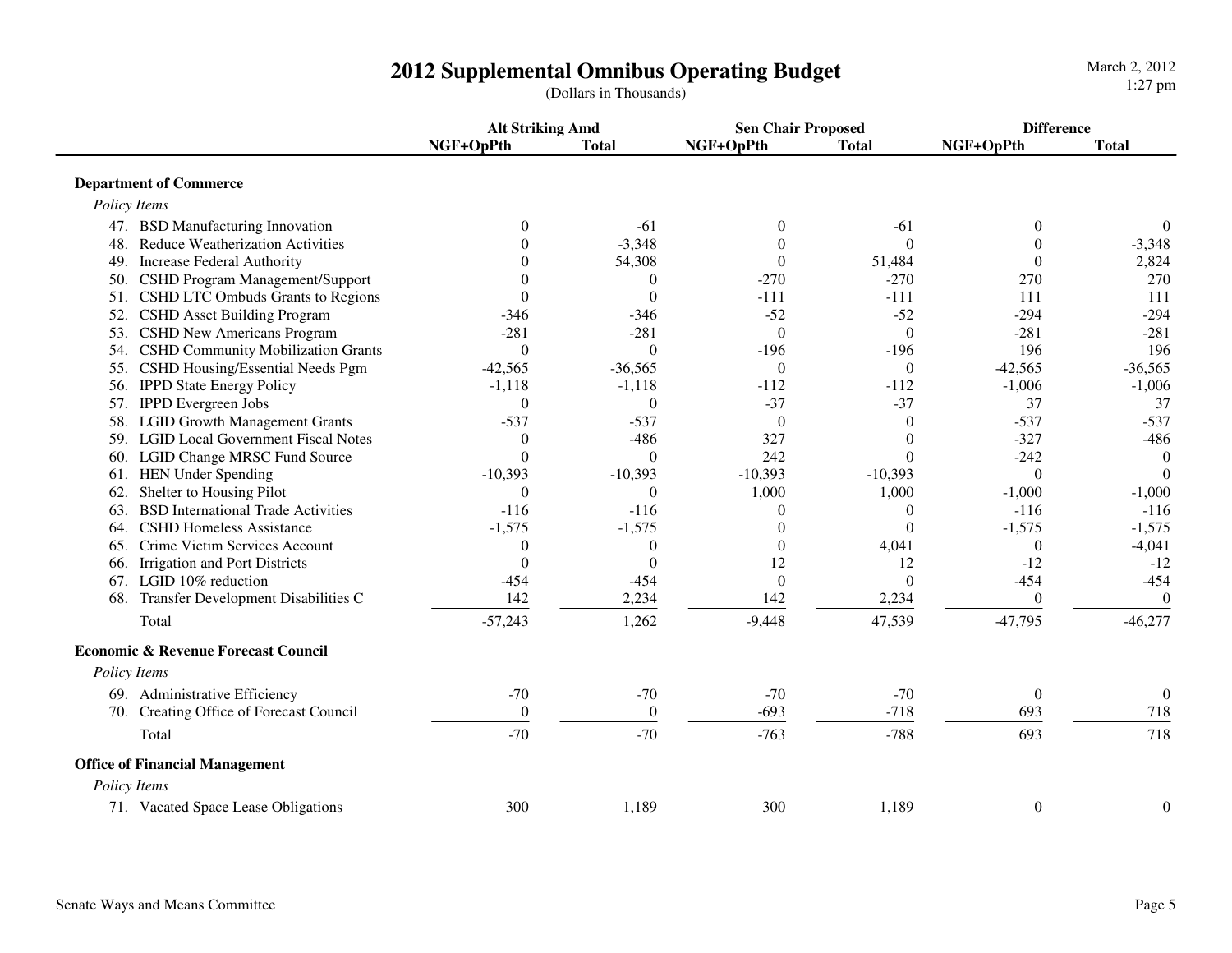|                                                        | <b>Alt Striking Amd</b> |                | <b>Sen Chair Proposed</b> |                | <b>Difference</b> |                  |
|--------------------------------------------------------|-------------------------|----------------|---------------------------|----------------|-------------------|------------------|
|                                                        | NGF+OpPth               | <b>Total</b>   | NGF+OpPth                 | <b>Total</b>   | NGF+OpPth         | <b>Total</b>     |
| 72. Staff Positions                                    | $-1,630$                | $-1,630$       | $-1,024$                  | $-1,024$       | $-606$            | $-606$           |
| 73. Performance Audit Coordinator                      | $\Omega$                | 173            | $\Omega$                  | 173            | 0                 | $\Omega$         |
| 74. Office of Chief Information Officer                | 0                       | 591            | $\theta$                  | 591            | $\Omega$          | $\theta$         |
| 75. Geographic Information Systems                     | 0                       | 500            | $\theta$                  | 500            | $\Omega$          | $\theta$         |
| 76. Education Data Center                              | $\Omega$                | $\overline{0}$ | 115                       | 115            | $-115$            | $-115$           |
| 77. Forest Fire Protection Study                       | $\Omega$                | 250            | $\theta$                  | 250            | $\Omega$          | $\Omega$         |
| 78. Multi-Agency Permit Team                           | $\theta$                | 100            | $\boldsymbol{0}$          | 100            | $\theta$          | $\boldsymbol{0}$ |
| Total                                                  | $-1,330$                | 1,173          | $-609$                    | 1,894          | $-721$            | $-721$           |
| <b>Office of Administrative Hearings</b>               |                         |                |                           |                |                   |                  |
| Policy Items                                           |                         |                |                           |                |                   |                  |
| 79. Administrative Reduction                           | $\boldsymbol{0}$        | $-139$         | $\boldsymbol{0}$          | $-139$         | $\mathbf{0}$      | 0                |
| 80. DOT Toll Violation Adjudication                    | $\overline{0}$          | 1,944          | $\theta$                  | 1,944          | $\theta$          | $\theta$         |
| Total                                                  | $\overline{0}$          | 1,805          | $\boldsymbol{0}$          | 1,805          | $\overline{0}$    | $\overline{0}$   |
| <b>State Lottery Commission</b>                        |                         |                |                           |                |                   |                  |
| Policy Items                                           |                         |                |                           |                |                   |                  |
| 81. Administrative Reductions                          | $\boldsymbol{0}$        | $-800$         | $\boldsymbol{0}$          | $-800$         | $\mathbf{0}$      | $\boldsymbol{0}$ |
| <b>Washington State Commission on Hispanic Affairs</b> |                         |                |                           |                |                   |                  |
| Policy Items                                           |                         |                |                           |                |                   |                  |
| 82. Outreach and Travel                                | $-25$                   | $-25$          | $-25$                     | $-25$          | $\boldsymbol{0}$  | $\boldsymbol{0}$ |
| <b>WA State Comm on African-American Affairs</b>       |                         |                |                           |                |                   |                  |
| Policy Items                                           |                         |                |                           |                |                   |                  |
| 83. Reduce Admin Expenditures                          | $\boldsymbol{0}$        | $\overline{0}$ | $-24$                     | $-24$          | 24                | 24               |
| 84. Create Vacancy Savings                             | $-24$                   | $-24$          | $\boldsymbol{0}$          | $\mathbf{0}$   | $-24$             | $-24$            |
| Total                                                  | $-24$                   | $-24$          | $-24$                     | $-24$          | $\theta$          | $\overline{0}$   |
| <b>Department of Retirement Systems</b>                |                         |                |                           |                |                   |                  |
| Policy Items                                           |                         |                |                           |                |                   |                  |
| 85. Excess Compensation                                | $\theta$                | 64             | $\boldsymbol{0}$          | 64             | $\theta$          | $\mathbf{0}$     |
| 86. LEOFF Merger                                       | $\Omega$                | $\overline{0}$ | $\theta$                  | 16             | $\mathbf{0}$      | $-16$            |
| 87. WSPRS Service Credit Transfer                      | $\theta$                | 32             | $\Omega$                  | $\overline{0}$ | $\Omega$          | 32               |
| Total                                                  | $\overline{0}$          | 96             | $\boldsymbol{0}$          | 80             | $\boldsymbol{0}$  | 16               |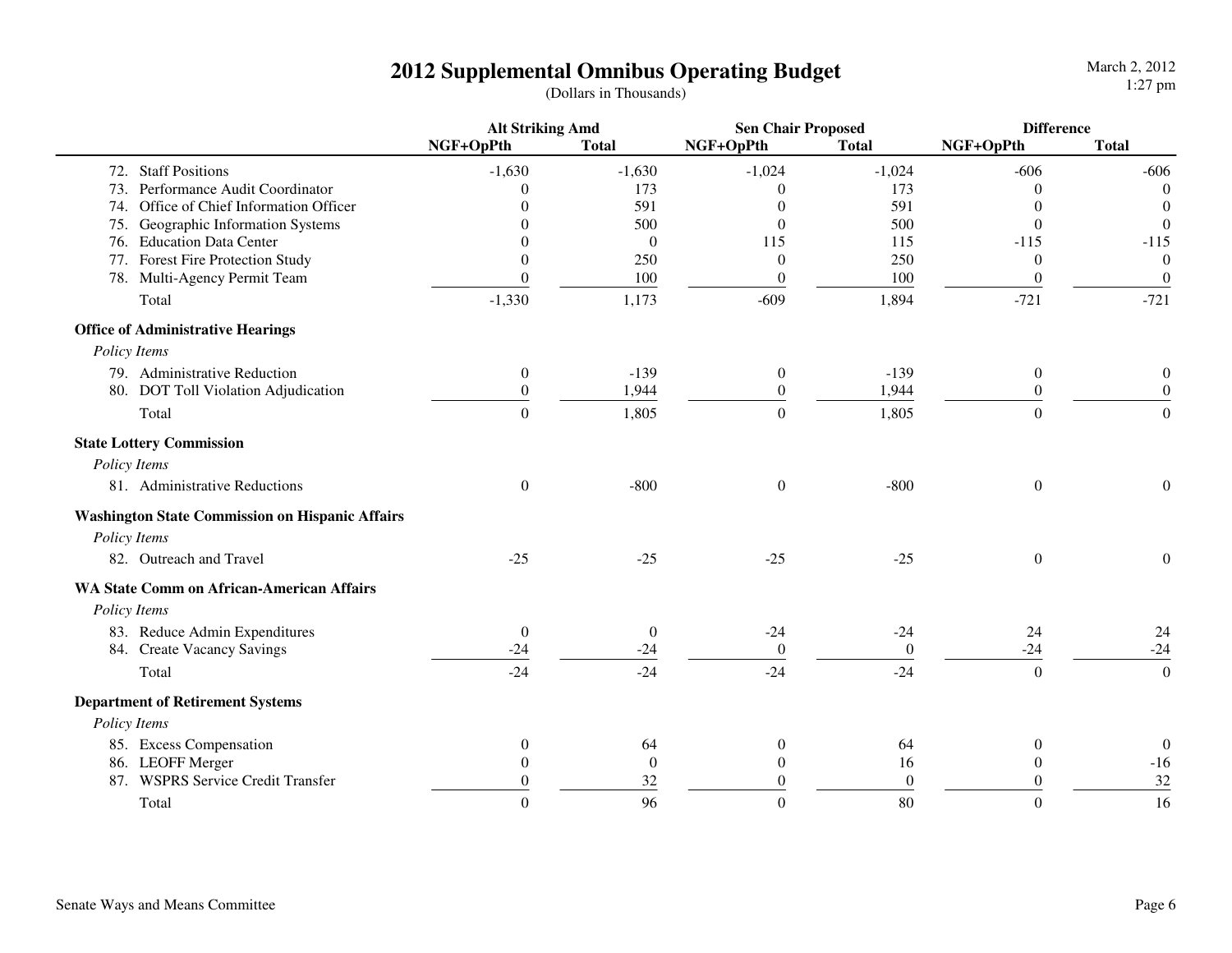|                                                              | <b>Alt Striking Amd</b> |                  | <b>Sen Chair Proposed</b> |              | <b>Difference</b> |                  |
|--------------------------------------------------------------|-------------------------|------------------|---------------------------|--------------|-------------------|------------------|
|                                                              | NGF+OpPth               | <b>Total</b>     | NGF+OpPth                 | <b>Total</b> | NGF+OpPth         | <b>Total</b>     |
| <b>Innovate Washington</b>                                   |                         |                  |                           |              |                   |                  |
| Policy Items                                                 |                         |                  |                           |              |                   |                  |
| 88. Administrative Reduction                                 | $-301$                  | $-301$           | $-301$                    | $-301$       | $\boldsymbol{0}$  | $\boldsymbol{0}$ |
| 89. Aerospace Technology                                     | $\boldsymbol{0}$        | $\boldsymbol{0}$ | 65                        | 65           | $-65$             | $-65$            |
| Total                                                        | $-301$                  | $-301$           | $-236$                    | $-236$       | $-65$             | $-65$            |
| <b>Department of Revenue</b>                                 |                         |                  |                           |              |                   |                  |
| Policy Items                                                 |                         |                  |                           |              |                   |                  |
| 90. Single Portal for Business                               | 1,253                   | 2,051            | 2,100                     | 3,500        | $-847$            | $-1,449$         |
| <b>Board of Tax Appeals</b>                                  |                         |                  |                           |              |                   |                  |
| Policy Items                                                 |                         |                  |                           |              |                   |                  |
| 91. Personnel Expenses                                       | $-123$                  | $-123$           | $-123$                    | $-123$       | $\boldsymbol{0}$  | $\boldsymbol{0}$ |
| <b>Office of Minority &amp; Women's Business Enterprises</b> |                         |                  |                           |              |                   |                  |
| Policy Items                                                 |                         |                  |                           |              |                   |                  |
| 92. Moving Costs                                             | $\boldsymbol{0}$        | 40               | $\boldsymbol{0}$          | 40           | $\boldsymbol{0}$  | $\boldsymbol{0}$ |
| 93. Correct Spending Authority                               | $\boldsymbol{0}$        | 376              | $\boldsymbol{0}$          | 376          | $\overline{0}$    | $\boldsymbol{0}$ |
| Total                                                        | $\boldsymbol{0}$        | 416              | $\boldsymbol{0}$          | 416          | $\boldsymbol{0}$  | $\boldsymbol{0}$ |
| <b>Consolidated Technology Services</b>                      |                         |                  |                           |              |                   |                  |
| Policy Items                                                 |                         |                  |                           |              |                   |                  |
| 94. Office Building Debt Service                             | $\boldsymbol{0}$        | 12,595           | $\boldsymbol{0}$          | 12,595       | $\boldsymbol{0}$  | $\boldsymbol{0}$ |
| <b>Department of Enterprise Services</b>                     |                         |                  |                           |              |                   |                  |
| Policy Items                                                 |                         |                  |                           |              |                   |                  |
| 95. Legislative Facility Support                             | $-185$                  | $-185$           | $-185$                    | $-185$       | $\boldsymbol{0}$  | $\mathbf{0}$     |
| 96. Shift CPARB to Capital Budget                            | $-230$                  | $-230$           | $-230$                    | $-230$       | $\boldsymbol{0}$  | $\boldsymbol{0}$ |
| 97. Excess Compensation                                      | $\boldsymbol{0}$        | 135              | $\boldsymbol{0}$          | 135          | $\Omega$          | $\boldsymbol{0}$ |
| Total                                                        | $-415$                  | $-280$           | $-415$                    | $-280$       | $\overline{0}$    | $\overline{0}$   |
| <b>Washington State Liquor Control Board</b>                 |                         |                  |                           |              |                   |                  |
| Policy Items                                                 |                         |                  |                           |              |                   |                  |
| 98. Distribution Center Debt                                 | $\boldsymbol{0}$        | 2,900            | $\boldsymbol{0}$          | 2,900        | $\boldsymbol{0}$  | $\boldsymbol{0}$ |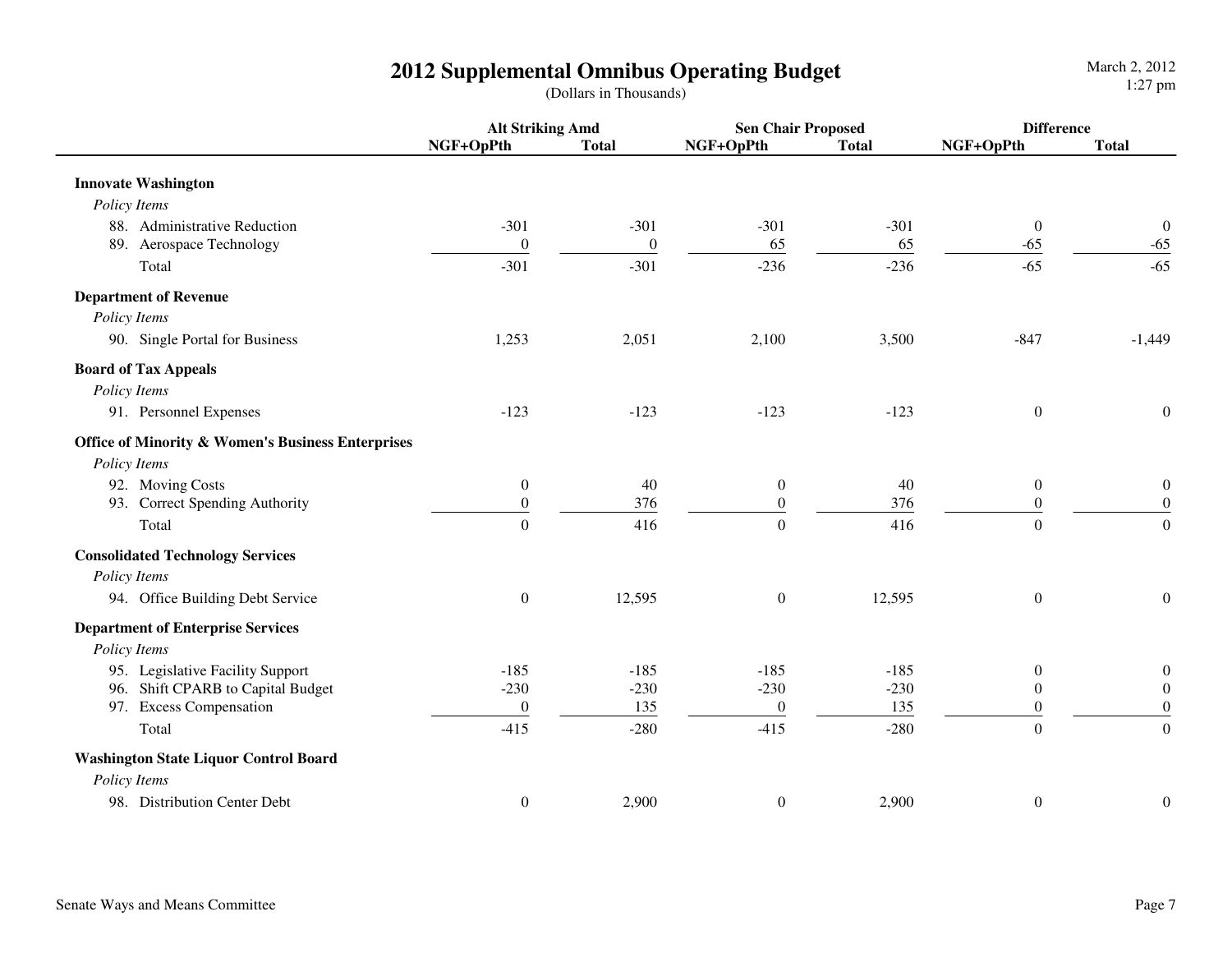|                                                | <b>Alt Striking Amd</b> |                  | <b>Sen Chair Proposed</b> |              | <b>Difference</b> |                  |
|------------------------------------------------|-------------------------|------------------|---------------------------|--------------|-------------------|------------------|
|                                                | NGF+OpPth               | <b>Total</b>     | NGF+OpPth                 | <b>Total</b> | NGF+OpPth         | <b>Total</b>     |
| 99. Alcohol Awareness                          | $\theta$                | 25               | $\boldsymbol{0}$          | 25           | $\mathbf{0}$      | 0                |
| 100. Tobacco Enforcement                       | $\boldsymbol{0}$        | 825              | $\boldsymbol{0}$          | 825          | $\boldsymbol{0}$  | $\boldsymbol{0}$ |
| Total                                          | $\boldsymbol{0}$        | 3,750            | $\boldsymbol{0}$          | 3,750        | $\overline{0}$    | $\boldsymbol{0}$ |
| <b>Utilities and Transportation Commission</b> |                         |                  |                           |              |                   |                  |
| Policy Items                                   |                         |                  |                           |              |                   |                  |
| 101. Public Records Management System          | $\mathbf{0}$            | 125              | $\boldsymbol{0}$          | 125          | $\mathbf{0}$      | $\theta$         |
| 102. Building Security Improvements            | $\theta$                | 30               | $\boldsymbol{0}$          | 30           | $\theta$          | $\boldsymbol{0}$ |
| Total                                          | $\overline{0}$          | 155              | $\overline{0}$            | 155          | $\overline{0}$    | $\overline{0}$   |
| <b>Military Department</b>                     |                         |                  |                           |              |                   |                  |
| Policy Items                                   |                         |                  |                           |              |                   |                  |
| 103. Disaster Recovery                         | $\mathbf{0}$            | $\overline{0}$   | $\mathbf{0}$              | 30,298       | $\mathbf{0}$      | $-30,298$        |
| 104. Next Generation 911 Equipment             | $\Omega$                | 2,070            | $\overline{0}$            | 2,070        | $\theta$          | $\mathbf{0}$     |
| Total                                          | $\Omega$                | 2,070            | $\overline{0}$            | 32,368       | $\Omega$          | $-30,298$        |
| <b>Public Employment Relations Commission</b>  |                         |                  |                           |              |                   |                  |
| Policy Items                                   |                         |                  |                           |              |                   |                  |
| 105. Personnel Expenses                        | $-237$                  | $-237$           | $-237$                    | $-237$       | $\mathbf{0}$      | $\boldsymbol{0}$ |
| 106. Training and Education                    | $-238$                  | $-238$           | $-238$                    | $-238$       | $\theta$          | $\boldsymbol{0}$ |
| Total                                          | $-475$                  | $-475$           | $-475$                    | $-475$       | $\Omega$          | $\Omega$         |
| <b>LEOFF 2 Retirement Board</b>                |                         |                  |                           |              |                   |                  |
| Policy Items                                   |                         |                  |                           |              |                   |                  |
| 107. LEOFF Merger                              | $\boldsymbol{0}$        | $\boldsymbol{0}$ | $\boldsymbol{0}$          | 334          | $\boldsymbol{0}$  | $-334$           |
| <b>Office of the Forecast Councils</b>         |                         |                  |                           |              |                   |                  |
| Policy Items                                   |                         |                  |                           |              |                   |                  |
| 108. Creating Office of Forecast Council       | $\boldsymbol{0}$        | $\boldsymbol{0}$ | 1,934                     | 1,959        | $-1,934$          | $-1,959$         |
| <b>Total Governmental Operations</b>           | $-58,664$               | 12,139           | $-9,604$                  | 90,899       | $-49,060$         | $-78,760$        |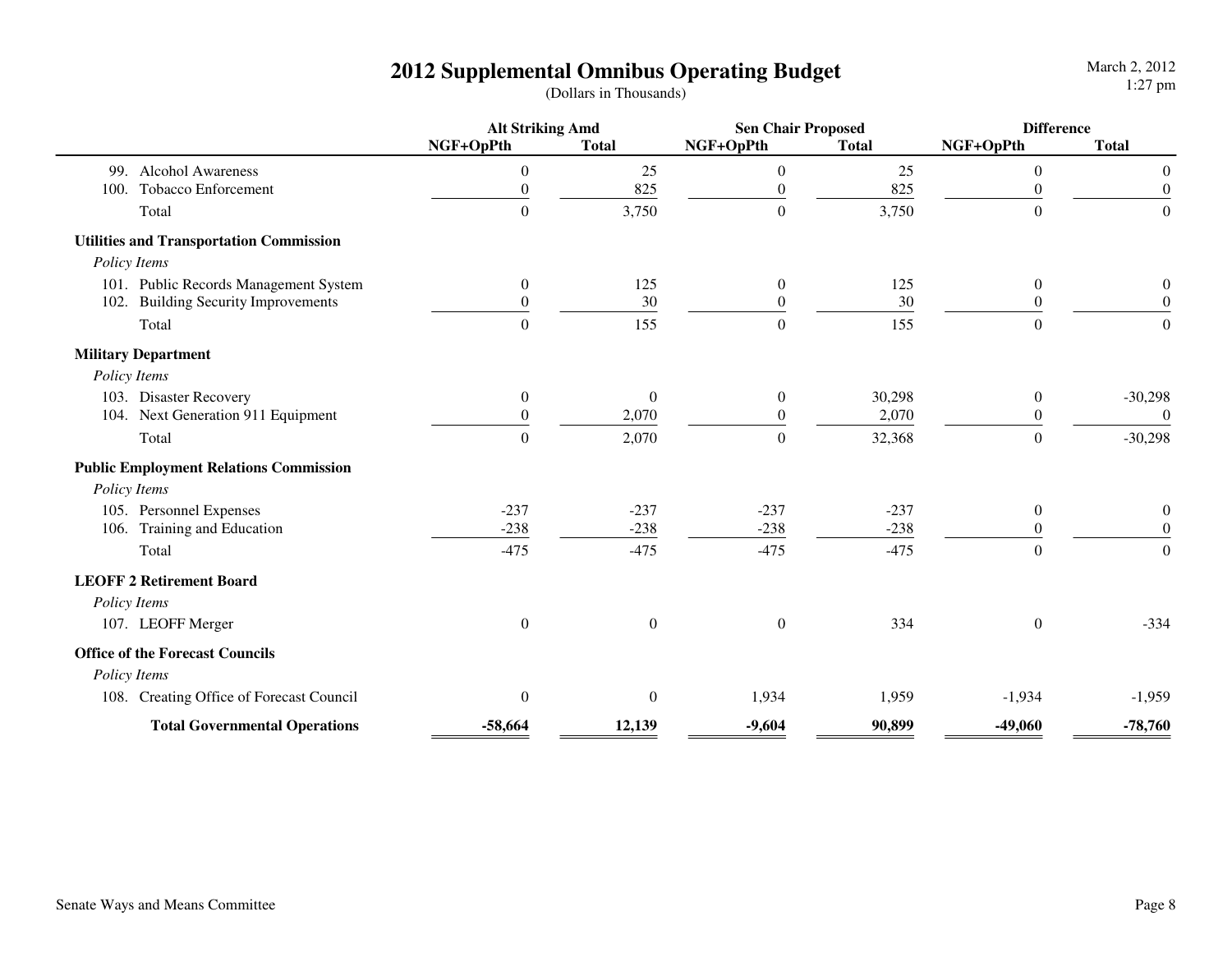|                                           | <b>Alt Striking Amd</b> |                  | <b>Sen Chair Proposed</b> |              | <b>Difference</b> |                |
|-------------------------------------------|-------------------------|------------------|---------------------------|--------------|-------------------|----------------|
|                                           | NGF+OpPth               | <b>Total</b>     | NGF+OpPth                 | <b>Total</b> | NGF+OpPth         | <b>Total</b>   |
| <b>DSHS</b>                               |                         |                  |                           |              |                   |                |
| <b>Children and Family Services</b>       |                         |                  |                           |              |                   |                |
| Policy Items                              |                         |                  |                           |              |                   |                |
| 109. Increase Caseload Ratios             | $-6,463$                | $-8,394$         | $\boldsymbol{0}$          | $\theta$     | $-6,463$          | $-8,394$       |
| 110. Foster Care Length of Stay           | $-781$                  | $-1,260$         | $\overline{0}$            | $\theta$     | $-781$            | $-1,260$       |
| 111. Child Welfare Programs               | $-809$                  | $-1,102$         | $\theta$                  | $\Omega$     | $-809$            | $-1,102$       |
| <b>Selected Services</b><br>112.          | $-4,250$                | $-5,117$         | $-3,175$                  | $-3,881$     | $-1,075$          | $-1,236$       |
| 113. Contracted Services                  | $-6,721$                | $-11,923$        | $-6,721$                  | $-11,923$    | $\theta$          | $\overline{0}$ |
| 114. Family Assessment                    | 1,000                   | 1,616            | 1,000                     | 1,616        | $\overline{0}$    | $\theta$       |
| 115. DV Prevention Funding                | $\theta$                | 86               | $\overline{0}$            | 86           | $\theta$          | $\theta$       |
| Total                                     | $-18,024$               | $-26,094$        | $-8,896$                  | $-14,102$    | $-9,128$          | $-11,992$      |
| <b>Mental Health</b>                      |                         |                  |                           |              |                   |                |
| Policy Items                              |                         |                  |                           |              |                   |                |
| 116. RSN Medicaid Rates                   | $\theta$                | $\boldsymbol{0}$ | $-3,195$                  | $-6,390$     | 3,195             | 6,390          |
| 117. RSN Non-Medicaid Funding             | $\theta$                | $\overline{0}$   | $-1,400$                  | $-1,400$     | 1,400             | 1,400          |
| <b>Optional Waiver Services</b><br>118.   | $-1,345$                | $-2,976$         | $-1,159$                  | $-2,565$     | $-186$            | $-411$         |
| 119. Close Decertified Wards              | $-3,949$                | $-3,949$         | $-3,949$                  | $-3,949$     | $\boldsymbol{0}$  | $\theta$       |
| Total                                     | $-5,294$                | $-6,925$         | $-9,703$                  | $-14,304$    | 4,409             | 7,379          |
| <b>Developmental Disabilities</b>         |                         |                  |                           |              |                   |                |
| Policy Items                              |                         |                  |                           |              |                   |                |
| 120. Critical Community Placements        | 1,337                   | 2,621            | 1,337                     | 2,621        | $\boldsymbol{0}$  | $\mathbf{0}$   |
| Funding for Initiative 1163<br>121.       | 3,561                   | 6,235            | 3,561                     | 6,235        | $\theta$          | $\Omega$       |
| 1163 Training Trust Contributions<br>122. | $\overline{0}$          | $\mathbf{0}$     | 625                       | 1,250        | $-625$            | $-1,250$       |
| 123.<br>Correct Program Allotment         | $-8,340$                | $-8,340$         | $-8,340$                  | $-8,340$     | $\boldsymbol{0}$  | $\Omega$       |
| <b>Current Year Variance</b><br>124.      | $-9,096$                | $-9,096$         | $-9,096$                  | $-9,096$     | $\theta$          | $\Omega$       |
| 125.<br>Future Use Study-Rainier          | 100                     | 100              | $\overline{0}$            | $\theta$     | 100               | 100            |
| <b>Student Transition Funding</b><br>126. | $\theta$                | $\overline{0}$   | 250                       | 250          | $-250$            | $-250$         |
| MPC restructure<br>127.                   | 1,500                   | 3,000            | 1,500                     | 3,000        | $\overline{0}$    | $\Omega$       |
| 128. AP Parity Trust Contributions        | $\theta$                | $\theta$         | 73                        | 146          | $-73$             | $-146$         |
| Total                                     | $-10,938$               | $-5,480$         | $-10,090$                 | $-3,934$     | $-848$            | $-1,546$       |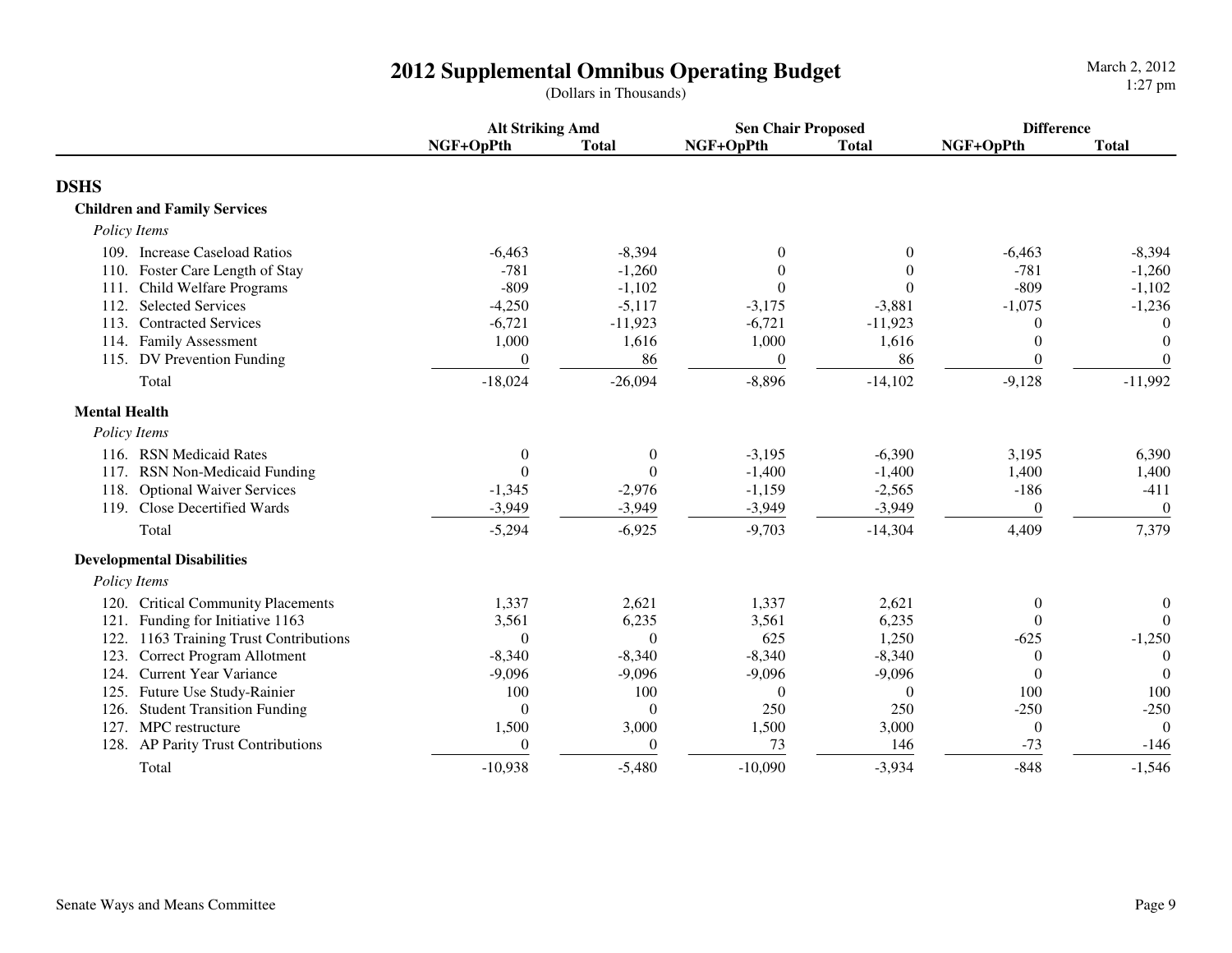|                                    |                                         | <b>Alt Striking Amd</b> |                | <b>Sen Chair Proposed</b> |                  | <b>Difference</b> |                  |
|------------------------------------|-----------------------------------------|-------------------------|----------------|---------------------------|------------------|-------------------|------------------|
|                                    |                                         | NGF+OpPth               | <b>Total</b>   | NGF+OpPth                 | <b>Total</b>     | NGF+OpPth         | <b>Total</b>     |
| <b>Long-Term Care</b>              |                                         |                         |                |                           |                  |                   |                  |
| Policy Items                       |                                         |                         |                |                           |                  |                   |                  |
|                                    | 129. Expand Family Caregiver Support    | $-1,769$                | $-8,693$       | $-1,769$                  | $-8,693$         | $\theta$          | $\boldsymbol{0}$ |
|                                    | 130. Funding for Initiative 1163        | 10,794                  | 18,889         | 10,794                    | 18,889           | $\Omega$          | $\Omega$         |
|                                    | 131. 1163 Training Trust Contributions  | $\theta$                | $\Omega$       | 1,203                     | 2,406            | $-1,203$          | $-2,406$         |
|                                    | 132. Nursing Home Rates                 | $\theta$                | $\theta$       | $-15,774$                 | 8,900            | 15,774            | $-8,900$         |
|                                    | 133. Recover Adult Family Home Cost     | $\Omega$                | $\Omega$       | $-1,300$                  | 2,416            | 1,300             | $-2,416$         |
| 134. BH Rate Reduction             |                                         | $-1,711$                | $-3,423$       | $-1,711$                  | $-3,423$         | $\theta$          | $\Omega$         |
| 135.                               | Reduce COPES trend                      | $\theta$                | $\Omega$       | $-2,979$                  | $-5,958$         | 2,979             | 5,958            |
| 136. MPC restructure               |                                         | 50                      | 100            | 50                        | 100              | $\theta$          | $\Omega$         |
|                                    | 137. AP Parity Trust Contributions      | $\Omega$                | $\Omega$       | 371                       | 742              | $-371$            | $-742$           |
|                                    | 138. Close Decertified Wards            | 1,993                   | 3,986          | 1,993                     | 3,986            | $\Omega$          | $\Omega$         |
|                                    | 139. Improve Vulnerable Safety          | $\overline{0}$          | 6,851          | $\boldsymbol{0}$          | 6,851            | $\theta$          | $\mathbf{0}$     |
| Total                              |                                         | 9,357                   | 17,710         | $-9,122$                  | 26,216           | 18,479            | $-8,506$         |
|                                    | <b>Economic Services Administration</b> |                         |                |                           |                  |                   |                  |
| Policy Items                       |                                         |                         |                |                           |                  |                   |                  |
|                                    | 140. Retained Child Support             | $\theta$                | 405            | $\boldsymbol{0}$          | 405              | $\theta$          | $\boldsymbol{0}$ |
| 141.                               | Eliminate DL Medical Program            | $-4,685$                | $-4,685$       | $\mathbf{0}$              | $\Omega$         | $-4,685$          | $-4,685$         |
|                                    | 142. Electronic Benefit System          | $\Omega$                | $\Omega$       | $-1,100$                  | $-1,100$         | 1,100             | 1,100            |
|                                    | 143. ESA Staffing Under Expenditures    | $-8,094$                | $-14,716$      | $-8,094$                  | $-14,716$        | $\theta$          | $\theta$         |
|                                    | 144. Eliminate State Food Asst Program  | $-13,884$               | $-13,884$      | $\theta$                  | $\mathbf{0}$     | $-13,884$         | $-13,884$        |
| 145.                               | <b>Incapacity Exams</b>                 | $\boldsymbol{0}$        | $\overline{0}$ | $-4,474$                  | $\Omega$         | 4,474             | $\Omega$         |
|                                    | 146. Seasional Child Care Subsidy       | $\Omega$                | $\Omega$       | $-1,025$                  | $-1,025$         | 1,025             | 1,025            |
|                                    | 147. TANF WCCC Under Expenditures       | $-202,000$              | $-202,000$     | $-54,000$                 | $-54,000$        | $-148,000$        | $-148,000$       |
| Total                              |                                         | $-228,663$              | $-234,880$     | $-68,693$                 | $-70,436$        | $-159,970$        | $-164,444$       |
| <b>Alcohol and Substance Abuse</b> |                                         |                         |                |                           |                  |                   |                  |
| Policy Items                       |                                         |                         |                |                           |                  |                   |                  |
|                                    | 148. Long-Term Residential              | $-2,719$                | $-2,719$       | $\boldsymbol{0}$          | $\boldsymbol{0}$ | $-2,719$          | $-2,719$         |
|                                    | 149. DL/ADATSA Treatment                | $-5,101$                | $-19,839$      | $\boldsymbol{0}$          | $\mathbf{0}$     | $-5,101$          | $-19,839$        |
|                                    | 150. Involuntary Treatment Beds         | $-2,050$                | $-2,050$       | $\mathbf{0}$              | $\Omega$         | $-2,050$          | $-2,050$         |
|                                    | 151. Limit CD Assessments               | $-188$                  | $-188$         | $-188$                    | $-188$           | $\theta$          | $\theta$         |
| Total                              |                                         | $-10,058$               | $-24,796$      | $-188$                    | $-188$           | $-9,870$          | $-24,608$        |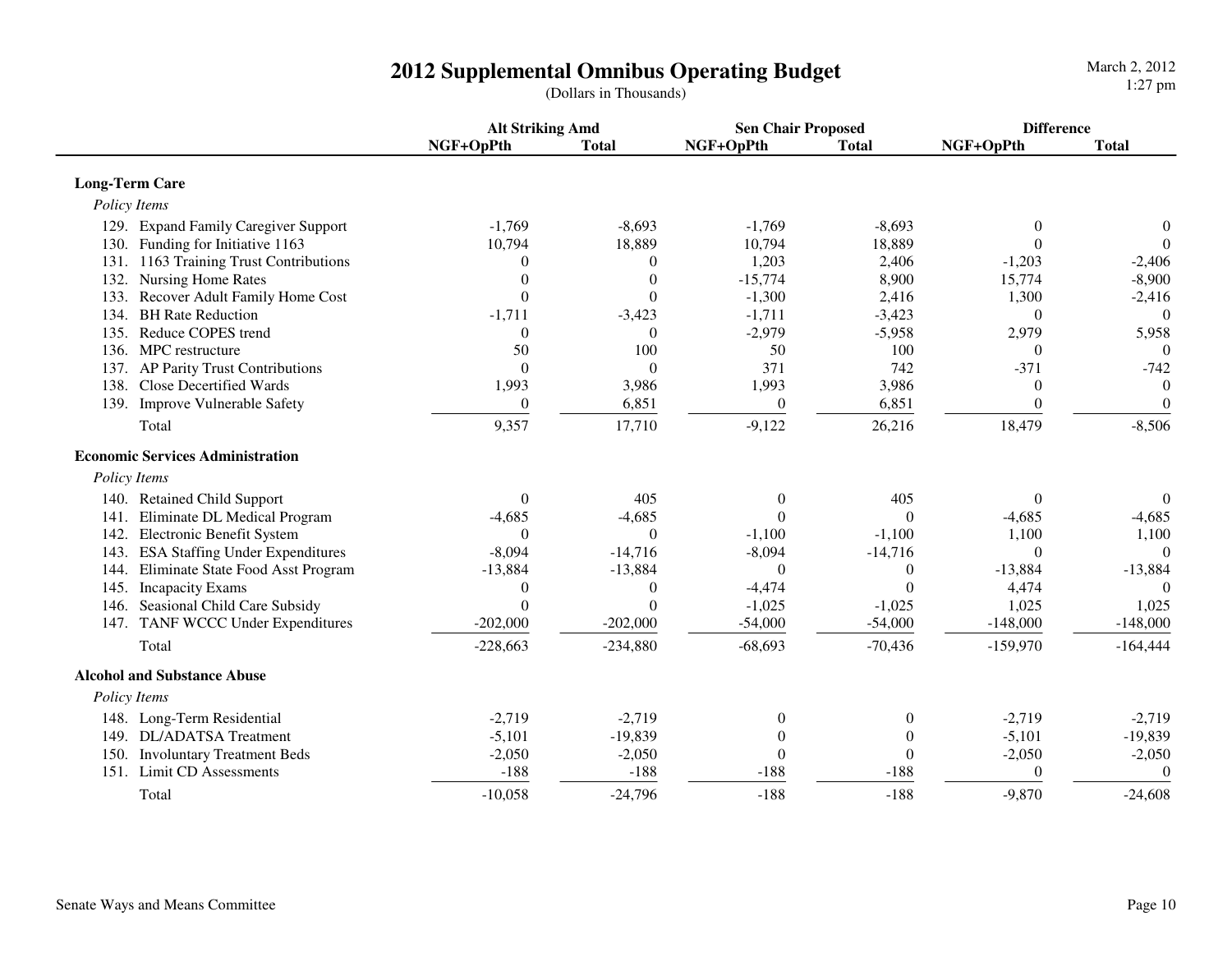|                                               | <b>Alt Striking Amd</b> |              | <b>Sen Chair Proposed</b> |              | <b>Difference</b> |                  |
|-----------------------------------------------|-------------------------|--------------|---------------------------|--------------|-------------------|------------------|
|                                               | NGF+OpPth               | <b>Total</b> | NGF+OpPth                 | <b>Total</b> | NGF+OpPth         | <b>Total</b>     |
| <b>Administration and Supporting Services</b> |                         |              |                           |              |                   |                  |
| Policy Items                                  |                         |              |                           |              |                   |                  |
| 152. Community Initiative Funding             | $-450$                  | $-450$       | $\mathbf{0}$              | $\Omega$     | $-450$            | $-450$           |
| 153. Various Other Programs                   | $-597$                  | $-597$       | $\Omega$                  | $\Omega$     | $-597$            | $-597$           |
| <b>SCC</b> Ombudsman<br>154.                  | $-98$                   | $-98$        | $-98$                     | $-98$        | $\mathbf{0}$      | $\overline{0}$   |
| 155. Transfer Council and Fam to DEL          | $\boldsymbol{0}$        | $-431$       | $\boldsymbol{0}$          | $-431$       | $\theta$          | $\boldsymbol{0}$ |
| Total                                         | $-1,145$                | $-1,576$     | $-98$                     | $-529$       | $-1,047$          | $-1,047$         |
| <b>Special Commitment Center</b>              |                         |              |                           |              |                   |                  |
| Policy Items                                  |                         |              |                           |              |                   |                  |
| 156. Fund McNeil Island Operations            | 1,530                   | 1,530        | 1,530                     | 1,530        | $\boldsymbol{0}$  | $\boldsymbol{0}$ |
| 157. SCC Legal Costs #                        | $-10,693$               | $-10,693$    | $-10,693$                 | $-10,693$    | $\boldsymbol{0}$  | $\overline{0}$   |
| Total                                         | $-9,163$                | $-9,163$     | $-9,163$                  | $-9,163$     | $\overline{0}$    | $\boldsymbol{0}$ |
| <b>Payments to Other Agencies</b>             |                         |              |                           |              |                   |                  |
| Policy Items                                  |                         |              |                           |              |                   |                  |
| 158. SCC Legal Costs #                        | $-2,987$                | $-2,987$     | $-2,987$                  | $-2,987$     | $\boldsymbol{0}$  | $\theta$         |
| <b>Total DSHS</b>                             | $-276,915$              | $-294,191$   | $-118,940$                | $-89,427$    | $-157,975$        | $-204,764$       |
| <b>Other Human Services</b>                   |                         |              |                           |              |                   |                  |
| <b>Washington State Health Care Authority</b> |                         |              |                           |              |                   |                  |
| Policy Items                                  |                         |              |                           |              |                   |                  |
| 159. Establish State Drug Formulary           | $-1,768$                | $-3,536$     | $-1,768$                  | $-3,536$     | $\mathbf{0}$      | $\boldsymbol{0}$ |
| 160. Administrative Reductions                | $-4,391$                | $-7,501$     | $-3,623$                  | $-6,733$     | $-768$            | $-768$           |
| <b>Capture Vacancy Savings</b><br>161.        | $-2,719$                | $-4,539$     | $-3,090$                  | $-4,910$     | 371               | 371              |
| Reimbursement Methods Waiver<br>162.          | 4,400                   | 8,800        | 4,400                     | 8,800        | $\theta$          | $\theta$         |
| <b>Basic Health Stabilization</b><br>163.     | $-5,000$                | $\theta$     | $\mathbf{0}$              | $\theta$     | $-5,000$          | $\theta$         |
| 164. Health Information Technology            | 47                      | 144,493      | 47                        | 144,493      | $\theta$          | $\mathbf{0}$     |
| Disability Lifeline Medical<br>165.           | $-40,957$               | $-85,078$    | $\mathbf{0}$              | $\theta$     | $-40,957$         | $-85,078$        |
| <b>School Based Medical</b><br>166.           | $-3,375$                | $\theta$     | $\theta$                  | $\theta$     | $-3,375$          | $\theta$         |
| 167.<br><b>Indigent Assistance DSH</b>        | $-13,140$               | $-26,280$    | $-8,672$                  | $-17,344$    | $-4,468$          | $-8,936$         |
| 168. CPE Grants                               | $-4,845$                | $-4,845$     | $\mathbf{0}$              | $\theta$     | $-4,845$          | $-4,845$         |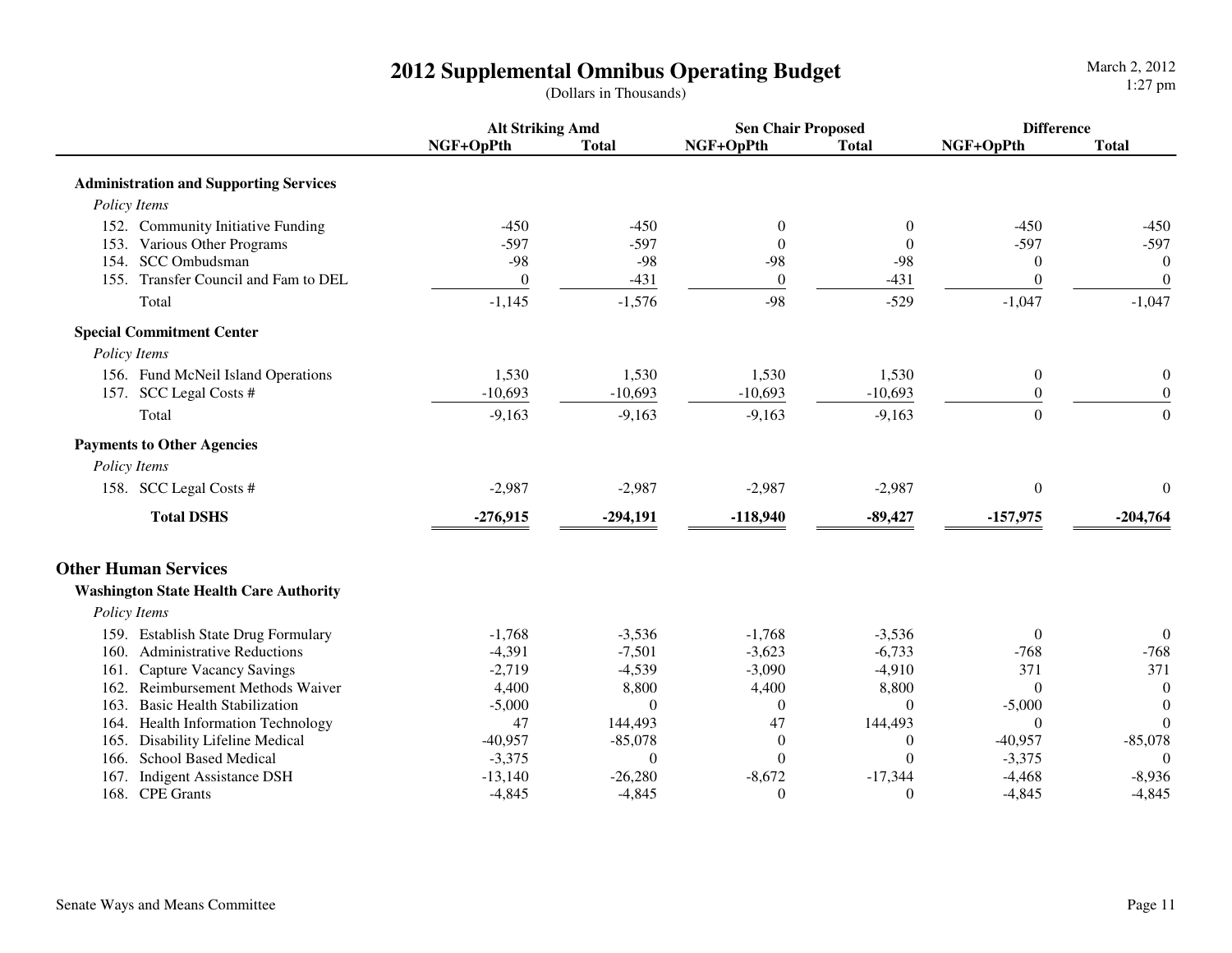|                                                      | <b>Alt Striking Amd</b> |                  | <b>Sen Chair Proposed</b> |                  | <b>Difference</b> |                  |
|------------------------------------------------------|-------------------------|------------------|---------------------------|------------------|-------------------|------------------|
|                                                      | NGF+OpPth               | <b>Total</b>     | NGF+OpPth                 | <b>Total</b>     | NGF+OpPth         | <b>Total</b>     |
| 169. Critical Access Hospital Rates                  | $\overline{0}$          | $\boldsymbol{0}$ | $-11,178$                 | $-22,356$        | 11,178            | 22,356           |
| <b>ER Screening Payment</b><br>170.                  | $\theta$                | $\Omega$         | 1,823                     | 4,244            | $-1,823$          | $-4,244$         |
| Medicaid False Claims Act<br>171.                    | $-3,608$                | 5,759            | $-3,608$                  | 5,759            | $\theta$          | $\theta$         |
| <b>Graduate Medical Payments</b><br>172.             | $\boldsymbol{0}$        | $\Omega$         | $\mathbf{0}$              | 28,500           | $\mathbf{0}$      | $-28,500$        |
| School Employees' Benefits Proposal<br>173.          | $\mathbf{0}$            | 12,393           | $\boldsymbol{0}$          | $\boldsymbol{0}$ | $\theta$          | 12,393           |
| Total                                                | $-75,356$               | 39,666           | $-25,669$                 | 136,917          | $-49,687$         | $-97,251$        |
| <b>Human Rights Commission</b>                       |                         |                  |                           |                  |                   |                  |
| Policy Items                                         |                         |                  |                           |                  |                   |                  |
| 174. Staff Reduction                                 | $-448$                  | $-448$           | $-448$                    | $-448$           | $\boldsymbol{0}$  | $\boldsymbol{0}$ |
| <b>WA State Criminal Justice Training Commission</b> |                         |                  |                           |                  |                   |                  |
| Policy Items                                         |                         |                  |                           |                  |                   |                  |
| 175. Efficiencies and Fewer Academies                | $\boldsymbol{0}$        | $\theta$         | $-750$                    | $-750$           | 750               | 750              |
| <b>Department of Labor and Industries</b>            |                         |                  |                           |                  |                   |                  |
| Policy Items                                         |                         |                  |                           |                  |                   |                  |
| 176. Medical Provider Network                        | $\boldsymbol{0}$        | 820              | $\boldsymbol{0}$          | 820              | $\mathbf{0}$      | 0                |
| 177. Nationwide Information Exchange                 | $\theta$                | 314              | $\Omega$                  | 314              | $\Omega$          | $\theta$         |
| 178. Indirect Programs                               | $-325$                  | $\theta$         | $-325$                    | $\theta$         | $\theta$          | $\theta$         |
| 179. SB 6421 Prevailing wage/public wks              | $\mathbf{0}$            | $\Omega$         | $\theta$                  | 90               | $\theta$          | $-90$            |
| 180. SB 6392 Farm Internship Program                 | 223                     | 223              | 223                       | 223              | $\mathbf{0}$      | $\boldsymbol{0}$ |
| Total                                                | $-102$                  | 1,357            | $-102$                    | 1,447            | $\overline{0}$    | $-90$            |
| <b>Department of Health</b>                          |                         |                  |                           |                  |                   |                  |
| Policy Items                                         |                         |                  |                           |                  |                   |                  |
| 181. Reduce Environmental Health Prevent             | $-1,241$                | $-1,241$         | $\mathbf{0}$              | $\mathbf{0}$     | $-1,241$          | $-1,241$         |
| 182.<br>Drinking Water Program                       | $\Omega$                | $\Omega$         | $-261$                    | $-261$           | 261               | 261              |
| 183. Public Health Laboratories                      | $\Omega$                | $\Omega$         | $-119$                    | $-119$           | 119               | 119              |
| 184. Radiation Laboratory                            | $\Omega$                | $\Omega$         | $-137$                    | $-137$           | 137               | 137              |
| 185. Wastewater Support/Water Protection             | $\Omega$                | $\theta$         | $-405$                    | $-405$           | 405               | 405              |
| Water Recreation Local Health<br>186.                | $\theta$                | $\overline{0}$   | $-65$                     | $-65$            | 65                | 65               |
| Zoonotic Disease Surveillance<br>187.                | $\theta$                | $\mathbf{0}$     | $-64$                     | $-64$            | 64                | 64               |
| Reduce Healthcare & Emergency Svcs<br>188.           | $-411$                  | $-411$           | $\theta$                  | $\theta$         | $-411$            | $-411$           |
| 189. AHEC Rural Health Contracts                     | $\overline{0}$          | $\theta$         | $-61$                     | $-61$            | 61                | 61               |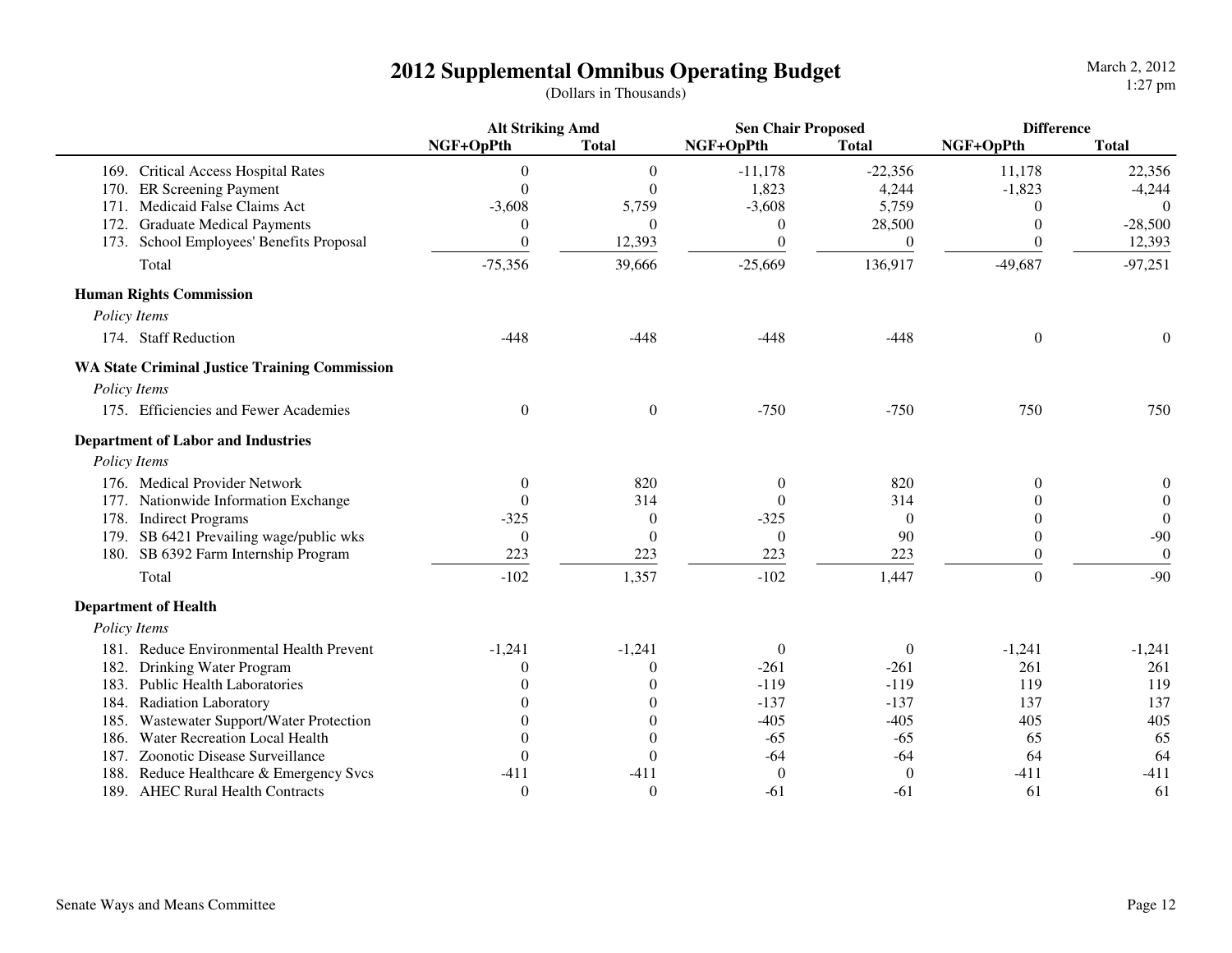March 2, 20121:27 pm

|              |                                             | <b>Alt Striking Amd</b> |              | <b>Sen Chair Proposed</b> |                  | <b>Difference</b> |                  |
|--------------|---------------------------------------------|-------------------------|--------------|---------------------------|------------------|-------------------|------------------|
|              |                                             | NGF+OpPth               | <b>Total</b> | NGF+OpPth                 | <b>Total</b>     | NGF+OpPth         | <b>Total</b>     |
|              | 190. EMS-Trauma Council Contracts           | $\theta$                | $\Omega$     | $-350$                    | $-350$           | 350               | 350              |
| 191.         | <b>Family Planning Grants</b>               | $-6,000$                | $-6,000$     | $\Omega$                  | $\mathbf{0}$     | $-6,000$          | $-6,000$         |
| 192.         | Funding for Initiative 1163                 | $\theta$                | 4,429        |                           | 4,429            | $\theta$          | $\Omega$         |
| 193.         | <b>Environmental Health Transfer</b>        | $-16,703$               | $\theta$     | $\Omega$                  | $\theta$         | $-16,703$         | $\Omega$         |
| 194.         | Rx Monitoring for Patient Safety*           | 0                       | $\Omega$     | $\Omega$                  | 162              | $\overline{0}$    | $-162$           |
| 195.         | Nursing Profession Investigation            | $\theta$                | 352          |                           | 352              | $\Omega$          | $\Omega$         |
| 196.         | Blue Ribbon Public Health Funds             | $-5,000$                | $-5,000$     | Ω                         | $\theta$         | $-5,000$          | $-5,000$         |
| 197.         | Military Spouses and Partners               | $\Omega$                | 19           |                           | 19               | $\theta$          | 0                |
| 198.         | Career Pathway/Medical Assistants           | 0                       | 50           |                           | 50               | 0                 | $\Omega$         |
| 199.         | <b>Mental Health Professionals</b>          | 0                       | 21           |                           | 21               |                   | $\Omega$         |
| 200.         | Reflexologists                              |                         | 148          |                           | 148              |                   | $\Omega$         |
| 201.         | Dental Anesthesia Assistants                |                         | 28           |                           | 28               |                   |                  |
| 202.         | Tobacco Quitline                            |                         | 1,700        |                           | 1,700            |                   | $\Omega$         |
| 203.         | <b>ARRA Administrative Funding</b>          | $\Omega$                | $-832$       |                           | $-832$           | $\theta$          | $\Omega$         |
| 204.         | Temporary Farmworker Housing                | 250                     | 250          | $\Omega$                  | $\Omega$         | 250               | 250              |
| 205.         | Transfer DD Council to Commerce             | $-142$                  | $-2,234$     | $-142$                    | $-2,234$         | $\Omega$          | $\Omega$         |
|              | 206. Transfer Site Use Permit to Health#    | $\theta$                | 79           | $\theta$                  | 79               | $\theta$          | $\Omega$         |
|              | Total                                       | $-29,247$               | $-8,642$     | $-1,604$                  | 2,460            | $-27,643$         | $-11,102$        |
|              | <b>Department of Corrections</b>            |                         |              |                           |                  |                   |                  |
| Policy Items |                                             |                         |              |                           |                  |                   |                  |
|              | 207. Reimburse Scherf Trial Expenditures    | 1,041                   | 1,041        | 1,041                     | 1,041            | 0                 | 0                |
|              | 208. Hepatitis Immunizations                | 567                     | 567          | 567                       | 567              | 0                 |                  |
| 209.         | <b>Community Supervision Violators</b>      | $-15,168$               | $-15,168$    | $-15,168$                 | $-15,168$        |                   |                  |
| 210.         | <b>Administrative Costs/Vacancies</b>       | $-7,206$                | $-7,206$     | $-7,206$                  | $-7,206$         |                   | $\Omega$         |
| 211.         | Prison Safety & Radios                      | 2,000                   | 2,000        | 2,000                     | 2,000            |                   | $\Omega$         |
| 212.         | <b>Hospital Rates</b>                       | $-3,200$                | $-3,200$     | $-3,200$                  | $-3,200$         | 0                 | $\theta$         |
| 213.         | <b>Furniture Factory COP</b>                | $-2,045$                | $-2,045$     | $-2,045$                  | $-2,045$         | $\Omega$          | $\theta$         |
| 214.         | <b>Expand Medical Placement</b>             | $\theta$                | $\Omega$     | $-246$                    | $-246$           | 246               | 246              |
|              | 215. Maple Lane Warm Closure                | 206                     | 206          | 206                       | 206              | $\Omega$          | $\theta$         |
|              | Total                                       | $-23,805$               | $-23,805$    | $-24,051$                 | $-24,051$        | 246               | 246              |
|              | <b>Department of Services for the Blind</b> |                         |              |                           |                  |                   |                  |
| Policy Items |                                             |                         |              |                           |                  |                   |                  |
|              | 216. Independent Living Program             | $\boldsymbol{0}$        | $\mathbf{0}$ | $-227$                    | $\boldsymbol{0}$ | 227               | $\boldsymbol{0}$ |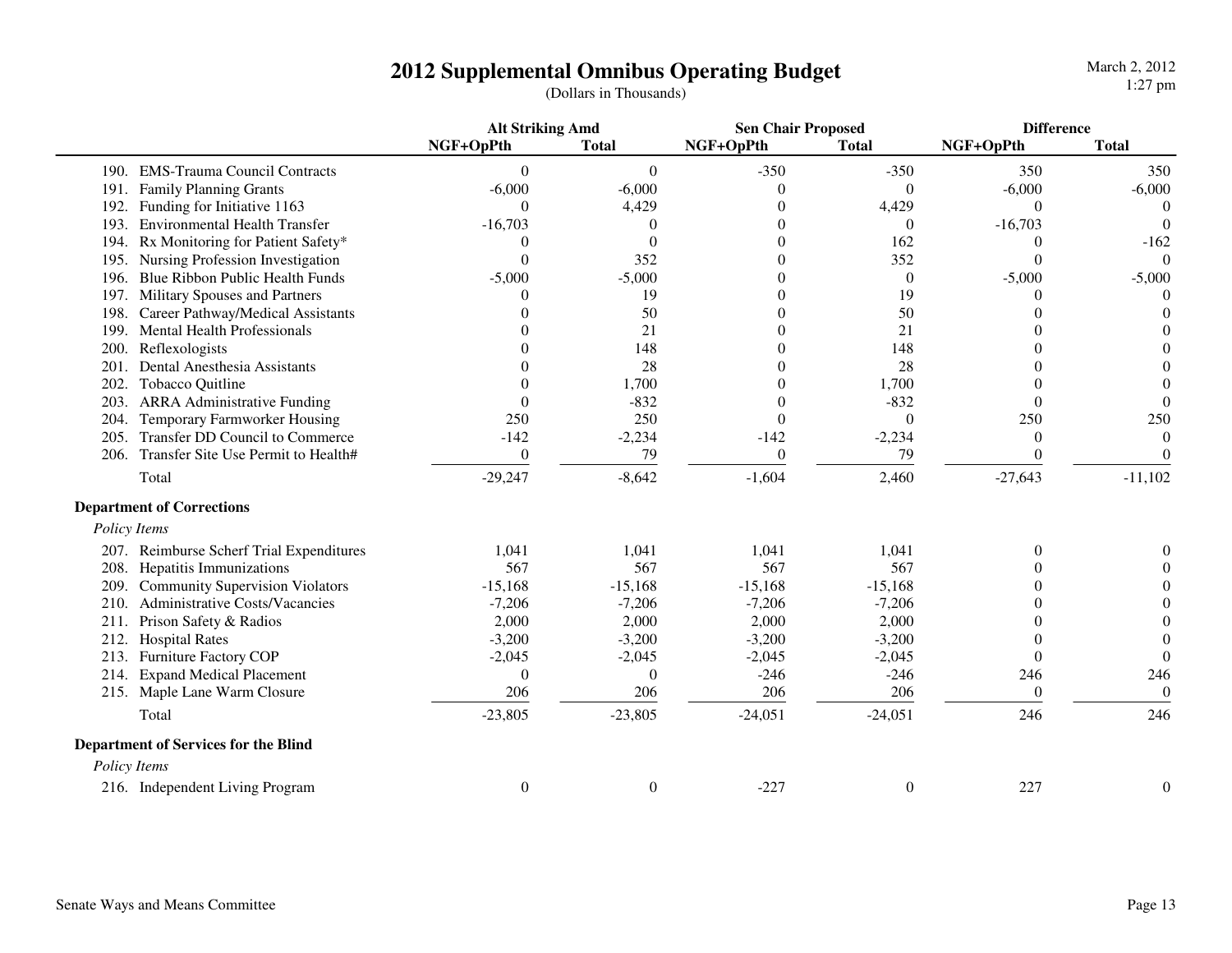|                                                 | <b>Alt Striking Amd</b> |                  | <b>Sen Chair Proposed</b> |                  | <b>Difference</b> |                  |
|-------------------------------------------------|-------------------------|------------------|---------------------------|------------------|-------------------|------------------|
|                                                 | NGF+OpPth               | <b>Total</b>     | NGF+OpPth                 | <b>Total</b>     | NGF+OpPth         | <b>Total</b>     |
| 217. Business Enterprise Program                | $\mathbf{0}$            | $\boldsymbol{0}$ | $-227$                    | $\boldsymbol{0}$ | 227               | $\overline{0}$   |
| Total                                           | $\boldsymbol{0}$        | $\overline{0}$   | $-454$                    | $\Omega$         | 454               | $\overline{0}$   |
| <b>Employment Security Department</b>           |                         |                  |                           |                  |                   |                  |
| Policy Items                                    |                         |                  |                           |                  |                   |                  |
| 218. Worker Training Study                      | $\theta$                | $\Omega$         | $\theta$                  | 20               | $\mathbf{0}$      | $-20$            |
| <b>Total Other Human Services</b>               | $-128,958$              | 8,128            | $-53,078$                 | 115,595          | $-75,880$         | $-107,467$       |
| <b>Natural Resources</b>                        |                         |                  |                           |                  |                   |                  |
| <b>Department of Ecology</b>                    |                         |                  |                           |                  |                   |                  |
| Policy Items                                    |                         |                  |                           |                  |                   |                  |
| 219. Haz Waste Toxics Staff Reduction           | $\theta$                | $-864$           | $\theta$                  | $-864$           | $\theta$          | $\theta$         |
| Spills Admin Staff Reduction<br>220.            |                         | $-267$           | $\theta$                  | $-267$           | 0                 | $\overline{0}$   |
| 221. Public Participation Grant Reduct          | $\overline{0}$          | $-1,382$         | $\theta$                  | $-1,382$         | 0                 | $\mathbf{0}$     |
| 222.<br>Padilla Bay Program/Facility Reduct     | $-30$                   | $-30$            | $-30$                     | $-30$            | 0                 | $\mathbf{0}$     |
| Product Stewardship and Other Red<br>223.       | $\overline{0}$          | $-1,583$         | $\theta$                  | $-1,583$         | 0                 | $\boldsymbol{0}$ |
| <b>Expedite Water Discharge Permits</b><br>224. | 0                       | 860              | $\Omega$                  | 860              | 0                 | $\boldsymbol{0}$ |
| Johns Creek Hydrogeology Study<br>225.          | $\theta$                | 126              | $\theta$                  | 126              | $\Omega$          | $\boldsymbol{0}$ |
| 226. Woodstove Fee Increase *                   | $-128$                  | $\theta$         | $-128$                    | $\theta$         | $\Omega$          | $\mathbf{0}$     |
| 227.<br>Completed Hanford Tank Litigation       | $\Omega$                | $-656$           | $\theta$                  | $-656$           | $\Omega$          | $\boldsymbol{0}$ |
| 228.<br>Hanford Tank Closure and Cleanup        | $\Omega$                | 931              | $\theta$                  | 931              | $\Omega$          | $\mathbf{0}$     |
| 229.<br><b>Puget Sound Federal Funding</b>      | $\theta$                | 22,890           | $\theta$                  | 22,890           | $\Omega$          | $\overline{0}$   |
| 230.<br><b>Reduce Management Staff</b>          | $-281$                  | $-281$           | $-281$                    | $-281$           | $\Omega$          | $\Omega$         |
| Close Walla Walla Office<br>231.                | $-10$                   | $-10$            | $-10$                     | $-10$            | $\Omega$          | $\overline{0}$   |
| 232.<br>Climate Change                          | $-150$                  | $-150$           | $-150$                    | $-150$           | $\Omega$          | $\overline{0}$   |
| 233.<br><b>Reduce Lab Services</b>              | $-246$                  | $-246$           | $-246$                    | $-246$           | $\Omega$          | $\overline{0}$   |
| Reduce WA Conservation Corps<br>234.            | $-555$                  | $-555$           | $-555$                    | $-555$           | $\Omega$          | $\mathbf{0}$     |
| Solid Waste Reductions<br>235.                  | $\overline{0}$          | $-1,694$         | $\boldsymbol{0}$          | $-1,694$         | $\theta$          | $\boldsymbol{0}$ |
| <b>Stream Flow Data and Assessment</b><br>236.  | $-218$                  | $-218$           | $-218$                    | $-218$           | $\theta$          | $\boldsymbol{0}$ |
| 237.<br><b>Reduce Motor Vehicle Emissions</b>   | $-119$                  | $-119$           | $-119$                    | $-119$           | $\theta$          | $\boldsymbol{0}$ |
| 238.<br><b>Water Quantity Reduction</b>         | $-500$                  | $-500$           | $-500$                    | $-500$           | $\theta$          | $\boldsymbol{0}$ |
| 239.<br>Air Operating Permits                   | $-552$                  | $\Omega$         | $-552$                    | $\Omega$         | $\Omega$          | $\boldsymbol{0}$ |
| 240. Reclamation Funds                          | $-1,010$                | $\theta$         | $-1,010$                  | $\theta$         | $\Omega$          | $\Omega$         |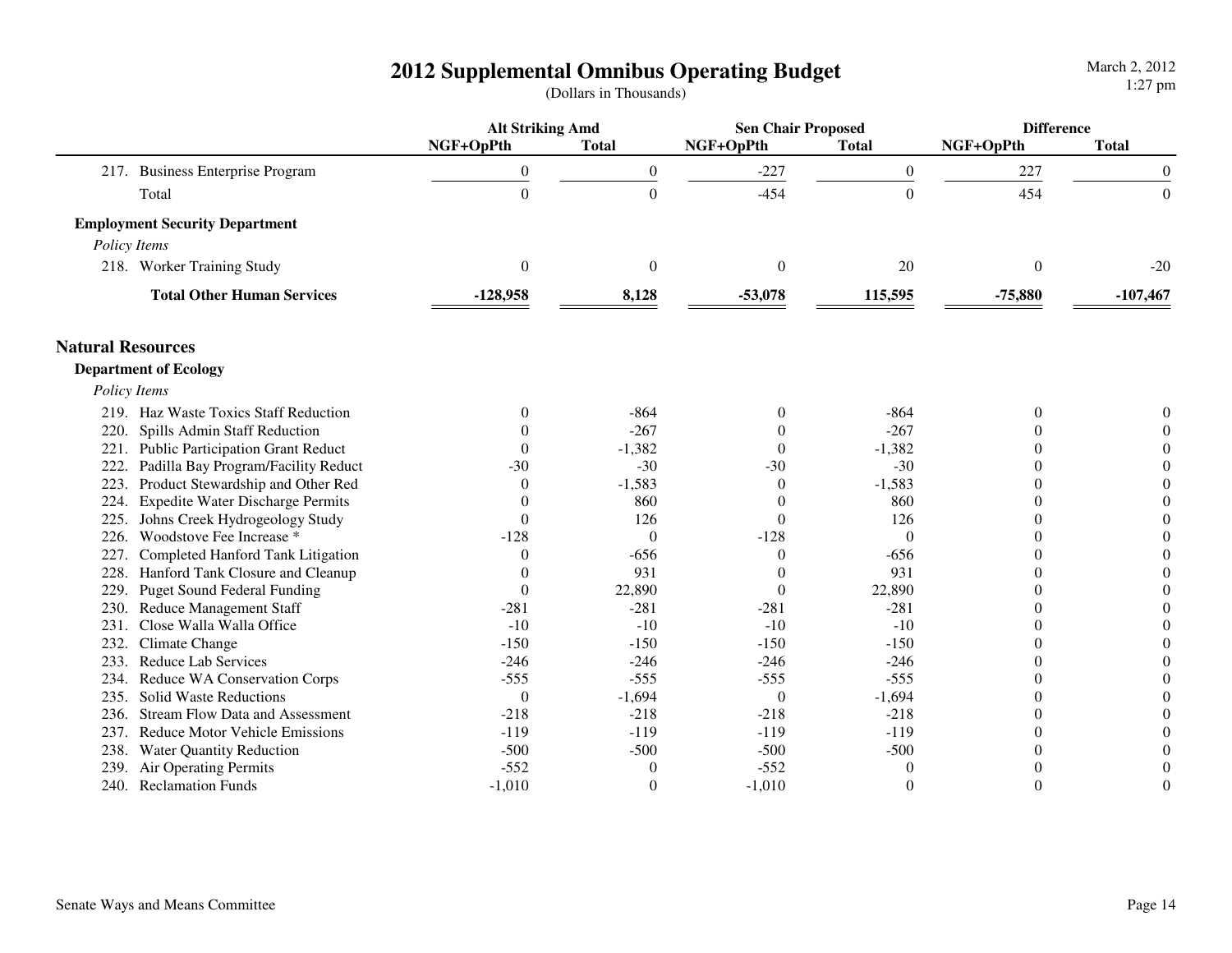|      |                                                         | <b>Alt Striking Amd</b> |              | <b>Sen Chair Proposed</b> |              | <b>Difference</b> |                  |
|------|---------------------------------------------------------|-------------------------|--------------|---------------------------|--------------|-------------------|------------------|
|      |                                                         | NGF+OpPth               | <b>Total</b> | NGF+OpPth                 | <b>Total</b> | NGF+OpPth         | <b>Total</b>     |
|      | 241. Administrative Reduction                           | $-363$                  | $-1,290$     | $-363$                    | $-1,290$     | $\overline{0}$    | $\boldsymbol{0}$ |
|      | 242. Wood Stoves                                        | $\Omega$                | 2,000        | $\theta$                  | 2,000        | $\overline{0}$    | $\boldsymbol{0}$ |
| 243. | <b>State Natural Resources</b>                          | 188                     | 188          | 188                       | 188          | $\theta$          | $\theta$         |
|      | 244. Toxics Fund Shift                                  | $-36,098$               | $\theta$     | $\overline{0}$            | $\theta$     | $-36,098$         | $\overline{0}$   |
|      | 245. Shift Agricultural Burning to Fee                  | $-186$                  | $-24$        | $-186$                    | $-24$        | 0                 | $\boldsymbol{0}$ |
|      | 246. Transfer Site Use Permit to Health#                | $\theta$                | $-79$        | $\overline{0}$            | $-79$        | $\theta$          | $\theta$         |
|      | Total                                                   | $-40,258$               | 17,047       | $-4,160$                  | 17,047       | $-36,098$         | $\boldsymbol{0}$ |
|      | <b>Washington Pollution Liability Insurance Program</b> |                         |              |                           |              |                   |                  |
|      | Policy Items                                            |                         |              |                           |              |                   |                  |
|      | 247. Oil Heat Program Funding                           | $\boldsymbol{0}$        | $-73$        | $\boldsymbol{0}$          | $-73$        | $\boldsymbol{0}$  | $\boldsymbol{0}$ |
|      | <b>State Parks and Recreation Commission</b>            |                         |              |                           |              |                   |                  |
|      | Policy Items                                            |                         |              |                           |              |                   |                  |
|      | 248. Infractions                                        | $\boldsymbol{0}$        | 592          | $\boldsymbol{0}$          | 592          | $\boldsymbol{0}$  | $\boldsymbol{0}$ |
|      | 249. Park Transition Funds                              | $\Omega$                | 4,000        | $\theta$                  | 4,000        | $\theta$          | $\Omega$         |
|      | Total                                                   | $\theta$                | 4,592        | $\boldsymbol{0}$          | 4,592        | $\overline{0}$    | $\boldsymbol{0}$ |
|      | <b>Recreation and Conservation Funding Board</b>        |                         |              |                           |              |                   |                  |
|      | Policy Items                                            |                         |              |                           |              |                   |                  |
|      | 250. Private/Local Funding                              | $\Omega$                | $-250$       | $\theta$                  | $-250$       | $\Omega$          | $\boldsymbol{0}$ |
|      | 251. Policy Director Funding Shift                      | $-40$                   | $\Omega$     | $-40$                     | $\theta$     | $\theta$          | $\theta$         |
|      | 252. Salmon Recovery Office Funds                       | $-33$                   | $-33$        | $-33$                     | $-33$        | $\Omega$          | $\theta$         |
|      | 253. Administration                                     | $-107$                  | $-107$       | $-107$                    | $-107$       | $\Omega$          | $\boldsymbol{0}$ |
|      | Total                                                   | $-180$                  | $-390$       | $-180$                    | $-390$       | $\overline{0}$    | $\boldsymbol{0}$ |
|      | <b>Environmental and Land Use Hearings Office</b>       |                         |              |                           |              |                   |                  |
|      | Policy Items                                            |                         |              |                           |              |                   |                  |
|      | 254. Board Vacancies and Other Savings                  | $-227$                  | $-227$       | $-227$                    | $-227$       | $\mathbf{0}$      | $\boldsymbol{0}$ |
|      | 255. State Natural Resources                            | 12                      | 12           | 12                        | 12           | $\theta$          | $\boldsymbol{0}$ |
|      | Total                                                   | $-215$                  | $-215$       | $-215$                    | $-215$       | $\overline{0}$    | $\overline{0}$   |
|      | <b>State Conservation Commission</b>                    |                         |              |                           |              |                   |                  |
|      | Policy Items                                            |                         |              |                           |              |                   |                  |
|      | 256. Agency Operations                                  | $-335$                  | $-335$       | $-335$                    | $-335$       | $\boldsymbol{0}$  | $\boldsymbol{0}$ |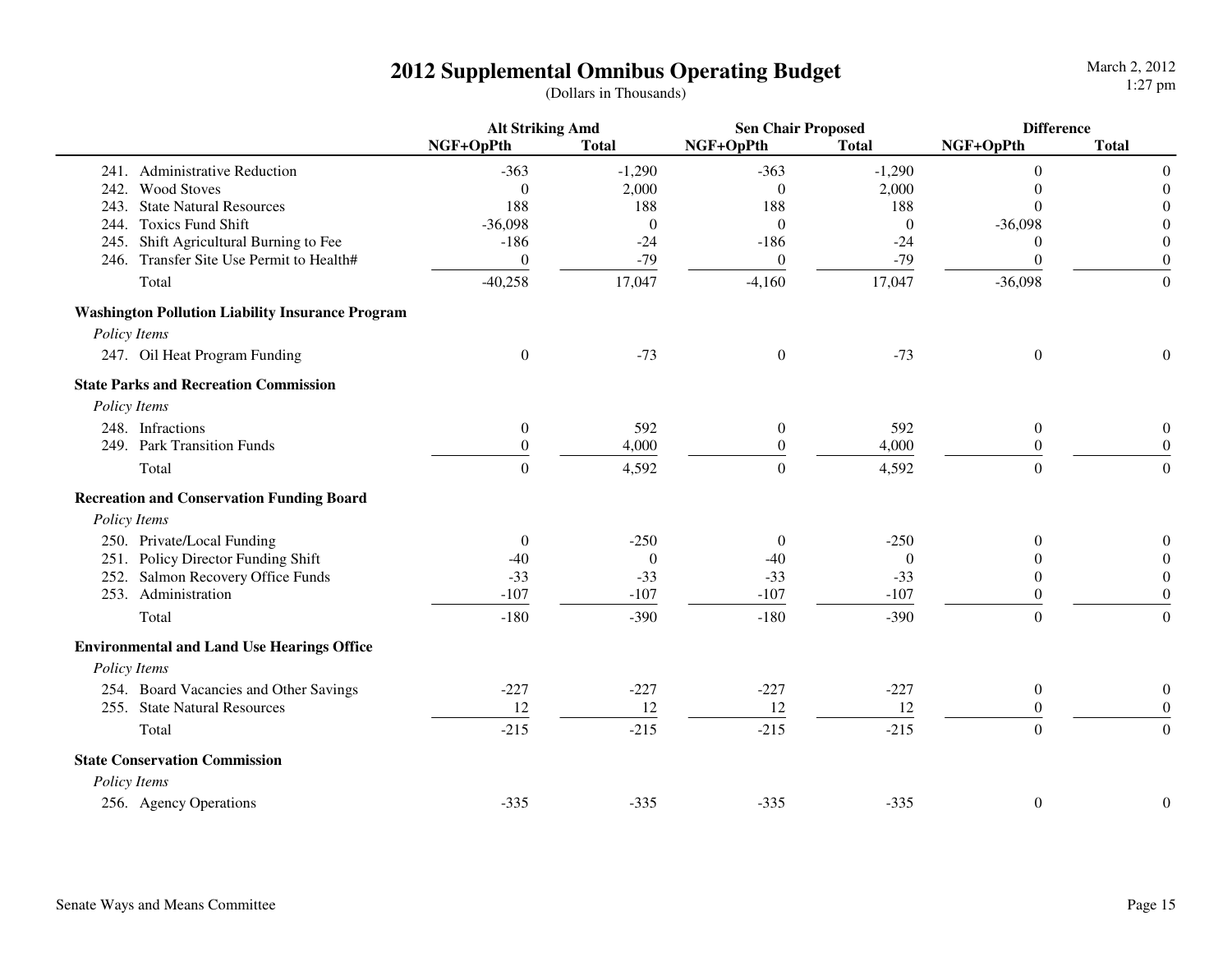|                                             | <b>Alt Striking Amd</b> |                  | <b>Sen Chair Proposed</b> |              | <b>Difference</b> |                  |
|---------------------------------------------|-------------------------|------------------|---------------------------|--------------|-------------------|------------------|
|                                             | NGF+OpPth               | <b>Total</b>     | NGF+OpPth                 | <b>Total</b> | NGF+OpPth         | <b>Total</b>     |
| <b>Department of Fish and Wildlife</b>      |                         |                  |                           |              |                   |                  |
| Policy Items                                |                         |                  |                           |              |                   |                  |
| 257. Reduce Fish Program Dedicated Accts    | $\theta$                | $-1,055$         | $\mathbf{0}$              | $-1,055$     | $\boldsymbol{0}$  |                  |
| 258. Wolf Population Monitoring             | 0                       | 355              | $\Omega$                  | 355          | $\theta$          |                  |
| 259. Black Bear Monitoring & Management     | 0                       | 200              | $\Omega$                  | 200          | 0                 | $\Omega$         |
| 260. Mountain Goat & Bighorn Sheep Rcvry    | 0                       | 350              | $\theta$                  | 350          | 0                 | $\theta$         |
| <b>Geoduck Poaching Enforcement</b><br>261. | 0                       | 522              | $\overline{0}$            | 522          | $\Omega$          | $\overline{0}$   |
| 262. Infractions                            | 0                       | 56               | $\Omega$                  | 56           | 0                 | $\theta$         |
| 263. Reduce administration                  | $-235$                  | $-235$           | $-235$                    | $-235$       | 0                 | $\theta$         |
| 264. Renewable Energy Siting                | $-50$                   | $-50$            | $-50$                     | $-50$        | $\Omega$          | $\overline{0}$   |
| 265. Technical Assistance Salmon Recover    | $-379$                  | $\theta$         | $-379$                    | $\theta$     | 0                 | $\overline{0}$   |
| 266. PILT Reduction                         | $-652$                  | $-652$           | $-652$                    | $-652$       | 0                 | $\theta$         |
| 267. Hydraulic Project Permits              | $-182$                  | 235              | $-182$                    | 235          | 0                 | $\theta$         |
| 268. Hatcheries                             | $-3,087$                | $\boldsymbol{0}$ | $-3,087$                  | $\theta$     | 0                 | $\boldsymbol{0}$ |
| 269. Marine Enforcement                     | $-4,621$                | $\mathbf{0}$     | $-4,621$                  | $\theta$     | 0                 | $\boldsymbol{0}$ |
| Grizzly Bear Outreach Program<br>270.       | $\Omega$                | 50               | $\Omega$                  | $\theta$     | 0                 | 50               |
| 271. Livestock                              | 0                       | 50               | $\overline{0}$            | 50           | $\theta$          | $\boldsymbol{0}$ |
| 272. AIS Prevention                         | $\Omega$                | 133              | $\overline{0}$            | 133          | $\overline{0}$    | $\boldsymbol{0}$ |
| Total                                       | $-9,206$                | $-41$            | $-9,206$                  | $-91$        | $\overline{0}$    | 50               |
| <b>Puget Sound Partnership</b>              |                         |                  |                           |              |                   |                  |
| Policy Items                                |                         |                  |                           |              |                   |                  |
| 273. Performance Management System          | $\theta$                | 343              | $\theta$                  | 343          | $\theta$          | 0                |
| <b>Technology Spending</b><br>274.          | $-128$                  | $-128$           | $-128$                    | $-128$       | 0                 | $\theta$         |
| Training/Tech Asst, Study<br>275.           | $-137$                  | $-137$           | $-137$                    | $-137$       | 0                 | $\Omega$         |
| 276. Puget Sound Federal Funding            | $\mathbf{0}$            | 2,125            | 0                         | 2,125        | $\theta$          | $\mathbf{0}$     |
| 277. NW Straits Commission Support          | $\overline{0}$          | 400              | $\overline{0}$            | 400          | $\mathbf{0}$      | $\overline{0}$   |
| Total                                       | $-265$                  | 2,603            | $-265$                    | 2,603        | $\boldsymbol{0}$  | $\boldsymbol{0}$ |
| <b>Department of Natural Resources</b>      |                         |                  |                           |              |                   |                  |
| Policy Items                                |                         |                  |                           |              |                   |                  |
| 278. Survey & Mapping Activity              | 0                       | $-222$           | $\mathbf{0}$              | $-222$       | $\boldsymbol{0}$  |                  |
| <b>Trust Land Mgmt Activities</b><br>279.   | 0                       | 4,383            | 0                         | 4,383        | 0                 | $\Omega$         |
| 280. Silviculture Burn Permit Pgm           | 0                       | $-129$           | $\boldsymbol{0}$          | $-129$       | $\overline{0}$    | $\Omega$         |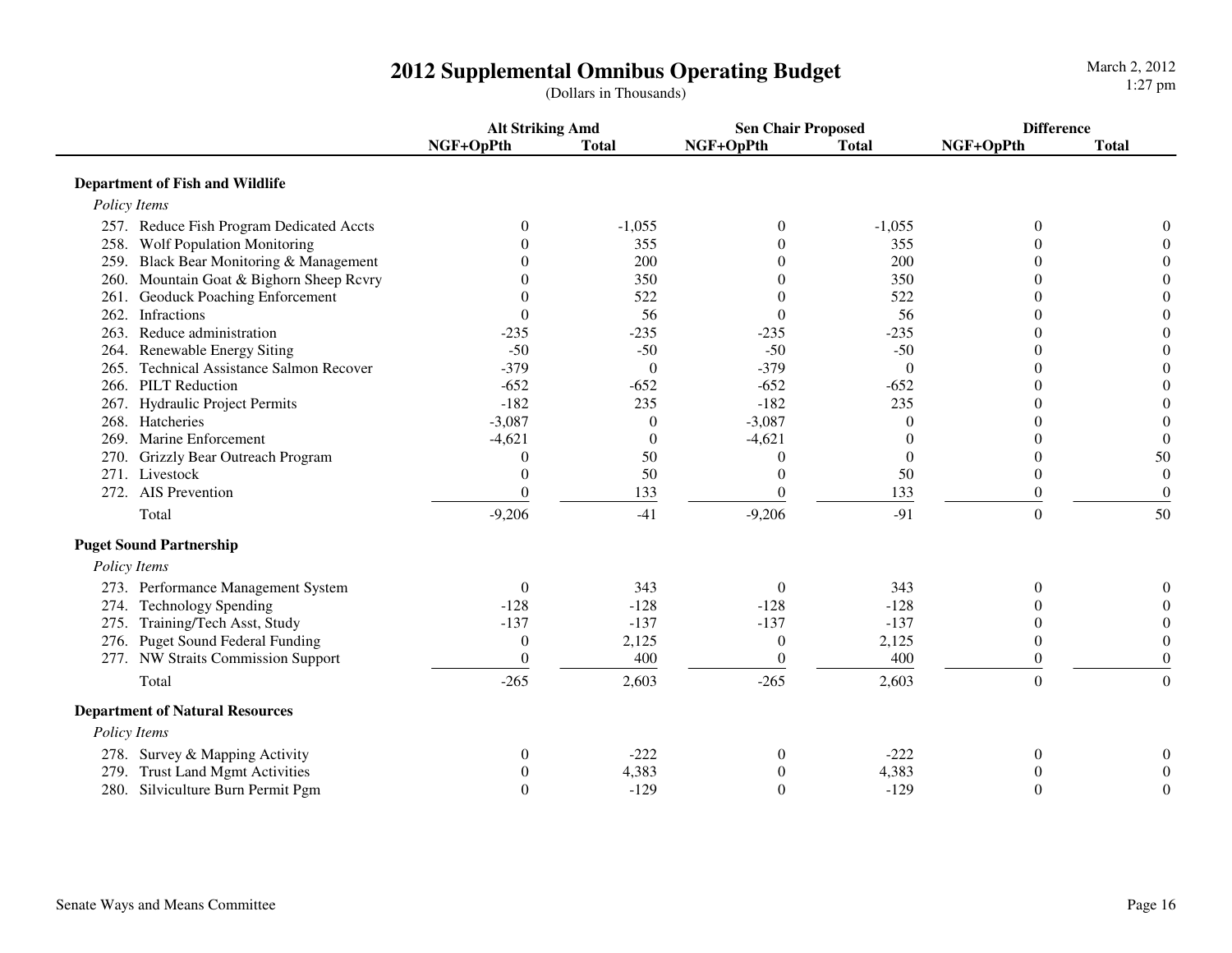March 2, 20121:27 pm

|                       |                                          | <b>Alt Striking Amd</b> |              | <b>Sen Chair Proposed</b> |              | <b>Difference</b> |                  |
|-----------------------|------------------------------------------|-------------------------|--------------|---------------------------|--------------|-------------------|------------------|
|                       |                                          | NGF+OpPth               | <b>Total</b> | NGF+OpPth                 | <b>Total</b> | NGF+OpPth         | <b>Total</b>     |
| 281.                  | Shift ECY/DFW Grant Funding to FFSA      | $-487$                  | $\mathbf{0}$ | $-487$                    | $\mathbf{0}$ | $\overline{0}$    | $\overline{0}$   |
| 282.                  | Increase Adaptive Mgmt Activities        | $\theta$                | 1,064        | $\theta$                  | 1,064        | $\Omega$          | $\Omega$         |
| 283.                  | Reduce Administration                    | $-244$                  | $-244$       | $-244$                    | $-244$       | 0                 |                  |
| 284.                  | <b>Reduce Management</b>                 | $-482$                  | $-482$       | $-482$                    | $-482$       | 0                 |                  |
| 285.                  | Fire Suppression Overtime                | $-623$                  | $-623$       | $-623$                    | $-623$       | 0                 |                  |
| 286.                  | Fire Suppression Cost Shift              | $-595$                  | $\mathbf{0}$ | $-595$                    | $\theta$     | 0                 | $\Omega$         |
| 287.                  | Natural Heritage                         | $-25$                   | $-25$        | $-25$                     | $-25$        | 0                 | $\Omega$         |
| 288.                  | <b>Geology Services</b>                  | $-100$                  | $-100$       | $-100$                    | $-100$       | 0                 | $\theta$         |
| 289.                  | Forest and Fish Support                  | $-1,000$                | $\Omega$     | $-1,000$                  | $\theta$     | 0                 | $\overline{0}$   |
| 290.                  | <b>Forest Practices</b>                  | $\Omega$                | 840          | $\Omega$                  | 840          | $\Omega$          | $\theta$         |
| 291.                  | Marine Management                        | $\theta$                | 2,400        | $\Omega$                  | 2,400        | $\theta$          | $\theta$         |
| 292.                  | Infractions                              | 0                       | 56           | $\Omega$                  | 56           | $\Omega$          | $\mathbf{0}$     |
|                       | Total                                    | $-3,556$                | 6,918        | $-3,556$                  | 6,918        | $\mathbf{0}$      | $\mathbf{0}$     |
|                       | <b>Department of Agriculture</b>         |                         |              |                           |              |                   |                  |
|                       | Policy Items                             |                         |              |                           |              |                   |                  |
|                       | 293. Eliminate Special Projects          | $-139$                  | $-139$       | $-139$                    | $-139$       | $\theta$          |                  |
| 294.                  | Administration                           | $-71$                   | $-360$       | $-71$                     | $-360$       | $\Omega$          | $\Omega$         |
| 295.                  | <b>Plant Protection</b>                  | $-5,022$                | $\theta$     | $\overline{0}$            | $\theta$     | $-5,022$          | $\Omega$         |
|                       | Total                                    | $-5,232$                | $-499$       | $-210$                    | $-499$       | $-5,022$          | $\mathbf{0}$     |
|                       | <b>Total Natural Resources</b>           | $-59,247$               | 29,607       | $-18,127$                 | 29,557       | $-41,120$         | 50               |
| <b>Transportation</b> |                                          |                         |              |                           |              |                   |                  |
|                       | <b>Washington State Patrol</b>           |                         |              |                           |              |                   |                  |
|                       | Policy Items                             |                         |              |                           |              |                   |                  |
|                       | 296. Non-Conviction Rapsheet Disclosure* | $\theta$                |              | $\mathbf{0}$              |              | $\mathbf{0}$      | $\boldsymbol{0}$ |
| 297.                  | <b>Administrative Reduction</b>          | $\Omega$                | 0            | $-544$                    | $-544$       | 544               | 544              |
|                       | Total                                    | $\Omega$                |              | $-544$                    | $-543$       | 544               | 544              |
|                       | <b>Total Transportation</b>              | $\mathbf{0}$            |              | $-544$                    | $-543$       | 544               | 544              |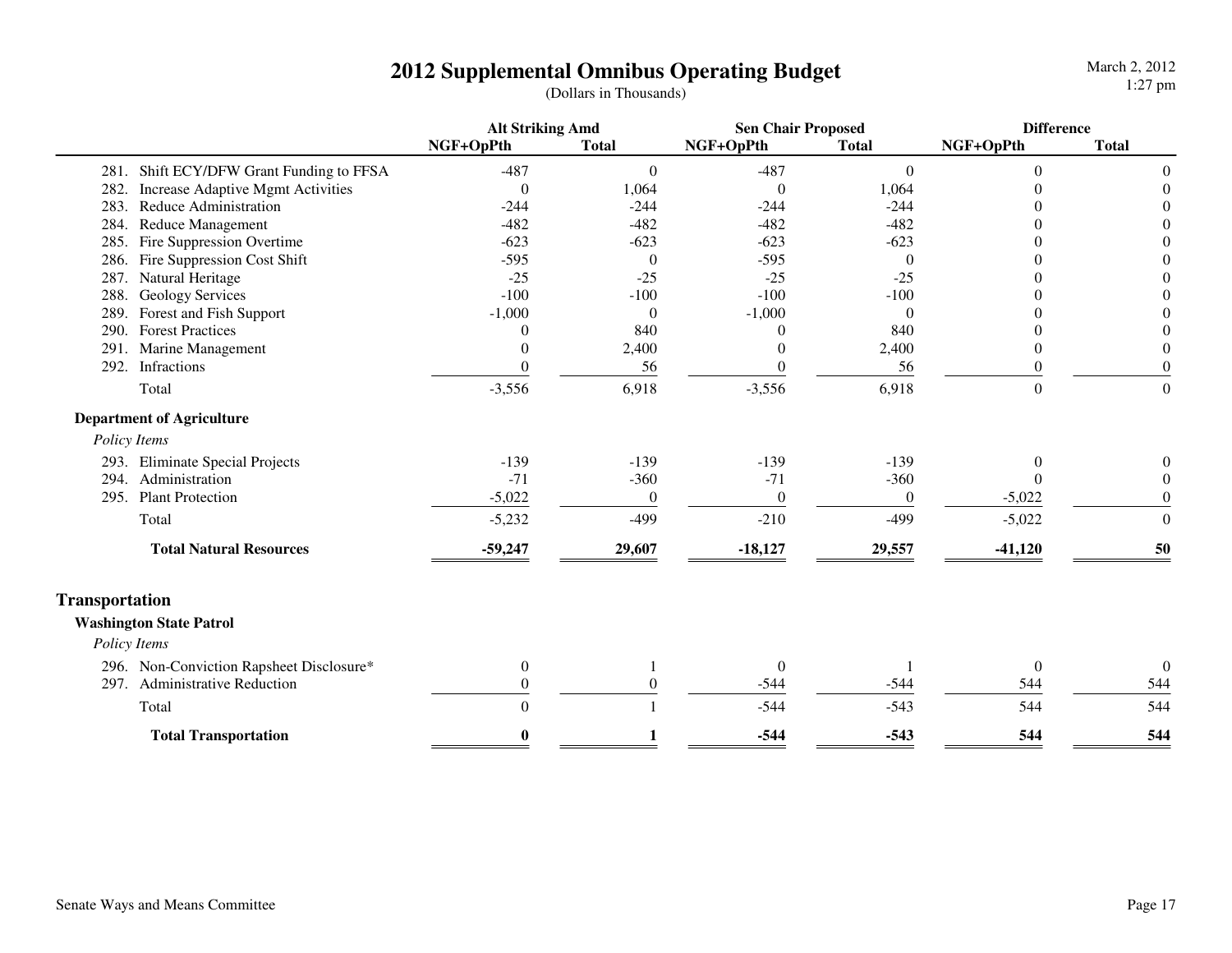|                          |                                      | <b>Alt Striking Amd</b> |                  | <b>Sen Chair Proposed</b> |                  | <b>Difference</b> |              |
|--------------------------|--------------------------------------|-------------------------|------------------|---------------------------|------------------|-------------------|--------------|
|                          |                                      | NGF+OpPth               | <b>Total</b>     | NGF+OpPth                 | <b>Total</b>     | NGF+OpPth         | <b>Total</b> |
| <b>Public Schools</b>    |                                      |                         |                  |                           |                  |                   |              |
|                          | <b>OSPI &amp; Statewide Programs</b> |                         |                  |                           |                  |                   |              |
| Policy Items             |                                      |                         |                  |                           |                  |                   |              |
|                          | 298. SBE Reduction                   | $-128$                  | $-128$           | $\boldsymbol{0}$          | $\boldsymbol{0}$ | $-128$            | $-128$       |
| 299.                     | <b>PESB Reduction</b>                | $-355$                  | $-355$           | $\theta$                  | $\overline{0}$   | $-355$            | $-355$       |
| 300.                     | College Bound Recruiting             | $-1,000$                | $-1,000$         | $\overline{0}$            | $\boldsymbol{0}$ | $-1,000$          | $-1,000$     |
|                          | 301. Achievers Scholars              | $-675$                  | $-675$           | $\overline{0}$            | $\overline{0}$   | $-675$            | $-675$       |
| 302.                     | <b>Building Bridges</b>              | $-337$                  | $-337$           | $\overline{0}$            | $\boldsymbol{0}$ | $-337$            | $-337$       |
| 303.                     | Non-Violence Training                | $-50$                   | $-50$            | $\boldsymbol{0}$          | $\boldsymbol{0}$ | $-50$             | $-50$        |
| 304.                     | <b>Graduates Program</b>             | $-135$                  | $-135$           | $\mathbf{0}$              | $\boldsymbol{0}$ | $-135$            | $-135$       |
| 305.                     | Navigation 101                       | $-2,808$                | $-2,808$         | $\theta$                  | $\overline{0}$   | $-2,808$          | $-2,808$     |
|                          | 306. K-20 Network Reduction          | $-1,221$                | $-1,221$         | $\overline{0}$            | $\boldsymbol{0}$ | $-1,221$          | $-1,221$     |
| 307.                     | <b>Eliminate Military Compact</b>    | $-45$                   | $-45$            | $\mathbf{0}$              | $\overline{0}$   | $-45$             | $-45$        |
| 308.                     | <b>Reduce Alternative Routes</b>     | $-312$                  | $-312$           | $\Omega$                  | $\boldsymbol{0}$ | $-312$            | $-312$       |
| 309.                     | Interpreter-Services Standards       | $\overline{0}$          | $\theta$         | 25                        | 25               | $-25$             | $-25$        |
| 310.                     | Project Citizen                      | $-25$                   | $-25$            | $\mathbf{0}$              | $\mathbf{0}$     | $-25$             | $-25$        |
| 311.                     | <b>Opportunity Gap Committee</b>     | $-50$                   | $-50$            | $\theta$                  | $\boldsymbol{0}$ | $-50$             | $-50$        |
|                          | 312. Foster Care Outcomes            | $\theta$                | $\boldsymbol{0}$ | 128                       | 128              | $-128$            | $-128$       |
|                          | Total                                | $-7,141$                | $-7,141$         | 153                       | 153              | $-7,294$          | $-7,294$     |
|                          | <b>General Apportionment</b>         |                         |                  |                           |                  |                   |              |
| Policy Items             |                                      |                         |                  |                           |                  |                   |              |
|                          | 313. K-3 Class Size Reduction        | $\theta$                | $\mathbf{0}$     | 28,377                    | 28,377           | $-28,377$         | $-28,377$    |
|                          | 314. June 2013 Apportionment #       | $\Omega$                | $\overline{0}$   | $-340,000$                | $-340,000$       | 340,000           | 340,000      |
| 315.                     | June 2013 Contingency Funds          | $\Omega$                | $\Omega$         | 10,000                    | 10,000           | $-10,000$         | $-10,000$    |
| 316.                     | <b>Running Start</b>                 | $-8,356$                | $-8,356$         | $\Omega$                  | $\overline{0}$   | $-8,356$          | $-8,356$     |
| 317.                     | Pension Rate Correction              | 222                     | 222              | 225                       | 225              | $-3$              | $-3$         |
|                          | Total                                | $-8,134$                | $-8,134$         | $-301,398$                | $-301,398$       | 293,264           | 293,264      |
| <b>Special Education</b> |                                      |                         |                  |                           |                  |                   |              |
| Policy Items             |                                      |                         |                  |                           |                  |                   |              |
|                          | 318. K-3 Class Size Reduction        | $\boldsymbol{0}$        | $\boldsymbol{0}$ | 3,923                     | 3,923            | $-3,923$          | $-3,923$     |
|                          | 319. School Based Medicaid           | 605                     | 605              | $\theta$                  | $\mathbf{0}$     | 605               | 605          |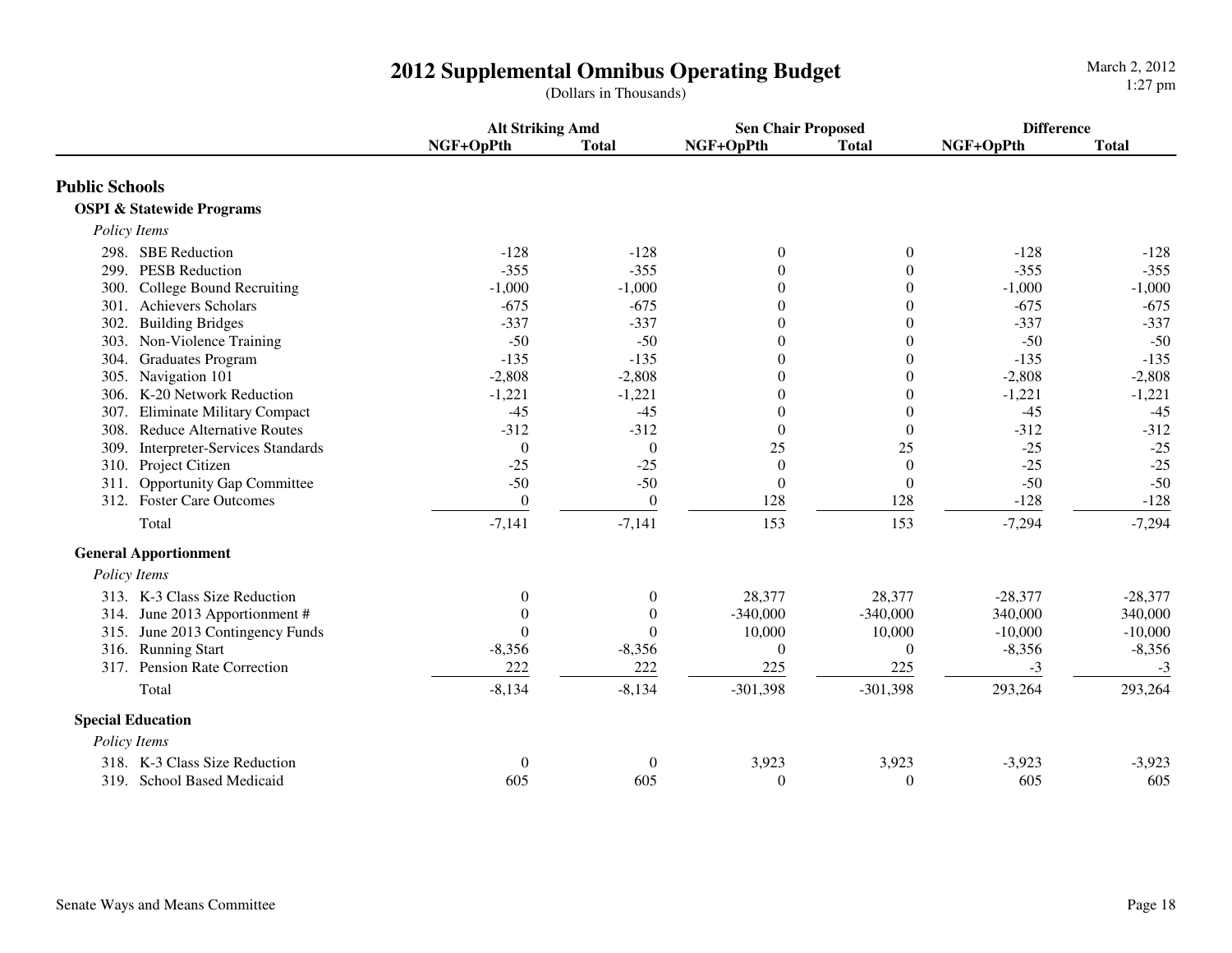|                                             | <b>Alt Striking Amd</b> |                  | <b>Sen Chair Proposed</b> |                  | <b>Difference</b> |                  |
|---------------------------------------------|-------------------------|------------------|---------------------------|------------------|-------------------|------------------|
|                                             | NGF+OpPth               | <b>Total</b>     | NGF+OpPth                 | <b>Total</b>     | NGF+OpPth         | <b>Total</b>     |
| 320. Pension Rate Correction                | 28                      | $28\,$           | 28                        | $28\,$           | $\boldsymbol{0}$  | $\mathbf{0}$     |
| Total                                       | 633                     | 633              | 3,951                     | 3,951            | $-3,318$          | $-3,318$         |
| <b>Educational Service Districts</b>        |                         |                  |                           |                  |                   |                  |
| Policy Items                                |                         |                  |                           |                  |                   |                  |
| 321. ESD Administrative Reductions          | $-524$                  | $-524$           | $\boldsymbol{0}$          | $\boldsymbol{0}$ | $-524$            | $-524$           |
| <b>Institutional Education</b>              |                         |                  |                           |                  |                   |                  |
| Policy Items                                |                         |                  |                           |                  |                   |                  |
| 322. Pension Rate Correction                | 1                       | $\mathbf{1}$     | 1                         |                  | $\boldsymbol{0}$  | $\boldsymbol{0}$ |
| <b>Education of Highly Capable Students</b> |                         |                  |                           |                  |                   |                  |
| Policy Items                                |                         |                  |                           |                  |                   |                  |
| 323. Pension Rate Correction                | $-15$                   | $-15$            | $\boldsymbol{0}$          | $\boldsymbol{0}$ | $-15$             | $-15$            |
| <b>Education Reform</b>                     |                         |                  |                           |                  |                   |                  |
| Policy Items                                |                         |                  |                           |                  |                   |                  |
| 324. LASER                                  | $-356$                  | $-356$           | $\mathbf{0}$              | $\boldsymbol{0}$ | $-356$            | $-356$           |
| 325. Reading Corps                          | $-950$                  | $-950$           | $\overline{0}$            | $\mathbf{0}$     | $-950$            | $-950$           |
| 326. Leadership Academy                     | $-810$                  | $-810$           | $\theta$                  | $\overline{0}$   | $-810$            | $-810$           |
| 327. IT Academy                             | $-2,000$                | $-2,000$         | $\Omega$                  | $\theta$         | $-2,000$          | $-2,000$         |
| 328. PASS Program                           | $-1,500$                | $-1,500$         | $\theta$                  | $\theta$         | $-1,500$          | $-1,500$         |
| Readiness to Learn<br>329.                  | $-3,235$                | $-3,235$         | $\Omega$                  | $\theta$         | $-3,235$          | $-3,235$         |
| Beginning Educator Support Team<br>330.     | $-1,000$                | $-1,000$         | $\Omega$                  | $\theta$         | $-1,000$          | $-1,000$         |
| 331. Principal & Supt Internships           | $-477$                  | $-477$           | $\Omega$                  | 0                | $-477$            | $-477$           |
| CTE Start-Up Grants<br>332.                 | $-977$                  | $-977$           | $\Omega$                  | $\Omega$         | $-977$            | $-977$           |
| 333. STEM Lighthouses                       | $-135$                  | $-135$           | $\Omega$                  | $\Omega$         | $-135$            | $-135$           |
| <b>Regional Technology Centers</b><br>334.  | $-980$                  | $-980$           | $\theta$                  | $\theta$         | $-980$            | $-980$           |
| 335. Implement Revised Eval Systems         | 5,767                   | 5,767            | $\overline{0}$            | $\mathbf{0}$     | 5,767             | 5,767            |
| 336. Certificated Employee Evaluations      | $\mathbf{0}$            | $\boldsymbol{0}$ | 5,767                     | 5,767            | $-5,767$          | $-5,767$         |
| 337. Middle/High Sch Applied Math/Sci/En    | $-125$                  | $-125$           | $\overline{0}$            | $\boldsymbol{0}$ | $-125$            | $-125$           |
| 338. OSPI Website                           | $-126$                  | $-126$           | $\theta$                  | $\theta$         | $-126$            | $-126$           |
| Services for At-Risk Students<br>339.       | $\overline{0}$          | $\theta$         | 200                       | 200              | $-200$            | $-200$           |
| National Board Bonus Change #<br>340.       | $-17,738$               | $-17,738$        | $\mathbf{0}$              | $\mathbf{0}$     | $-17,738$         | $-17,738$        |
| Pension Rate Correction<br>341.             | $\theta$                | $\theta$         | 3                         | 3                | $-3$              | $-3$             |
| Total                                       | $-24,642$               | $-24,642$        | 5,970                     | 5,970            | $-30,612$         | $-30,612$        |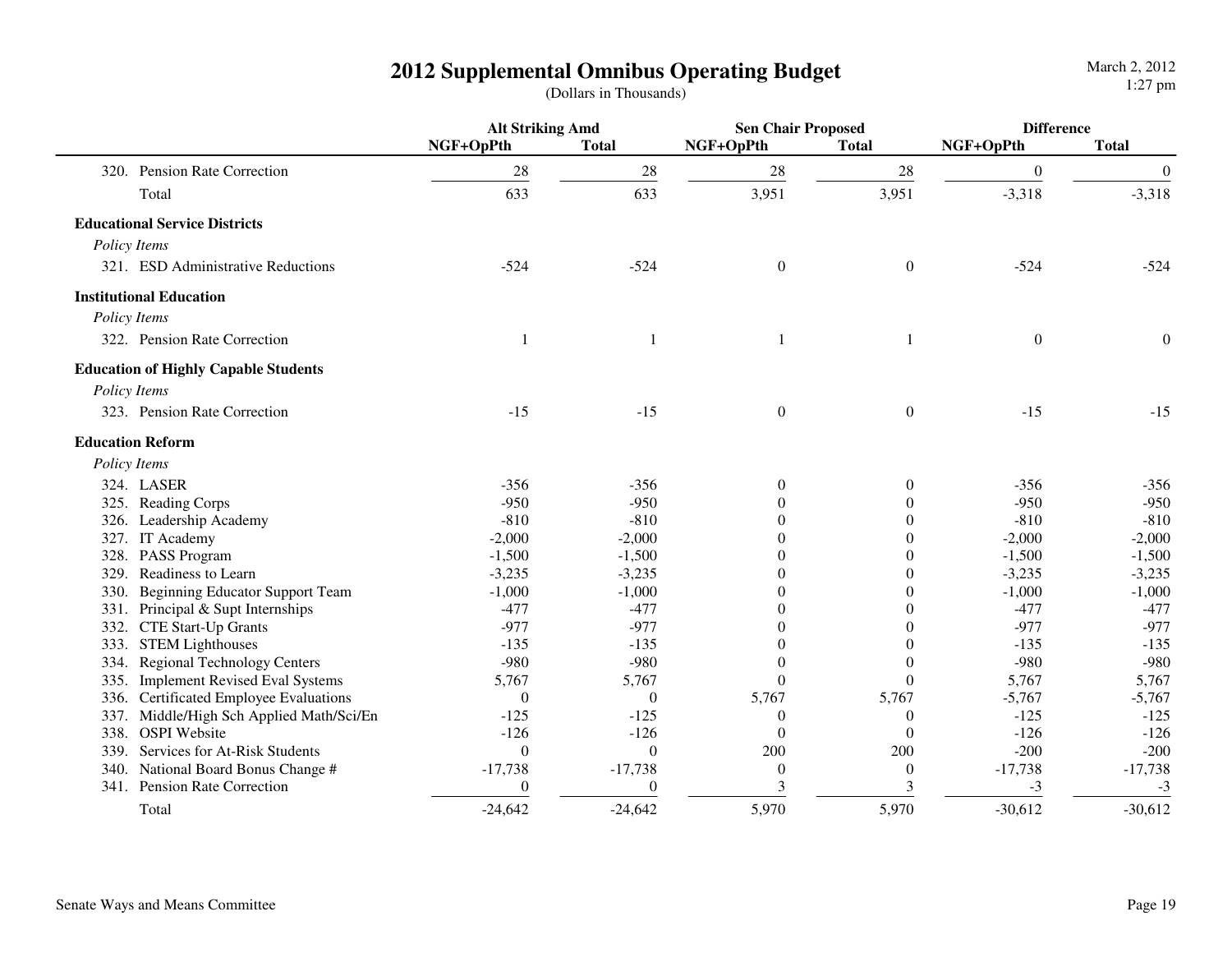|                                           | <b>Alt Striking Amd</b> |                  | <b>Sen Chair Proposed</b> |                  | <b>Difference</b> |                  |
|-------------------------------------------|-------------------------|------------------|---------------------------|------------------|-------------------|------------------|
|                                           | NGF+OpPth               | <b>Total</b>     | NGF+OpPth                 | <b>Total</b>     | NGF+OpPth         | <b>Total</b>     |
| <b>Transitional Bilingual Instruction</b> |                         |                  |                           |                  |                   |                  |
| Policy Items                              |                         |                  |                           |                  |                   |                  |
| 342. Pension Rate Correction              | $\mathfrak{S}$          | 5                | $\mathfrak{S}$            | $\sqrt{5}$       | $\boldsymbol{0}$  | $\boldsymbol{0}$ |
| <b>Learning Assistance Program (LAP)</b>  |                         |                  |                           |                  |                   |                  |
| Policy Items                              |                         |                  |                           |                  |                   |                  |
| 343. Pension Rate Correction              | $\overline{7}$          | $\boldsymbol{7}$ | $\boldsymbol{7}$          | $\boldsymbol{7}$ | $\boldsymbol{0}$  | $\boldsymbol{0}$ |
| <b>Total Public Schools</b>               | $-39,810$               | $-39,810$        | $-291,311$                | $-291,311$       | 251,501           | 251,501          |
| <b>Higher Education</b>                   |                         |                  |                           |                  |                   |                  |
| <b>Council for Higher Education</b>       |                         |                  |                           |                  |                   |                  |
| Policy Items                              |                         |                  |                           |                  |                   |                  |
| 344. Transfer - Cncl for Higher Ed        | $-992$                  | $-3,369$         | $-992$                    | $-3,369$         | $\boldsymbol{0}$  | $\boldsymbol{0}$ |
| <b>University of Washington</b>           |                         |                  |                           |                  |                   |                  |
| Policy Items                              |                         |                  |                           |                  |                   |                  |
| 345. Engineering Degree Production        | 3,800                   | 3,800            | $\mathbf{0}$              | $\boldsymbol{0}$ | 3,800             | 3,800            |
| 346. Aerospace Innovation Center          | $\theta$                | 1,500            | $\theta$                  | 1,500            | $\theta$          | $\theta$         |
| 347. Ruckleshaus Center                   | $-90$                   | $-90$            | $-90$                     | $-90$            | $\theta$          | $\overline{0}$   |
| 348. Nonresident Tuition                  | $-2,250$                | $\Omega$         | $\theta$                  | $\theta$         | $-2,250$          | $\theta$         |
| 349. Natural Resource Program Review      | 242                     | 242              | 242                       | 242              | $\Omega$          | $\Omega$         |
| College of Environment<br>350.            | $-5,000$                | $\theta$         | $\boldsymbol{0}$          | $\theta$         | $-5,000$          | $\theta$         |
| <b>Tuition Waivers</b><br>351.            | $-9,956$                | $\theta$         | $\boldsymbol{0}$          | $\theta$         | $-9,956$          | $\theta$         |
| 352. Tax Increment Study                  | $-25$                   | $-25$            | $-25$                     | $-25$            | $\theta$          | $\boldsymbol{0}$ |
| Total                                     | $-13,279$               | 5,427            | 127                       | 1,627            | $-13,406$         | 3,800            |
| <b>Washington State University</b>        |                         |                  |                           |                  |                   |                  |
| Policy Items                              |                         |                  |                           |                  |                   |                  |
| 353. Engineering Degree Production        | 3,800                   | 3,800            | $\boldsymbol{0}$          | $\mathbf{0}$     | 3,800             | 3,800            |
| <b>Ruckleshaus Center</b><br>354.         | 90                      | 90               | 90                        | 90               | $\theta$          | $\Omega$         |
| Nonresident Tuition<br>355.               | $-4,923$                | $-9,846$         | $\mathbf{0}$              | $\theta$         | $-4,923$          | $-9,846$         |
| 356. College of Ag, Human, and Natl Res   | $-5,000$                | $\mathbf{0}$     | $\boldsymbol{0}$          | $\mathbf{0}$     | $-5,000$          | $\boldsymbol{0}$ |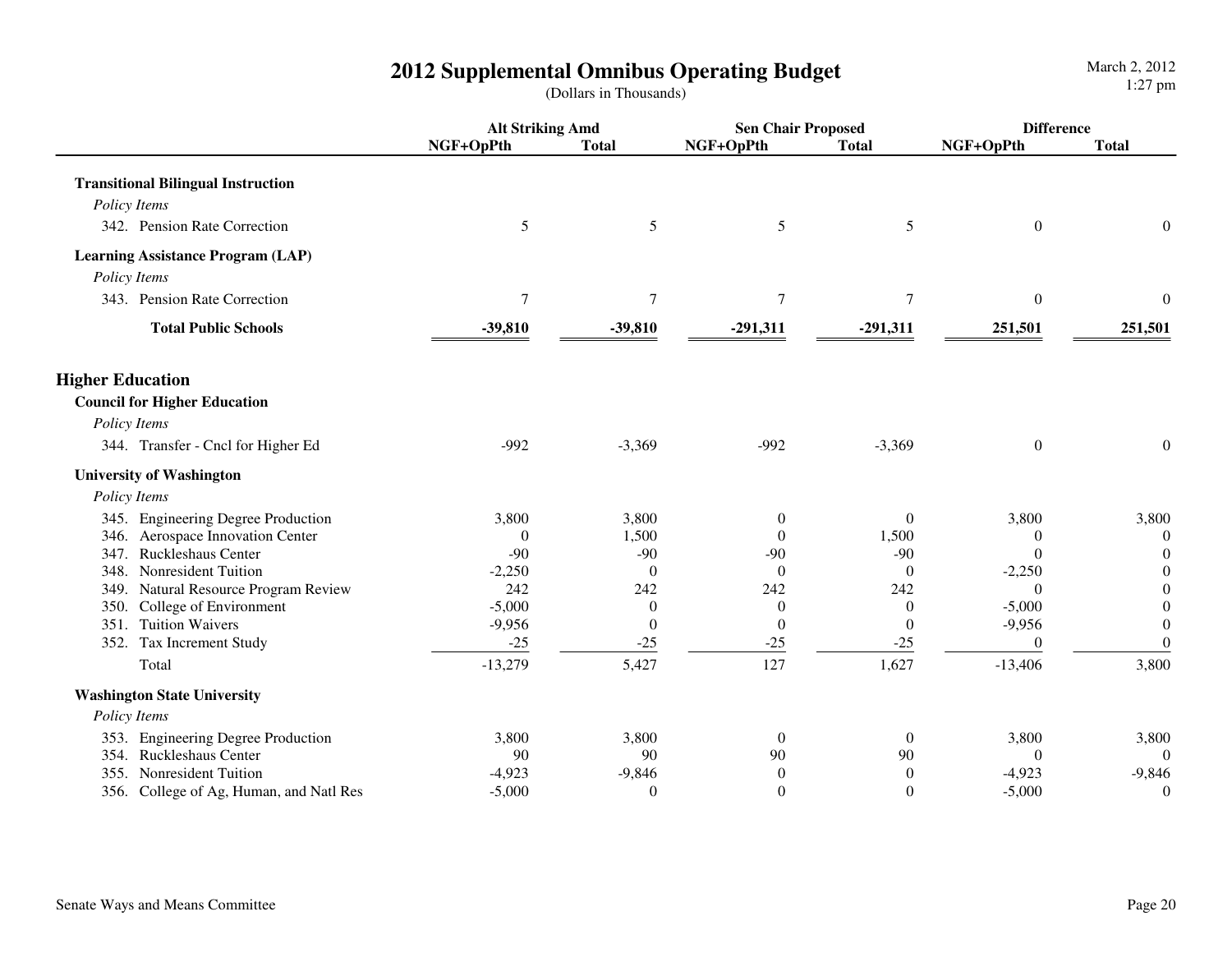|                                                 | <b>Alt Striking Amd</b> |                  | <b>Sen Chair Proposed</b> |                  | <b>Difference</b> |                  |
|-------------------------------------------------|-------------------------|------------------|---------------------------|------------------|-------------------|------------------|
|                                                 | NGF+OpPth               | <b>Total</b>     | NGF+OpPth                 | <b>Total</b>     | NGF+OpPth         | <b>Total</b>     |
| 357. Tuition Waivers                            | $-4,235$                | $-8,470$         | $\boldsymbol{0}$          | $\overline{0}$   | $-4,235$          | $-8,470$         |
| Total                                           | $-10,268$               | $-14,426$        | 90                        | 90               | $-10,358$         | $-14,516$        |
| <b>Eastern Washington University</b>            |                         |                  |                           |                  |                   |                  |
| Policy Items                                    |                         |                  |                           |                  |                   |                  |
| 358. Tuition Waivers                            | $-762$                  | $-1,524$         | $\boldsymbol{0}$          | $\overline{0}$   | $-762$            | $-1,524$         |
| <b>Central Washington University</b>            |                         |                  |                           |                  |                   |                  |
| Policy Items                                    |                         |                  |                           |                  |                   |                  |
| 359. Nonresident Tuition                        | $-21$                   | $\overline{0}$   | $\boldsymbol{0}$          | $\overline{0}$   | $-21$             | $\boldsymbol{0}$ |
| 360. Tuition Waivers                            | $-705$                  | $\boldsymbol{0}$ | $\boldsymbol{0}$          | $\boldsymbol{0}$ | $-705$            | $\overline{0}$   |
| Total                                           | $-726$                  | $\overline{0}$   | $\overline{0}$            | $\Omega$         | $-726$            | $\overline{0}$   |
| <b>The Evergreen State College</b>              |                         |                  |                           |                  |                   |                  |
| Policy Items                                    |                         |                  |                           |                  |                   |                  |
| 361. WSIPP State Need Grant Study               | $\mathbf{0}$            | $\overline{0}$   | 100                       | 100              | $-100$            | $-100$           |
| 362. WSIPP Pension Benefits Review              | $\theta$                | $\theta$         | 65                        | 65               | $-65$             | $-65$            |
| 363. Competency Restoration Treatment           | 17                      | 17               | 17                        | 17               | $\overline{0}$    | $\overline{0}$   |
| 364. Tuition Waivers                            | $-332$                  | $\boldsymbol{0}$ | $\boldsymbol{0}$          | $\boldsymbol{0}$ | $-332$            | $\boldsymbol{0}$ |
| Total                                           | $-315$                  | 17               | 182                       | 182              | $-497$            | $-165$           |
| <b>Western Washington University</b>            |                         |                  |                           |                  |                   |                  |
| Policy Items                                    |                         |                  |                           |                  |                   |                  |
| 365. Nonresident Tuition                        | $-898$                  | $\overline{0}$   | $\boldsymbol{0}$          | $\mathbf{0}$     | $-898$            | $\boldsymbol{0}$ |
| 366. Tuition Waivers                            | $-821$                  | $\overline{0}$   | $\mathbf{0}$              | $\theta$         | $-821$            | $\Omega$         |
| Total                                           | $-1,719$                | $\overline{0}$   | $\overline{0}$            | $\overline{0}$   | $-1,719$          | $\boldsymbol{0}$ |
| <b>Office of Student Financial Assistance</b>   |                         |                  |                           |                  |                   |                  |
| Policy Items                                    |                         |                  |                           |                  |                   |                  |
| 367. Transfer - Student Achievement Cncl        | $-322,427$              | $-340,033$       | $-322,427$                | $-340,033$       | $\boldsymbol{0}$  | $\boldsymbol{0}$ |
| <b>Community &amp; Technical College System</b> |                         |                  |                           |                  |                   |                  |
| Policy Items                                    |                         |                  |                           |                  |                   |                  |
| 368. Alternative Financing Debt Service         | $\boldsymbol{0}$        | $\boldsymbol{0}$ | $\boldsymbol{0}$          | 4,756            | $\boldsymbol{0}$  | $-4,756$         |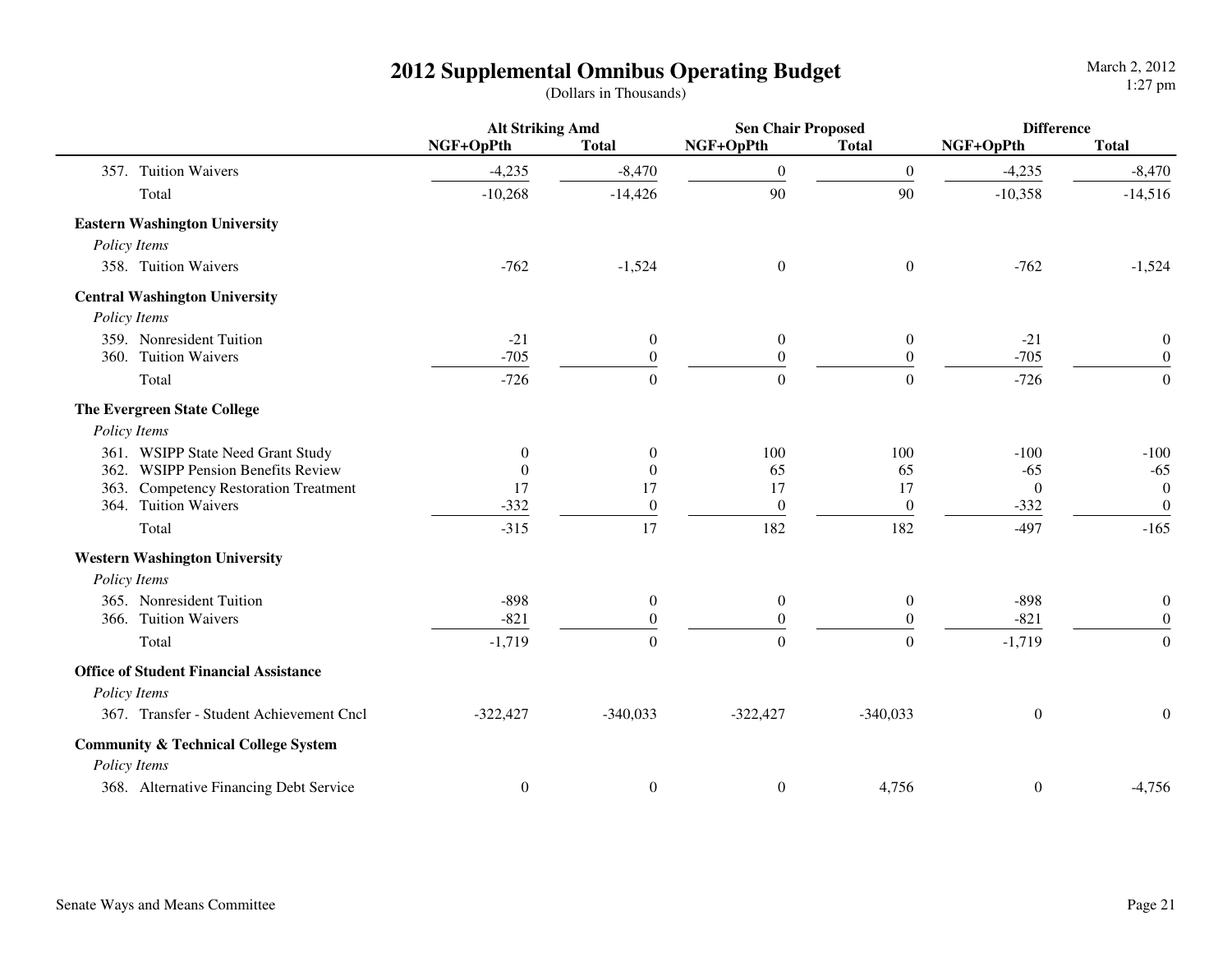|                        |                                                              | <b>Alt Striking Amd</b> |                  | <b>Sen Chair Proposed</b> |                  | <b>Difference</b> |                  |
|------------------------|--------------------------------------------------------------|-------------------------|------------------|---------------------------|------------------|-------------------|------------------|
|                        |                                                              | NGF+OpPth               | <b>Total</b>     | NGF+OpPth                 | <b>Total</b>     | NGF+OpPth         | <b>Total</b>     |
|                        | 369. Tuition Waivers                                         | $-13,101$               | $\boldsymbol{0}$ | $\mathbf{0}$              | $\mathbf{0}$     | $-13,101$         | $\overline{0}$   |
|                        | Total                                                        | $-13,101$               | $\boldsymbol{0}$ | $\boldsymbol{0}$          | 4,756            | $-13,101$         | $-4,756$         |
|                        | <b>Student Achievement Council</b>                           |                         |                  |                           |                  |                   |                  |
|                        | Policy Items                                                 |                         |                  |                           |                  |                   |                  |
|                        | 370. Student Achievement Council                             | 1,043                   | 1,043            | 1,043                     | 1,043            | $\theta$          | $\boldsymbol{0}$ |
|                        | 371. Leadership 1000                                         | $-500$                  | $-500$           | $\theta$                  | $\theta$         | $-500$            | $-500$           |
|                        | 372. Transfer - From Student Fin Aid Ofc                     | 322,427                 | 340,033          | 322,427                   | 340,033          | $\Omega$          | $\overline{0}$   |
|                        | 373. Transfer - From Cncl for Higher Ed                      | 992                     | 3,369            | 992                       | 3,369            | $\theta$          | $\boldsymbol{0}$ |
|                        | Total                                                        | 323,962                 | 343,945          | 324,462                   | 344,445          | $-500$            | $-500$           |
|                        | <b>Total Higher Education</b>                                | $-39,627$               | $-9,963$         | 1,442                     | 7,698            | $-41,069$         | $-17,661$        |
| <b>Other Education</b> | <b>State School for the Blind</b>                            |                         |                  |                           |                  |                   |                  |
|                        |                                                              |                         |                  |                           |                  |                   |                  |
|                        | Policy Items                                                 |                         |                  |                           |                  |                   |                  |
|                        | 374. Administration & Service Reductions                     | $-288$                  | $-288$           | $\theta$                  | $\theta$         | $-288$            | $-288$           |
|                        | <b>Center for Childhood Deafness &amp; Hearing Loss</b>      |                         |                  |                           |                  |                   |                  |
|                        | Policy Items                                                 |                         |                  |                           |                  |                   |                  |
|                        | 375. Administration & Service Reductions                     | $-405$                  | $-405$           | $\boldsymbol{0}$          | $\boldsymbol{0}$ | $-405$            | $-405$           |
|                        | <b>Workforce Training &amp; Education Coordinating Board</b> |                         |                  |                           |                  |                   |                  |
|                        | Policy Items                                                 |                         |                  |                           |                  |                   |                  |
|                        | 376. Service Reduction                                       | $-216$                  | $-216$           | $-139$                    | $-139$           | $-77$             | $-77$            |
|                        | <b>Department of Early Learning</b>                          |                         |                  |                           |                  |                   |                  |
|                        | Policy Items                                                 |                         |                  |                           |                  |                   |                  |
|                        | 377. Agency Administrative Reduction                         | $-746$                  | $-746$           | $-746$                    | $-746$           | $\theta$          | $\theta$         |
|                        | 378. Seasonal Care Administration                            | $-2,070$                | $-2,070$         | $-2,070$                  | $-2,070$         | $\Omega$          | $\Omega$         |
| 379.                   | <b>State Child Care Referral</b>                             | $-574$                  | $-574$           | $-574$                    | $-574$           | $\Omega$          | $\theta$         |
|                        | 380. Training Database Module                                | $-116$                  | $-116$           | $-116$                    | $-116$           |                   | $\theta$         |
|                        | 381. Friend & Neighbor Care Training                         | $-400$                  | $-400$           | $-400$                    | $-400$           | $\Omega$          | $\mathbf{0}$     |
|                        | 382. Electronic Benefit System                               | $\theta$                | $\theta$         | 1,100                     | 1,100            | $-1,100$          | $-1,100$         |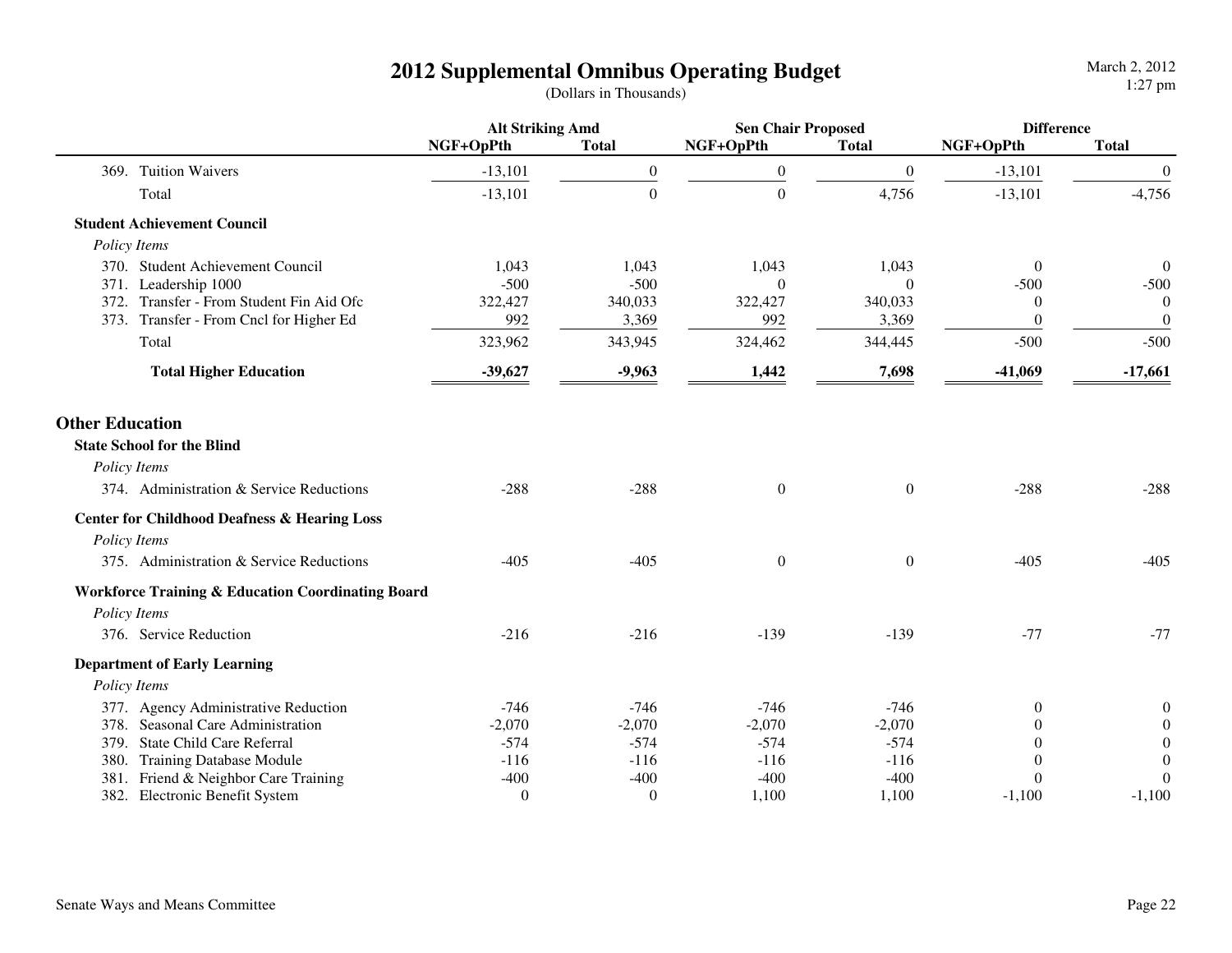|                                               | <b>Alt Striking Amd</b> |                  | <b>Sen Chair Proposed</b> |              | <b>Difference</b> |                  |
|-----------------------------------------------|-------------------------|------------------|---------------------------|--------------|-------------------|------------------|
|                                               | NGF+OpPth               | <b>Total</b>     | NGF+OpPth                 | <b>Total</b> | NGF+OpPth         | <b>Total</b>     |
| 383. Program Shift to Federal Funding         | $-712$                  | $-712$           | $-712$                    | $-712$       | $\boldsymbol{0}$  | $\theta$         |
| 384. Race to the Top                          | $\Omega$                | 17,900           | $\theta$                  | 17,900       | $\theta$          | $\boldsymbol{0}$ |
| 385. Seasonal Child Care Subsidy              |                         | $\boldsymbol{0}$ | 1,025                     | 1,025        | $-1,025$          | $-1,025$         |
| 386. ELAC Degree Subcommittee                 | $\overline{0}$          | $\mathbf{0}$     | 10                        | 10           | $-10$             | $-10$            |
| 387. Council for Child & Fam Transfer         | $\Omega$                | 431              | $\boldsymbol{0}$          | 431          | $\boldsymbol{0}$  | $\mathbf{0}$     |
| Total                                         | $-4,618$                | 13,713           | $-2,483$                  | 15,848       | $-2,135$          | $-2,135$         |
| <b>Total Other Education</b>                  | $-5,527$                | 12,804           | $-2,622$                  | 15,709       | $-2,905$          | $-2,905$         |
| <b>Special Appropriations</b>                 |                         |                  |                           |              |                   |                  |
| <b>Bond Retirement and Interest</b>           |                         |                  |                           |              |                   |                  |
| Policy Items                                  |                         |                  |                           |              |                   |                  |
| 388. Adjustment for New Bond Issuance         | $\boldsymbol{0}$        | $\boldsymbol{0}$ | 781                       | 781          | $-781$            | $-781$           |
| <b>Special Appropriations to the Governor</b> |                         |                  |                           |              |                   |                  |
| Policy Items                                  |                         |                  |                           |              |                   |                  |
| 389. Education Legacy Trust Account           | 25,000                  | 25,000           | 25,000                    | 25,000       | $\boldsymbol{0}$  | $\Omega$         |
| 390. FDA Excess Fund Distribution             | $\theta$                | 10,000           | $\boldsymbol{0}$          | 10,000       | $\theta$          | $\Omega$         |
| 391. Disaster Response Account                | 1,150                   | 1,150            | 1,150                     | 1,150        | $\Omega$          | $\Omega$         |
| 392. Auditor Reduction                        | $-510$                  | $-876$           | $-510$                    | $-876$       | $\Omega$          | $\Omega$         |
| 393. Attorney General Reduction               | $-2,701$                | $-8,315$         | $-2,701$                  | $-8,315$     | $\Omega$          | $\Omega$         |
| 394. Sec of State Archive Reduction           | $-339$                  | $-724$           | $-339$                    | $-724$       | $\Omega$          | $\theta$         |
| 395. Central Services Savings                 | $-189$                  | $-386$           | $-189$                    | $-386$       | $\theta$          | $\overline{0}$   |
| 396. ARROW Commission                         | 200                     | 200              | 200                       | 200          | $\Omega$          | $\theta$         |
| <b>Criminal Justice Costs</b><br>397.         | 511                     | 511              | 511                       | 511          | $\theta$          | $\overline{0}$   |
| <b>Central Service Reforms</b><br>398.        | $-4,480$                | $-8,253$         | $-4,480$                  | $-8,253$     | $\theta$          | $\theta$         |
| 399. Education Study                          | $\overline{0}$          | $\theta$         | 250                       | 250          | $-250$            | $-250$           |
| 400. Life Sciences Discovery Fund             | $\theta$                | $\Omega$         | 4,000                     | 4,000        | $-4,000$          | $-4,000$         |
| Total                                         | 18,642                  | 18,307           | 22,892                    | 22,557       | $-4,250$          | $-4,250$         |
| <b>Sundry Claims</b>                          |                         |                  |                           |              |                   |                  |
| Policy Items                                  |                         |                  |                           |              |                   |                  |
| 401. Sundry Claims                            | 278                     | 278              | 278                       | 278          | $\boldsymbol{0}$  | $\boldsymbol{0}$ |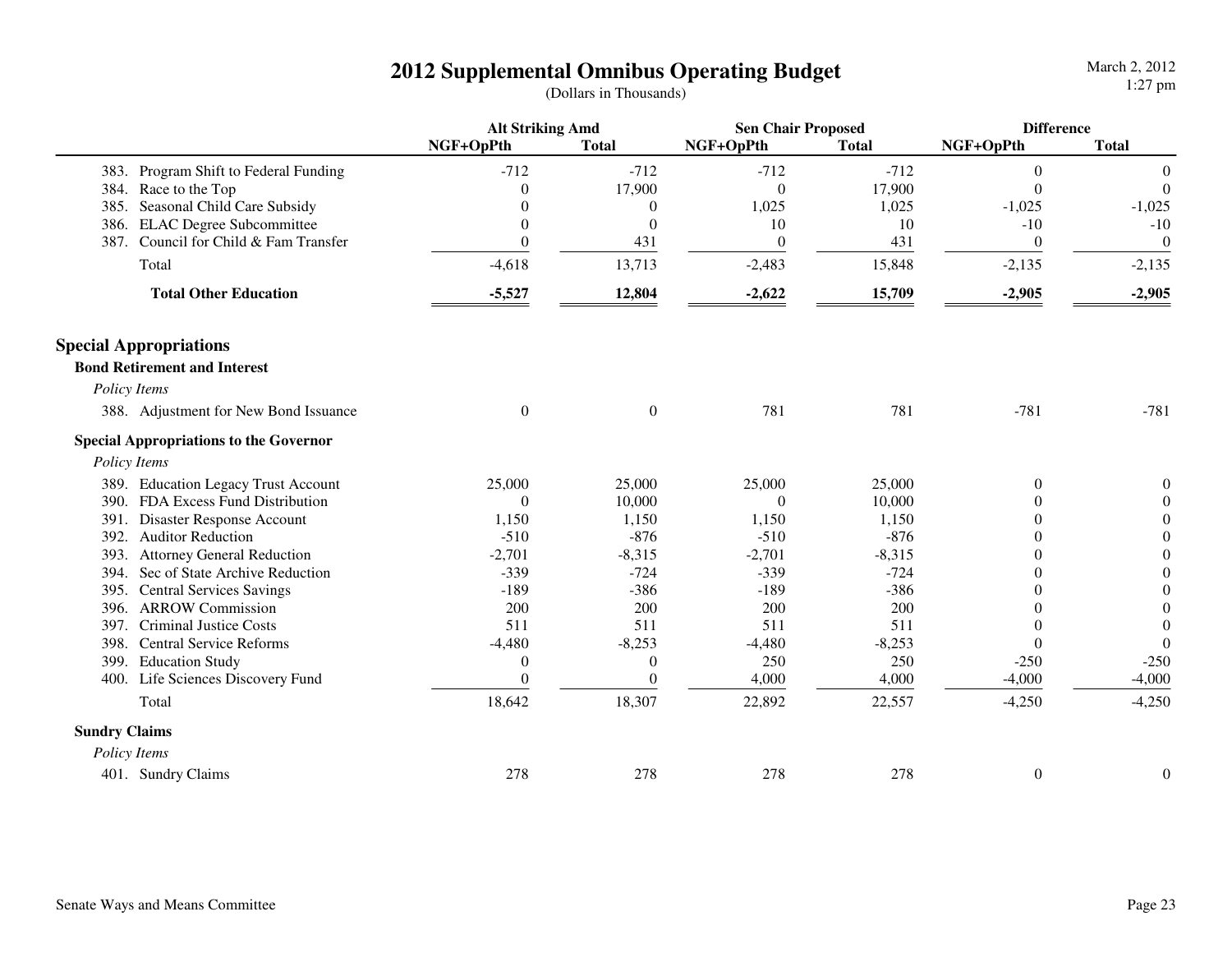March 2, 20121:27 pm

|                                                | <b>Alt Striking Amd</b> |              | <b>Sen Chair Proposed</b> |            | <b>Difference</b> |                |
|------------------------------------------------|-------------------------|--------------|---------------------------|------------|-------------------|----------------|
|                                                | NGF+OpPth               | <b>Total</b> | NGF+OpPth                 | Total      | NGF+OpPth         | Total          |
|                                                |                         |              |                           |            |                   |                |
| <b>State Employee Compensation Adjustments</b> |                         |              |                           |            |                   |                |
| Policy Items                                   |                         |              |                           |            |                   |                |
| <b>PEBB</b> Funding Rate Reduction<br>402.     | $-33,124$               | $-57,510$    | $-33,124$                 | $-57,510$  | $\overline{0}$    | $\overline{0}$ |
| Pension Reform<br>403.                         | $-133,000$              | $-194,076$   | $\Omega$                  | $\Omega$   | $-133,000$        | $-194,076$     |
| 404.<br><b>SEBB Startup Costs</b>              | 0                       | $\Omega$     | 12,393                    | 12,393     | $-12,393$         | $-12,393$      |
| Total                                          | $-166, 124$             | $-251,586$   | $-20,731$                 | $-45,117$  | $-145,393$        | $-206,469$     |
| <b>Contributions to Retirement Systems</b>     |                         |              |                           |            |                   |                |
| Policy Items                                   |                         |              |                           |            |                   |                |
| Align Rates With Other State Plans<br>405.     | $-17,062$               | $-17,062$    | $\theta$                  | $\Omega$   | $-17,062$         | $-17,062$      |
| <b>LEOFF Consolidation</b><br>406.             | 0                       |              | $-74,184$                 | $-74,184$  | 74,184            | 74,184         |
| Total                                          | $-17,062$               | $-17,062$    | $-74,184$                 | $-74,184$  | 57,122            | 57,122         |
| <b>Total Special Appropriations</b>            | $-164,266$              | $-250,063$   | $-70,964$                 | $-95,685$  | $-93,302$         | $-154,378$     |
| <b>Total 2012 Supplemental</b>                 | $-773,376$              | $-528,770$   | $-564,813$                | $-215,537$ | $-208,563$        | $-313,233$     |

#### *Comments:*

#### **Legislative**

#### **House of Representatives**

1.**EFFICIENCY REDUCTION -** A 5 percent efficiency reduction is taken in Fiscal Year 2013.

2.LEGISLATIVE SUPPORT CONSOLIDATION - Pursuant to SB 6509/HB 2705 (legislative support functions), savings are achieved by facility management, production and audio-visual services, information distribution, and other administrative and support services are consolidated into Office of Legislative Support Services. The amount reflected in this item is the amount of funding transferred to the new office. The savings from this consolidation are reflected in other items in the Senate, House of Representatives, Joint Legislative Audit and Review Committee, Statute Law Committee, Office of the State Actuary, Joint Legislative Systems Committee, and Legislative Evaluation and Accountability Program Committee budgets.

#### **Senate**

3.**EFFICIENCY REDUCTION -** A 5 percent efficiency reduction is taken in Fiscal Year 2013.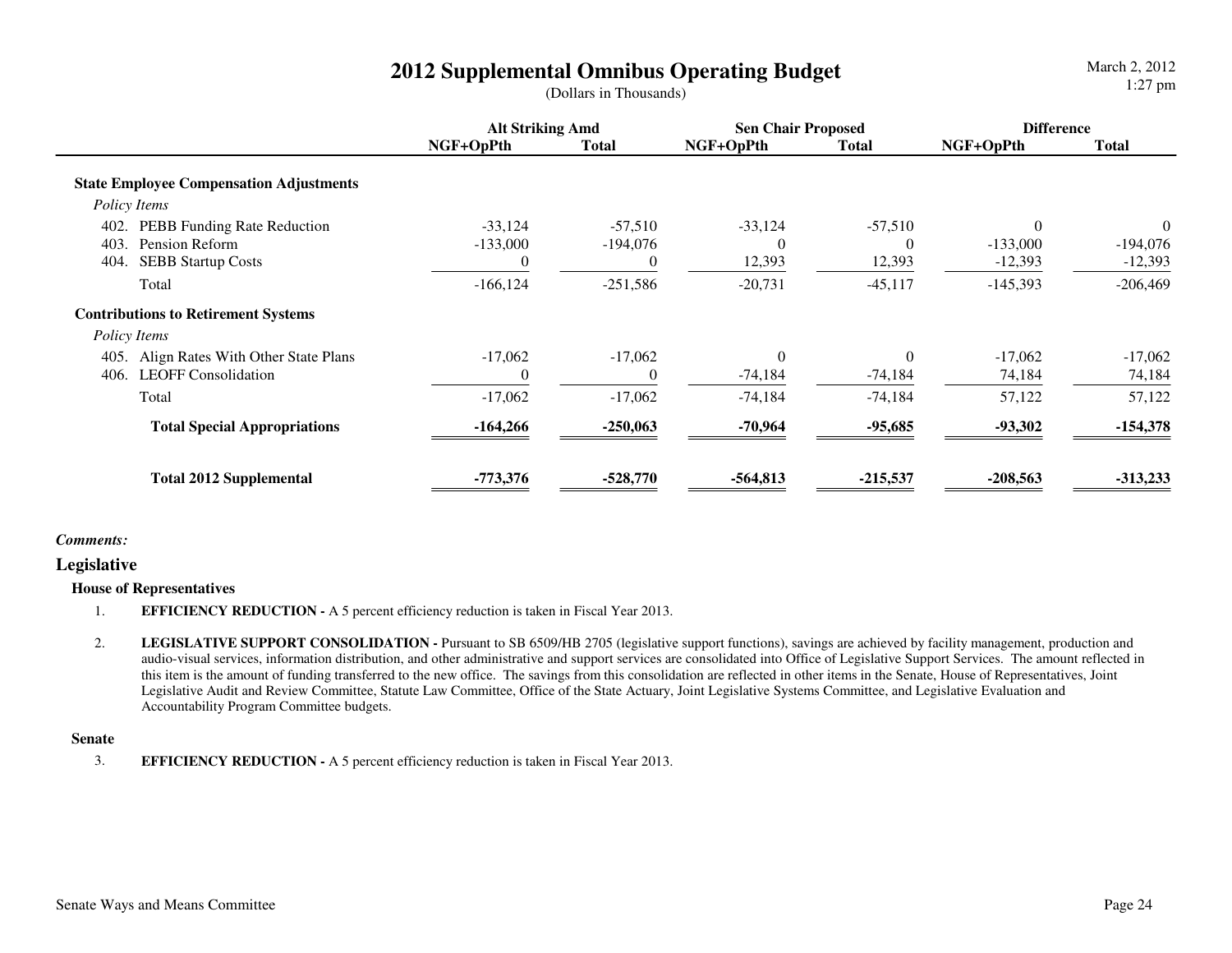4.LEGISLATIVE SUPPORT CONSOLIDATION - Pursuant to SB 6509/HB 2705 (legislative support functions), savings are achieved by facility management, production and audio-visual services, information distribution, and other administrative and support services are consolidated into Office of Legislative Support Services. The amount reflected in this item is the amount of funding transferred to the new office. The savings from this consolidation are reflected in other items in the Senate, House of Representatives, Joint Legislative Audit and Review Committee, Statute Law Committee, Office of the State Actuary, Joint Legislative Systems Committee, and Legislative Evaluation and Accountability Program Committee budgets.

#### **Joint Legislative Audit & Review Committee**

5.**EFFICIENCY SAVINGS** - The Joint Legislative Audit and Review Committee will reduce General Fund-State expenditures by 5 percent in the 2011-13 biennium. Savings is achieved by consolidating accounting and payroll staff with other legislative entities, and restructuring remaining administrative functions.

#### **Legislative Evaluation & Accountability Pgm Cmte**

- 6.**EDUCATION DATA CENTER -** This item reflects the transfer of funding to the Office of Financial Management for the purposes of the Education Data Center.
- 7.**EFFICIENCY REDUCTION -** A 5 percent efficiency reduction is taken in Fiscal Year 2013.

#### **Joint Legislative Systems Committee**

8.**EFFICIENCY REDUCTION -** A 5 percent efficiency reduction is taken in Fiscal Year 2013.

#### **Statute Law Committee**

9.**EFFICIENCY REDUCTION -** A 5 percent efficiency reduction is taken in Fiscal Year 2013.

#### **Office of Legislative Support Services**

10.LEGISLATIVE SUPPORT CONSOLIDATION - Pursuant to SB 6509/HB 2705 (legislative support functions), savings are achieved by facility management, production and audio-visual services, information distribution, and other administrative and support services are consolidated into Office of Legislative Support Services. The amount reflected in this item is the amount of funding transferred to the new office. The savings from this consolidation are reflected in other items in the Senate, House of Representatives, Joint Legislative Audit and Review Committee, Statute Law Committee, Office of the State Actuary, Joint Legislative Systems Committee, and Legislative Evaluation and Accountability Program Committee budgets.

#### **Judicial**

#### **Supreme Court**

11.**JUDGE PRO TEMPORE RETIREMENT COSTS -** Funding is provided for costs associated with the retirement of a Supreme Court Justice.

#### **State Law Library**

13.LAW LIBRARY TRANSFER - For FY 2013, a portion of the funding for the State Law Library is shifted from General Fund-State to the Judicial Infomration Systems Account. (General Fund-State, Judicial Information Systems Account)

#### **Administrative Office of the Courts**

15.**SUPERIOR COURT JUDGE -** Funding is requested for the second superior court judicial position in Okanogan County.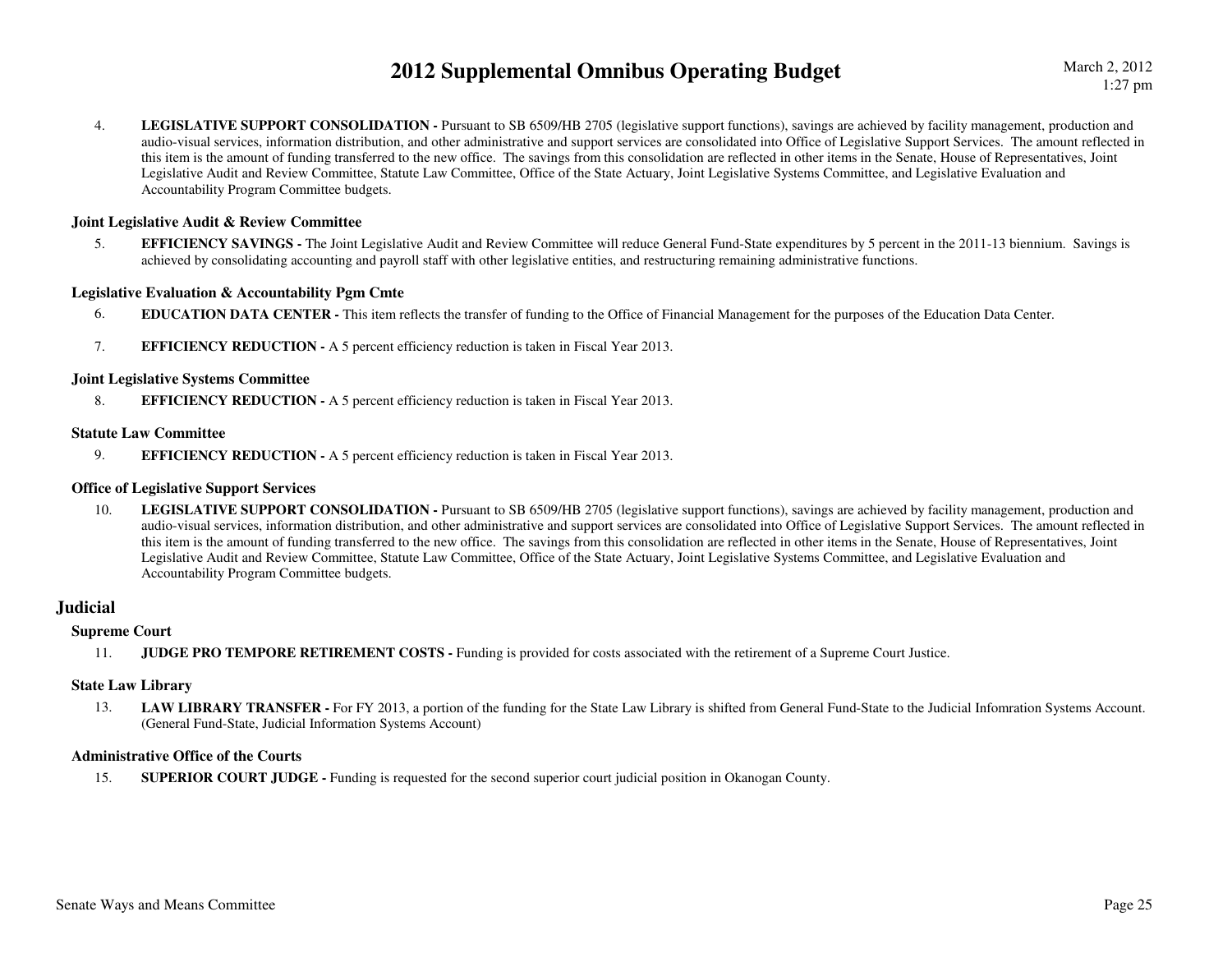- 18.**OFFICE OF PUBLIC GUARDIANSHIP -** Due to fund balance in the Judicial Stablization Trust Account, funding for FY 2013 is provided to continue guardianship services for those low-income incapacitated persons who were receiving services on June 30, 2012. (General Fund-State, Judicial Stabilization Trust Account)
- 19.**JSTA FEE INCREASE** - For FY 2013, funding is providing as a result of the revenue generated from the \$10 increase in temporary surcharges pursuant to Substitute Senate Bill No. 6608 (judicial stabilization trust account surcharge) which allows offsetting of General Fund-State activities. (General Fund-State, Judicial Stabilization Trust Account)

#### **Office of Public Defense**

20. **CIVIL COMMITMENT LEGAL COSTS -** Funding for the legal costs associated with the representation of indigent respondents qualified for appointed counsel in sexually violent predator civil commitment cases, as provided in chapter 71.09 RCW and Substitute Senate Bill No. 6493 (sexual predator commitment).

#### **Governmental Operations**

#### **Office of the Governor**

- 22.**EXECUTIVE OPERATIONS - Funding for staff to respond to citizen inquiries to the Governor is reduced.**
- 24. **EDUCATION OMBUDSMAN -** Funding is reduced for the Office of the Education Ombudsman which will result in fewer staff to provide information to parents, students, and others regarding their rights and responsibilities regarding the state's public elementary and secondary education system.
- 25. **GOVERNOR'S TRANSITION TEAM -** Funding is provided for the incoming Governor's transition team for the period of November 2012 through January 2013 to become familiar with critical issues and to identify new agency leadership so that statewide executive operations will be maintained.

#### **Office of the Lieutenant Governor**

26.**ADMINISTRATIVE COSTS -** The Lieutenant Governor's Office will reduce expenditures for travel, training, equipment replacement, and goods and services.

#### **Public Disclosure Commission**

**AGENCY STAFF AND EQUIPMENT** - The agency will eliminate one full-time staff position January 1, 2012, and reduce the work hours of two staff positions from full-time to 27.part-time. Staff reductions will likely result in less timely campaign finance information provided to the public and delayed implementation of campaign disclosure requirements under Chapter 145, Laws of 2011. The agency will also reduce expenditures in software, equipment, and training.

#### **Office of the Secretary of State**

- 28. **LOWER ARCHIVE CENTRAL SERVICE RATES -** Archives and Records Management will reduce billing to customer agencies by 10 percent. This reduction may result in delays in service, staff layoffs, and division-wide temporary layoff days. (Public Records Efficiency, Preservation and Access Account-State)
- 29. **CHARITABLE ORGANIZATION EDUCATION -** Due to reduced numbers of charitable organization registrations, funds to educate charitable organizations, their board members, and the general public about administration, fiduciary responsibility, ethics, and other best practices are reduced to available funding levels. (Charitable Organization Education Account-State)
- 30. **LOCAL GOVERNMENT ARCHIVES -** Due to reduced numbers of documents recorded by counties, the funds for local government record archives are reduced to reflect available funding levels. (Local Government Archives Account-State)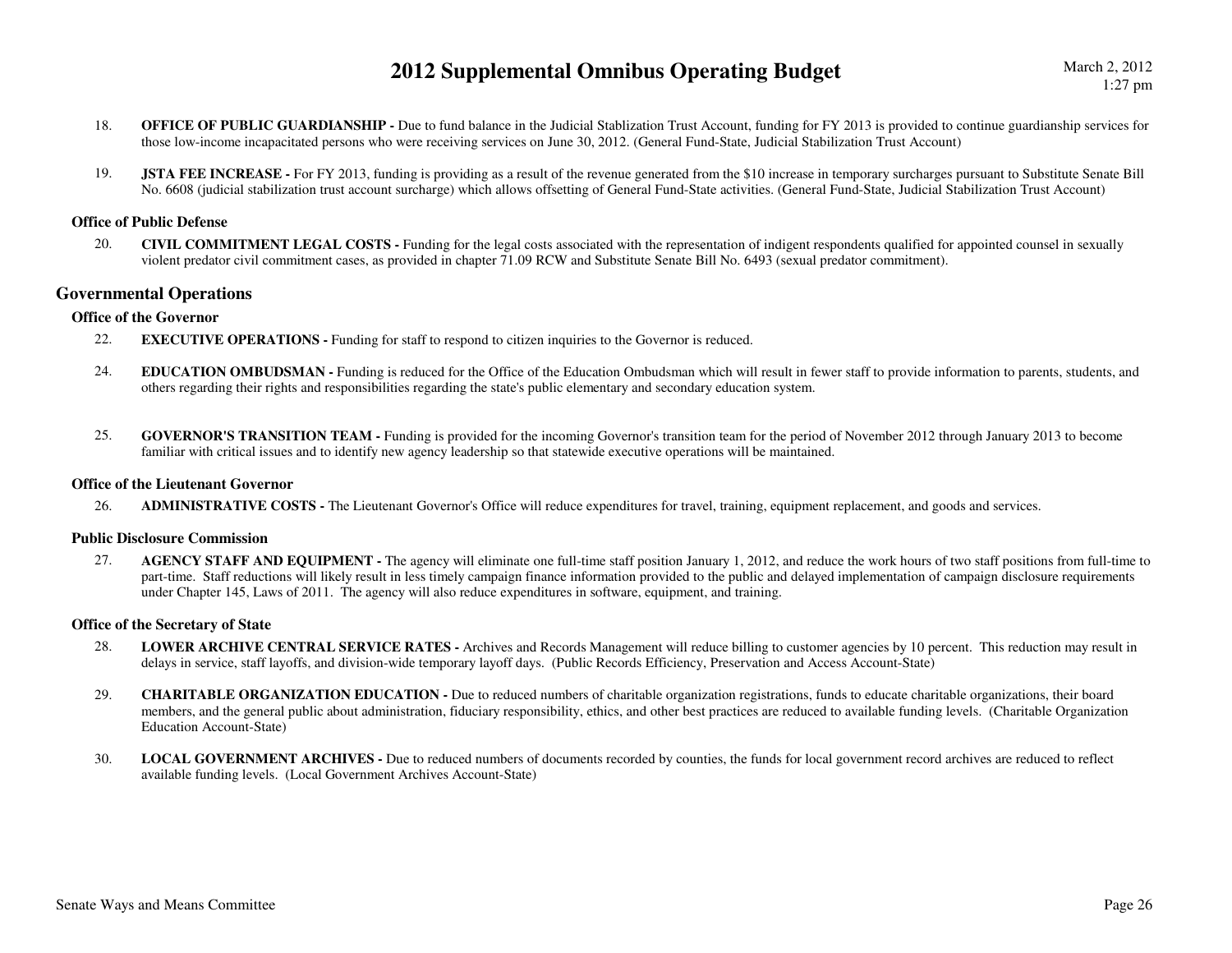March 2, 20121:27 pm

31.**STATE LIBRARY FUNDING SHIFT** - A portion of the Fiscal Year 2013 funding for the State Library is shifted from the state General Fund to the State Heritage Center Account. (State Heritage Center Account-State)

#### **Governor's Office of Indian Affairs**

32.**COMPUTER AND WEB EXPENSES -** The agency will forgo updating its web site; renewing subscriptions; and replacing computers, printers, and software.

#### **Comm on Asian-Pacific-American Affairs**

33.**STAFF AND TRAVEL** - Funding is reduced for travel, goods, and services in Fiscal Year 2012. The salary and benefits for a .2 FTE position will be eliminated in Fiscal Year 2013.

#### **Office of the State Treasurer**

- 34.**EXCESS AUTHORITY -** The Treasurer's Service Account is reduced to reflect anticipated expenditures. (Treasurer's Service Account-State)
- 35.**EFFICIENCY REDUCTION - A five percent efficiency reduction is taken.**

#### **Office of the State Auditor**

36.**STREAMLINE STATE AGENCY AUDITS** - The State Auditor's Office performs several types of audits for the state which are traditionally funded from three separate accounts. This reduction first updates the allocation model to better reflect the audit plan for the remainder of the biennium. In addition to this realignment, funding for all state agency audits is reduced by 10 percent. Using risk-based auditing, the office will perform fewer audits focusing on higher-risk agencies and programs. (Auditing Services Revolving Account-State)

#### **Commission on Salaries for Elected Officials**

37. **HOLD VACANCY AND REDUCE SERVICES -** Funding is adjusted to reflect an expected delay in filling an executive assistant position and decreased usage of Attorney General services, travel costs, and other goods and services.

#### **Office of the Attorney General**

- 38.LEGAL SERVICE BILLINGS - Legal services to state agencies are reduced in two ways. First, agency budgets are reduced by \$3.9 million in cases where the Attorney General estimates it will not be billing agencies for the full amount of legal services budgeted. Second, all agency legal services budgets are reduced by 5 percent, except for the Department of Social and Health Services' legal services budget, which is not reduced. (Legal Services Revolving Account-State)
- 39.**T.R. V DREYFUS DSHS LITIGATION -** Funding is provided for the Office of the Attorney General to provide additional legal services to the Department of Social and Health Services associated with children's mental health litigation (T.R. v Dreyfus). (Legal Services Revolving Account-State)
- 40. **CIVIL COMMITMENT LEGAL COSTS -** General Fund-State and FTE authority are provided for legal costs associated with the evaluation, filing, prosecution, response to petitions for release, and appeal of sexually violent predator civil commitment cases, as provided in chapter 71.09 RCW. The Attorney General may enter into an interagency agreement with a county prosecutor to perform prosecution services pursuant to chapter 71.09 RCW. Funding and responsibility for the Joint Forensic Unit are transferred from the Department of Social and Health Services to the Attorney General. These services will be funded directly through the General Fund, and therefore a reduction is made to the Legal Services Revolving Fund's billing authority.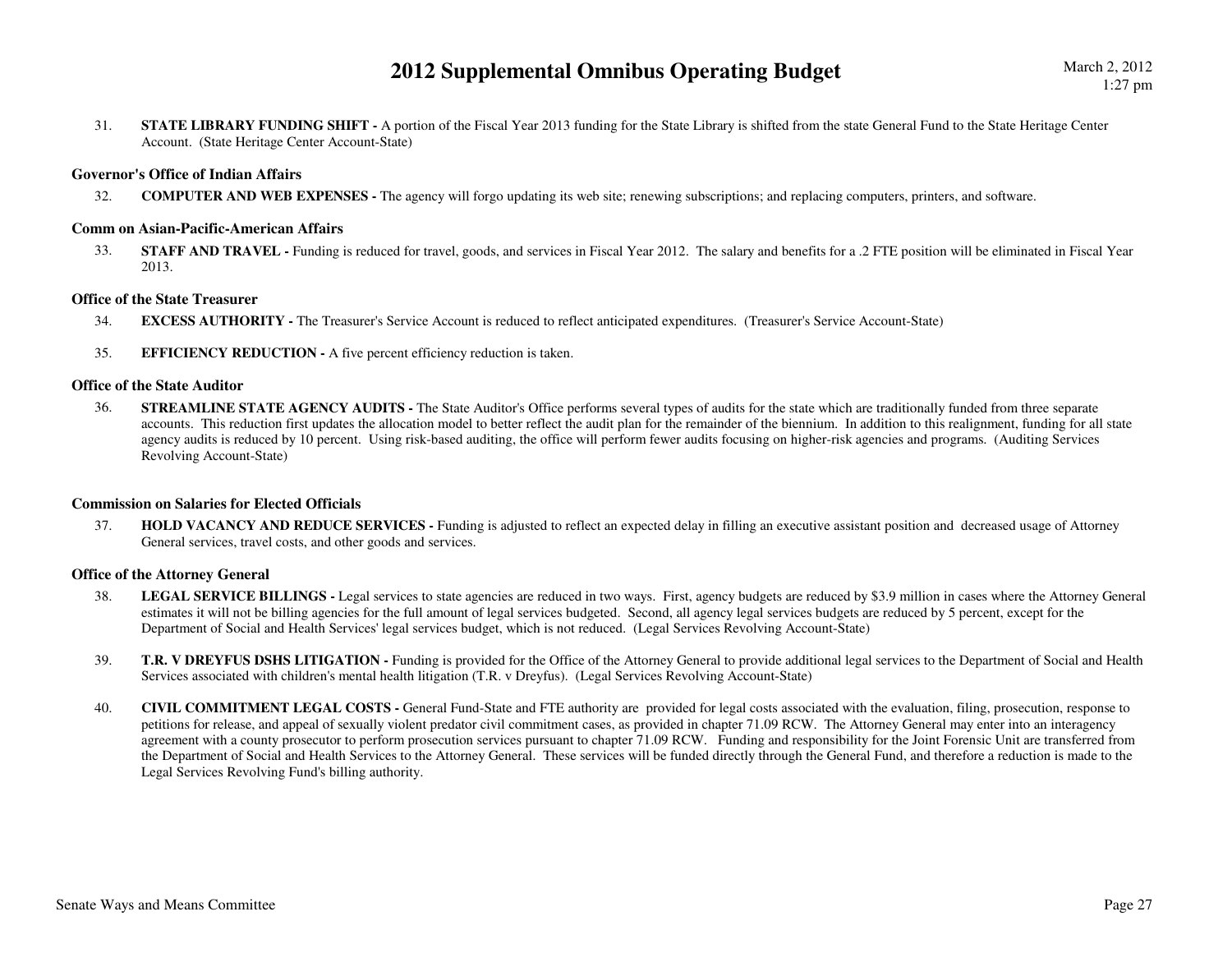- 41. **MEDICAID FALSE CLAIMS ACT -** Funds are provided for implementation of Substitute Senate Bill No. 5978. The bill establishes new tools for detecting and prosecuting Medicaid fraud, and new penalties for engaging in it. Additionally, to better track the effectiveness of fraud enforcement efforts, funds recovered from fraudulent activities will be deposited into a new state account that is to be used only for payment of Medicaid services and for fraud prevention, detection, and enforcement activities. (General Fund-State, Medicaid Fraud Penalty Account-State, General Fund-Federal)
- 42. **MOORE ET. AL. V HCA LITIGATION -** The major class action lawsuit against the Health Care Authority (Moore, et al. v. Health Care Authority) requires additional legal services due to the addition of a new claim by plaintiffs and adverse rulings by the trial court. The potential liability to the State of Washington in an adverse judgment has increased and could exceed \$150 million. (Legal Services Revolving Account-State)

#### **Caseload Forecast Council**

- 43.**TRAVEL AND CONSULTATION** - Funding is reduced to reflect the Caseload Forecast Council's reduction in out-of-state travel and training of its five new staff, relying on mentoring by existing staff. Additionally, the agency will reduce purchased services, such as consultations with outside experts and the Attorney General's Office.
- 44.**SELF INSURANCE PREMIUM -** Funding is reduced to reflect consolidation savings in its self-insurance premium after absorbing the Sentencing Guidelines Commission.

#### **Department of Financial Institutions**

46. **CONSUMER PROTECTION AND REGULATION -** Funding is provided to modify the agency's licensing software program in order to allow the agency to participate in the National Multistate Licensing System for certain license types. (Financial Services Regulation Account-Nonappropriated)

#### **Department of Commerce**

- 47. **BSD MANUFACTURING INNOVATION -** The Washington Manufacturing Innovation and Modernization Extension Service Program was designed to provide small manufacturers (100 or fewer employees in Washington) with a voucher to pay for innovation and modernization services. Funding for this program is eliminated because no manufacturer used these services. (Manufacturing Innovation and Modernization Account-State)
- 48.**REDUCE WEATHERIZATION ACTIVITIES** - Funding is reduced to match declining revenue. This will result in less home weatherization assistance activities provided for low-income individuals. (Low-Income Weatherization Assistance Account-State)
- 49.**INCREASE FEDERAL AUTHORITY** - Federal expenditure authority and FTEs are increased to reflect new grant awards for the 2011-13 biennium. (General Fund-Federal)
- 52.**CSHD ASSET BUILDING PROGRAM -** State funding is eliminated for the Washington Asset Building Coalition in FY 2013.
- 53.**CSHD NEW AMERICANS PROGRAM -** Funding for the New Americans program is eliminated in the FY 2013.
- 55. **CSHD HOUSING/ESSENTIAL NEEDS PGM -** Funding is provided for the Housing and Essential Needs program, pursuant to Chapter 36, Laws of 201 ( ESHB 2082) to reflect 25 percent participation beginning April 1, 2012 for the remainder of the biennium. (General Fund-State, Housing Trust Account-State)
- 56.**IPPD STATE ENERGY POLICY - Funding for the State Energy Policy unit is eliminated.**
- 58.LGID GROWTH MANAGEMENT GRANTS - Grants to local governments for growth management planning and implementation are reduced. The majority of the reduction was applied to a competitive grant pool where funds had not yet been obligated.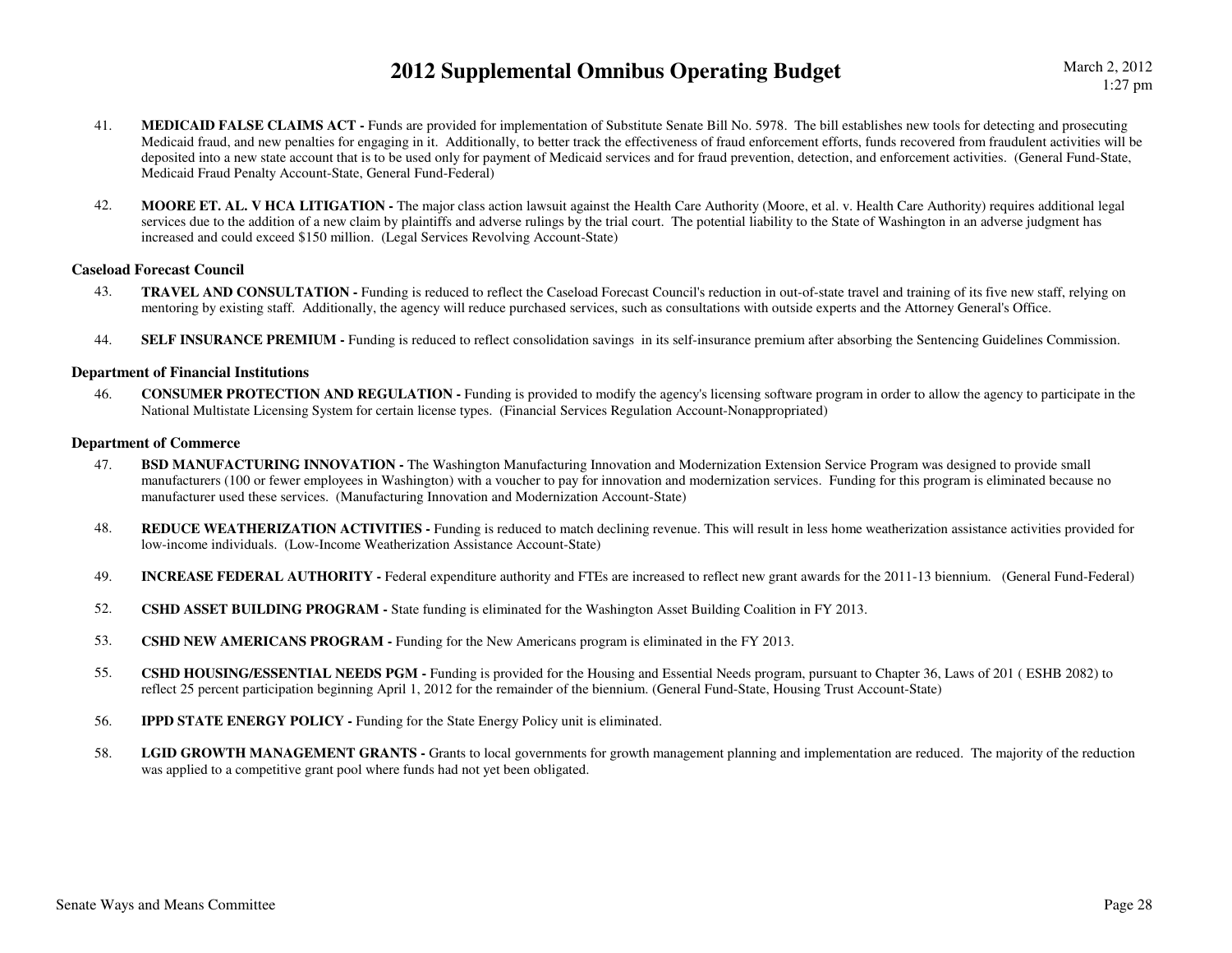- 59.LGID LOCAL GOVERNMENT FISCAL NOTES - Funding is eliminated as of January 1, 2012, for the Local Government Fiscal Note Program, which assesses the fiscal impact of proposed legislation on local government entities. (County Research Services Account-State, City and Town Research Services Account-State)
- 60.LGID CHANGE MRSC FUND SOURCE - Funding for the Municipal Research and Services Center is changed from the City and Town Research Services Account and the County Research Services Account to the Liquor Revolving Account. (County Research Services Account-State, City and Town Research Services Account-State, Liquor Revolving Account-State)
- 61.**HEN UNDER SPENDING -** Savings are taken to reflect the underexpenditure in the Housing and Essential Needs program in fiscal year 2012 up to April 1, 2012.
- 63.**BSD INTERNATIONAL TRADE ACTIVITIES - Funding for International Trade is reduced by 5 percent.**
- 64.**CSHD HOMELESS ASSISTANCE -** Funding from the state general fund for homeless assistance is eliminated in FY 2013.
- 67.**LGID 10% REDUCTION -** A 10 percent reduction is taken to all programs in the Local Government and Infrastructure Division.
- 68. **TRANSFER DEVELOPMENT DISABILITIES C -** The Developmental Disabilities Council (Council) and the Endowment Trust Fund (Fund) are transferred from the Department of Health to the Department of Commerce effective July 1, 2012. (General Fund-State, General Fund-Federal, Community and Economic Development Fee Account-State)

#### **Economic & Revenue Forecast Council**

69.**ADMINISTRATIVE EFFICIENCY -** Funding is reduced for the purchase of data sets that provide insights into the national and international economic climate.

#### **Office of Financial Management**

- 71.**VACATED SPACE LEASE OBLIGATIONS** - Funding is provided for lease obligations in several buildings that the agency vacated to move to the new 1500 Jefferson Building and the General Administration Building. (General Fund-State, Personnel Services Account-State, Data Processing Revolving Account-State)
- 72.**STAFF POSITIONS** - Budget, accounting, forecasting, and policy staff positions are reduced. Capacity and timeliness in meeting requirements in these areas will be affected.
- 73.**PERFORMANCE AUDIT COORDINATOR -** Funding is provided to establish a position to serve as the executive branch coordinator for State Auditor's Office performance audits. This position will be the single point of contact to coordinate responses from agencies affected by the performance audits and to help develop action plans to audit findings. Because these audits will increasingly focus on business practices in multiple agencies, greater coordination of responses is needed. (Performance Audit of Government Account-Nonappropriated)
- 74.**OFFICE OF CHIEF INFORMATION OFFICER -** Funding is provided for additional staff to perform information technology business analysis and total cost of ownership assessments. (Data Processing Revolving Account-State)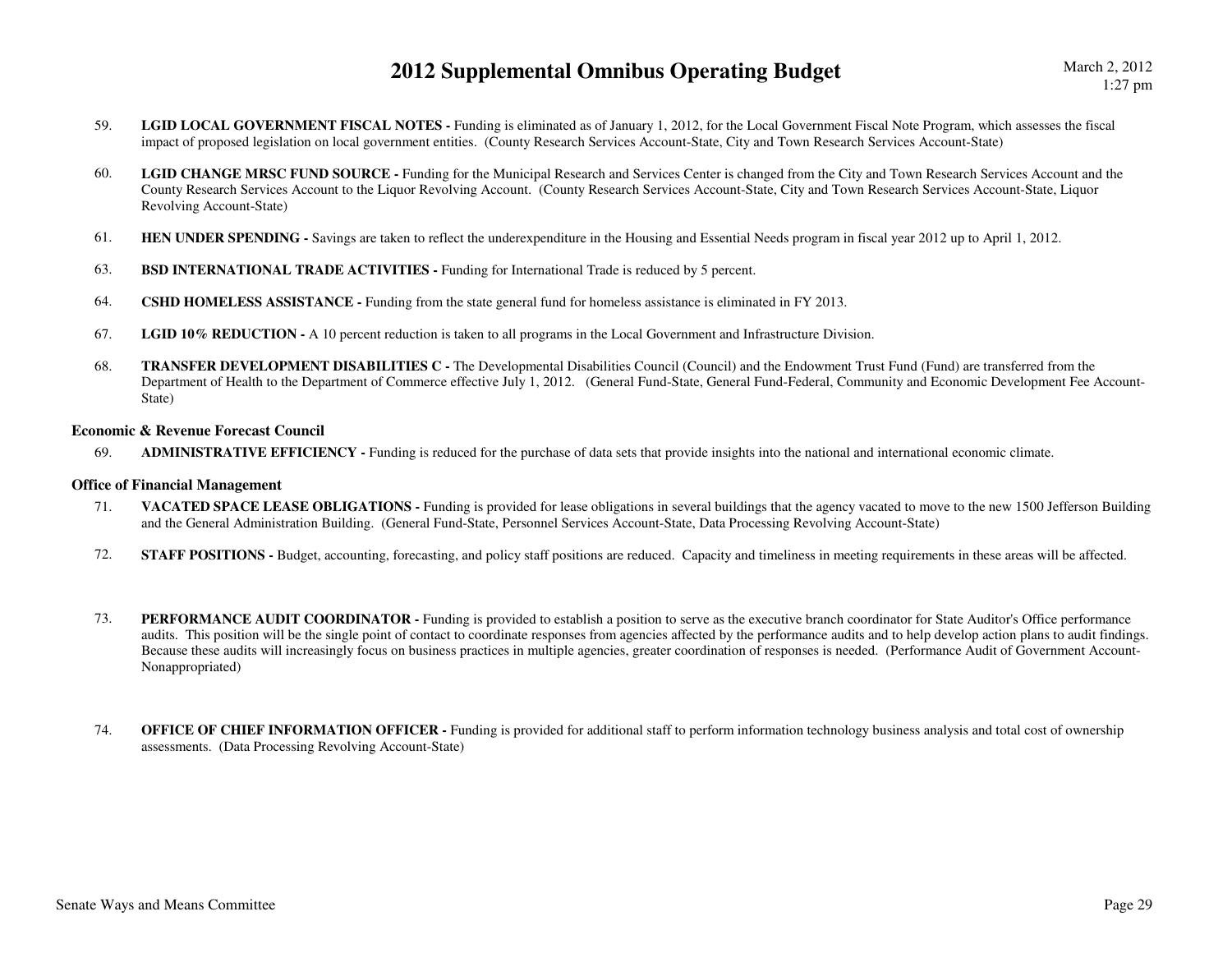March 2, 20121:27 pm

- 75. **GEOGRAPHIC INFORMATION SYSTEMS -** Funding is provided for the administration and operation of a Geographic Information System service for which customer agencies will provide reimbursement for operational costs. (Data Processing Revolving Account-Nonappropriated)
- 77.**FOREST FIRE PROTECTION STUDY** - Funding is provided to contract for an analysis of the efficiency and effectiveness of the state's funding mechanisms for fire prevention and suppression activities. (Forest Fire Protection Assessment Account)
- 78. **MULTI-AGENCY PERMIT TEAM -** An ongoing private/local appropriation is established to allow the Office of Regulatory Assistance to use the multiagency permitting team account to support multiagency permitting and to make improvements to online services and tools. (General Fund-Private/Local)

#### **Office of Administrative Hearings**

- 79. **ADMINISTRATIVE REDUCTION -** One administrative position is eliminated and the agency will continue to use the Department of Enterprise Services' Small Agency Client Services for agency accounting. Savings will be passed on to client agencies as a central service rate reduction. (Administrative Hearings Revolving Account-State)
- 80.**DOT TOLL VIOLATION ADJUDICATION -** The Office of Administrative Hearings (OAH) is given expenditure authority to cover the cost of adjudicating toll violation hearings. As a revolving fund agency, OAH will bill the Washington State Department of Transportation (WSDOT) for services performed. An interagency agreement has been executed and took full effect September 1, 2011. WSDOT is implementing a new toll collection and enforcement program that includes providing opportunities for individuals to dispute liability for a toll violation through an administrative process. WSDOT will issue notices of civil penalty (NOCPs) to individuals who do not pay the toll as required by law. Individuals may contest the NOCP by requesting a written review or in-person administrative hearing. WSDOT is contracting with OAH to provide Administrative Law Judges to review, hear and decide NOCP contests. (Administrative Hearings Revolving Account-State)

#### **State Lottery Commission**

81. **ADMINISTRATIVE REDUCTIONS -** Funding is reduced for administrative and operating costs that do not impact revenue generating activities. Administrative reductions include eliminating vacant positions, reducing expenditures for training and travel, and eliminating a contract position. (Lottery Administrative Account-State) Beyond these savings, the Lottery shall consider methods of achieving other efficiencies, including reductions in unproductive marketing expenses, reductions in contracted services, adjustments to prize payments, and disbursements of unclaimed prize monies in order to increase distributions to beneficiaries.

#### **Washington State Commission on Hispanic Affairs**

82.**OUTREACH AND TRAVEL -** Funding is reduced for outreach and travel reimbursement for commission meetings.

#### **WA State Comm on African-American Affairs**

84. **CREATE VACANCY SAVINGS -** The Commission delayed hiring its executive director until October 2011 to create savings in Fiscal Year 2012. In Fiscal Year 2013, funding for outreach and travel are reduced.

#### **Department of Retirement Systems**

85.**EXCESS COMPENSATION -** Funding is provided for administrative expenses, including information technology changes and staff training, to implement House Bill 2441 (retirement/excess compensation). (Department of Retirement Systems Expense Account - State)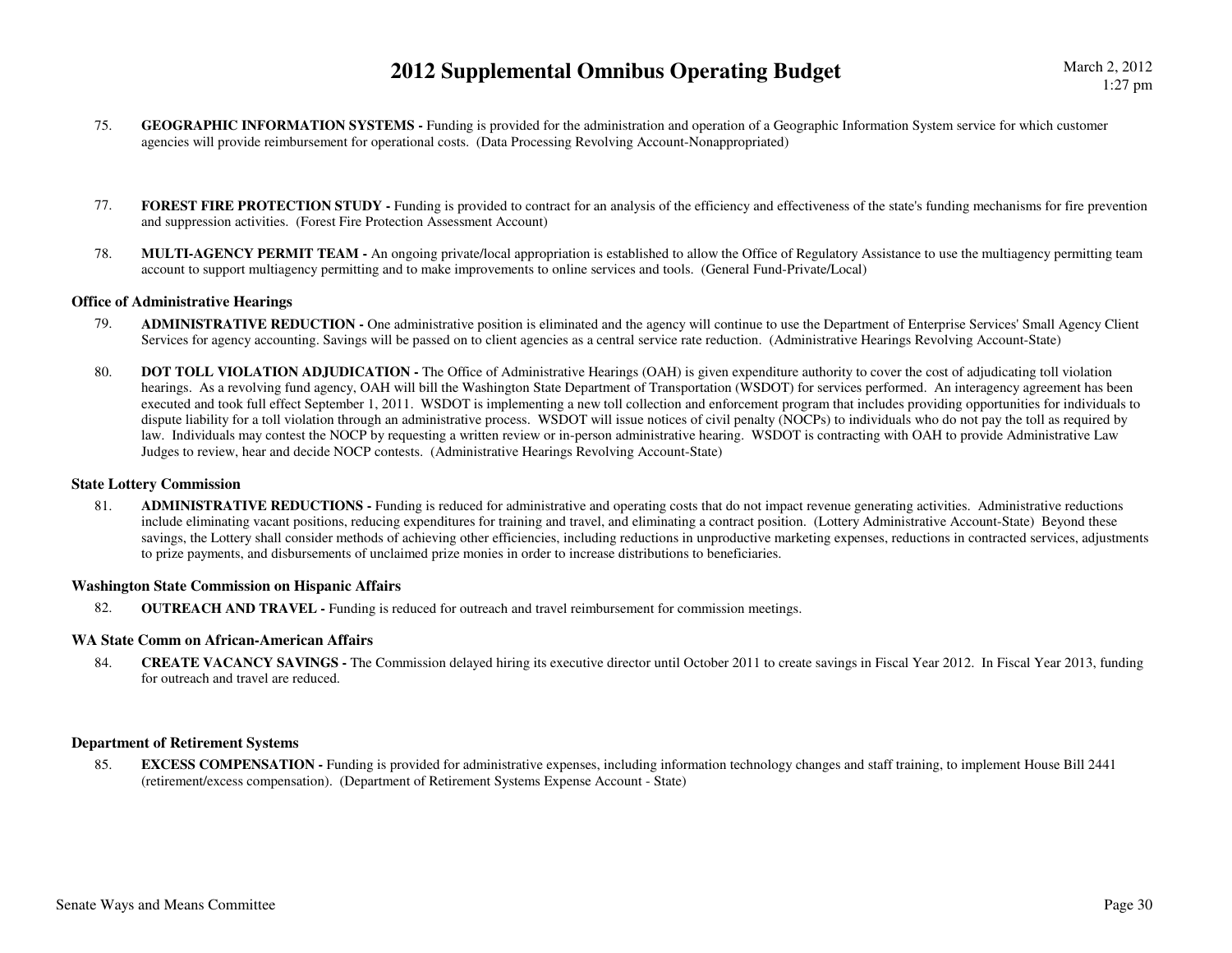March 2, 20121:27 pm

87.**WSPRS SERVICE CREDIT TRANSFER -** Funding is provided for administrative expenses, including information technology changes and staff training, to implement Senate Bill 5159 (transfer of service into the Washington state patrol retirement system). (Department of Retirement Systems Expense Account - State)

#### **Innovate Washington**

ADMINISTRATIVE REDUCTION - This 5 percent reduction will preclude filling some management and administrative positions that support the agency's mission to lead the 88.implementation of the clean energy initiative.

#### **Department of Revenue**

90.**SINGLE PORTAL FOR BUSINESS** - Funding is provided for for the implementation of Egrossed Substitute Senate Bill 6356 (single portal for business) which requires the create of a single web portal for businesses to conduct activity with the state such as paying fees and taxes, licensing, and obtaining public records. (General Fund-State, Master License Account-State

#### **Board of Tax Appeals**

91.**PERSONNEL EXPENSES** - Funding is reduced to reflect a reduction of three hearing officers' work hours from full-time to part-time and implement one temporary layoff day for all employees.

#### **Office of Minority & Women's Business Enterprises**

- 92. **MOVING COSTS -** Expenditure authority is provided for one-time costs associated with relocating the Office of Minority & Women's Business Enterprises to the General Administration Building. (OMWBE Enterprises Account-State)
- 93. **CORRECT SPENDING AUTHORITY -** This adjustment allows the Office of Minority and Women's Business Enterprises (OMWBE) to use existing fund balance to maintain 2009-11 staffing levels. OMWBE will reduce its assessments to state agencies for the 2011-13 biennium by 18 percent (\$590,000) of its maintenance level operating budget. OMWBE's existing fund balance will offset the reduction in revenue. (OMWBE Enterprises Account-State)

#### **Consolidated Technology Services**

94.**OFFICE BUILDING DEBT SERVICE -** Expenditure authority is provided for the Consolidated Technology Services (CTS) agency to pay the debt service on the new 1500 Jefferson Building. CTS and other building tenants received expenditure authority to pay its portion of the debt service. This funding authority allows CTS to pay debt service for the entire building on behalf of the other tenants. (Data Processing Revolving Account-Nonappropriated)

#### **Department of Enterprise Services**

- 95.**LEGISLATIVE FACILITY SUPPORT -** Funding is reduced for operations and maintenance services provided to legislative agencies located on the Capitol Campus.
- 96.**SHIFT CPARB TO CAPITAL BUDGET - Funding for the Capital Projects Advisory Review Board is moved to the capital budget.**
- 97.**EXCESS COMPENSATION -** Funding is provided to implement House Bill 2441 (Excess Compensation). The Department of Enterprise Services shall modify the Human Resource System to capture the payroll information necessary to implement the bill. (Data Processing Revolving Account)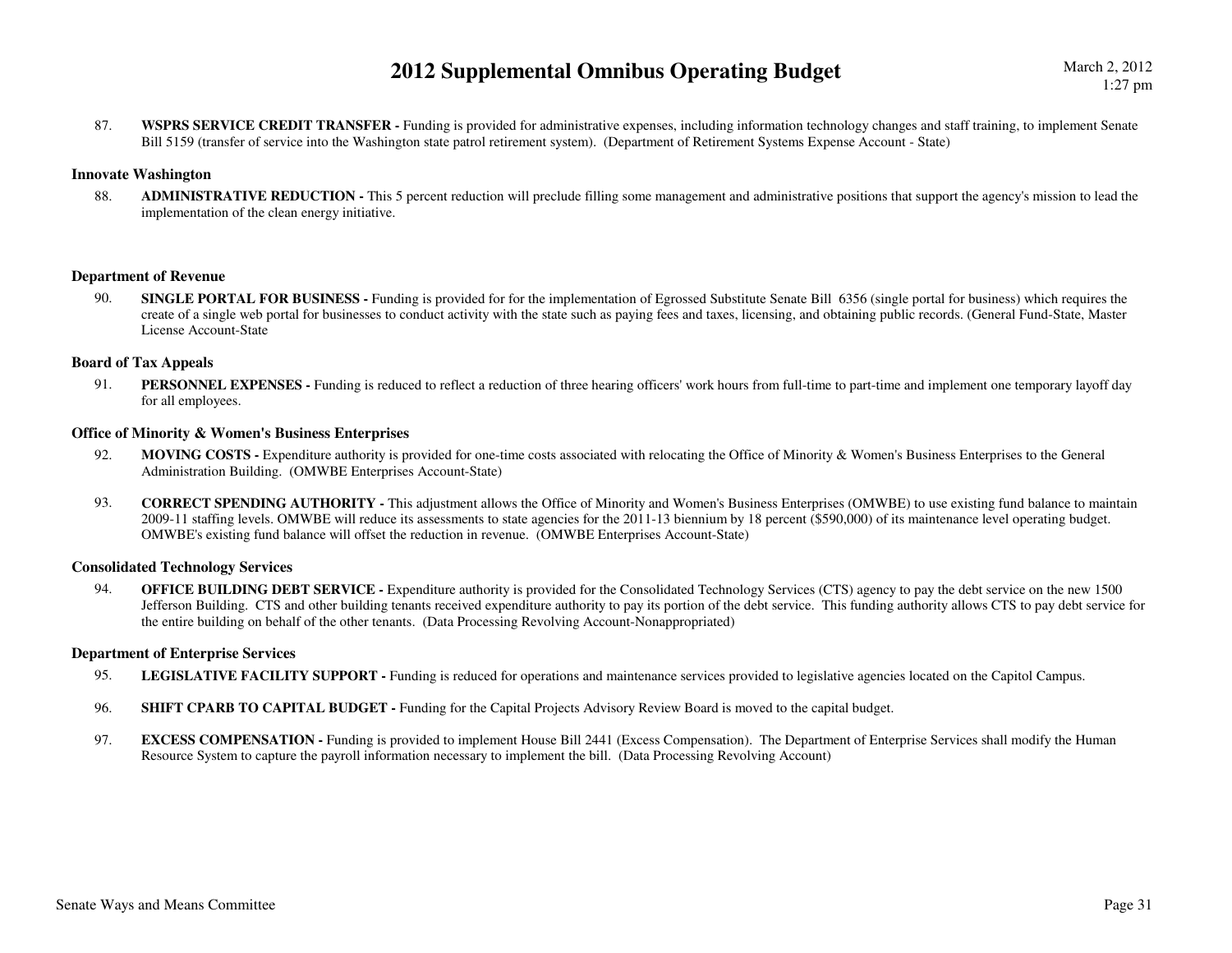#### **Washington State Liquor Control Board**

- DISTRIBUTION CENTER DEBT Funding is provided to pay off the outstanding COP on the distribution center following the passage of I-1183. The debt will paid using the 98.liquor excise tax account rather than the liquor revolving account. (liquor excise tax account, liquor revolving account)
- 99.**ALCOHOL AWARENESS -** Funding is provided for alcohol awareness and education activities. (General Fund Private Local)
- 100. **TOBACCO ENFORCEMENT -** Funding is provided for tobacco enforcement activities including inspection of tobacco retailers for compliance with tobacco laws. (General Fund Federal)

#### **Utilities and Transportation Commission**

- PUBLIC RECORDS MANAGEMENT SYSTEM One-time funding is provided to complete the transition from legacy Lotus Notes Domino architecture to a single Microsoft 101.platform. This allocation is made from the remaining unspent funds from the 2009-11 biennium for this project. (Public Service Revolving Account-State)
- 102.**BUILDING SECURITY IMPROVEMENTS** - One-time funding is provided for security upgrades to the Utilities and Transportation Commission office building in Olympia. Walls and doors will be added to restrict access within the building to the hearing room and public restrooms. (Public Service Revolving Account-State)

#### **Military Department**

104. **NEXT GENERATION 911 EQUIPMENT -** Additional expenditure authority is provided to allow the Department to reimburse counties for the purchase of Next Generation 911 capable equipment for use in their Public Safety Answering Points. (Enhanced E911 Account-State)

#### **Public Employment Relations Commission**

- 105.**PERSONNEL EXPENSES** - Funding is adjusted to reflect savings achieved by holding two entry-level positions vacant in FY 2013 and by filling two positions at a lower classification after the retirement of senior labor relations adjudicator/mediators.
- 106.**TRAINING AND EDUCATION** - Funding is reduced to reflect lower levels of expenditure on training, education, and out-of-state travel. Additionally, funds for the recruitment of a new executive director are eliminating and a half-time labor relations adjudicator position will not be filled in FY 2013.

#### **DSHS**

#### **Children and Family Services**

- 109. **INCREASE CASELOAD RATIOS -** Effective May 1, 2012, the client-to-social worker ratios for Child and Family Welfare, Family Voluntary Services, and Home Study will increase to achieve savings in case management and associated supervisory and clerical staff positions. (General Fund-State, General Fund-Federal)
- 110. **FOSTER CARE LENGTH OF STAY -** The department will reduce the average length of time that children remain in the foster care program by using strategies to find permanent settings for 200 hard-to-place foster children. (General Fund-State, General Fund-Federal)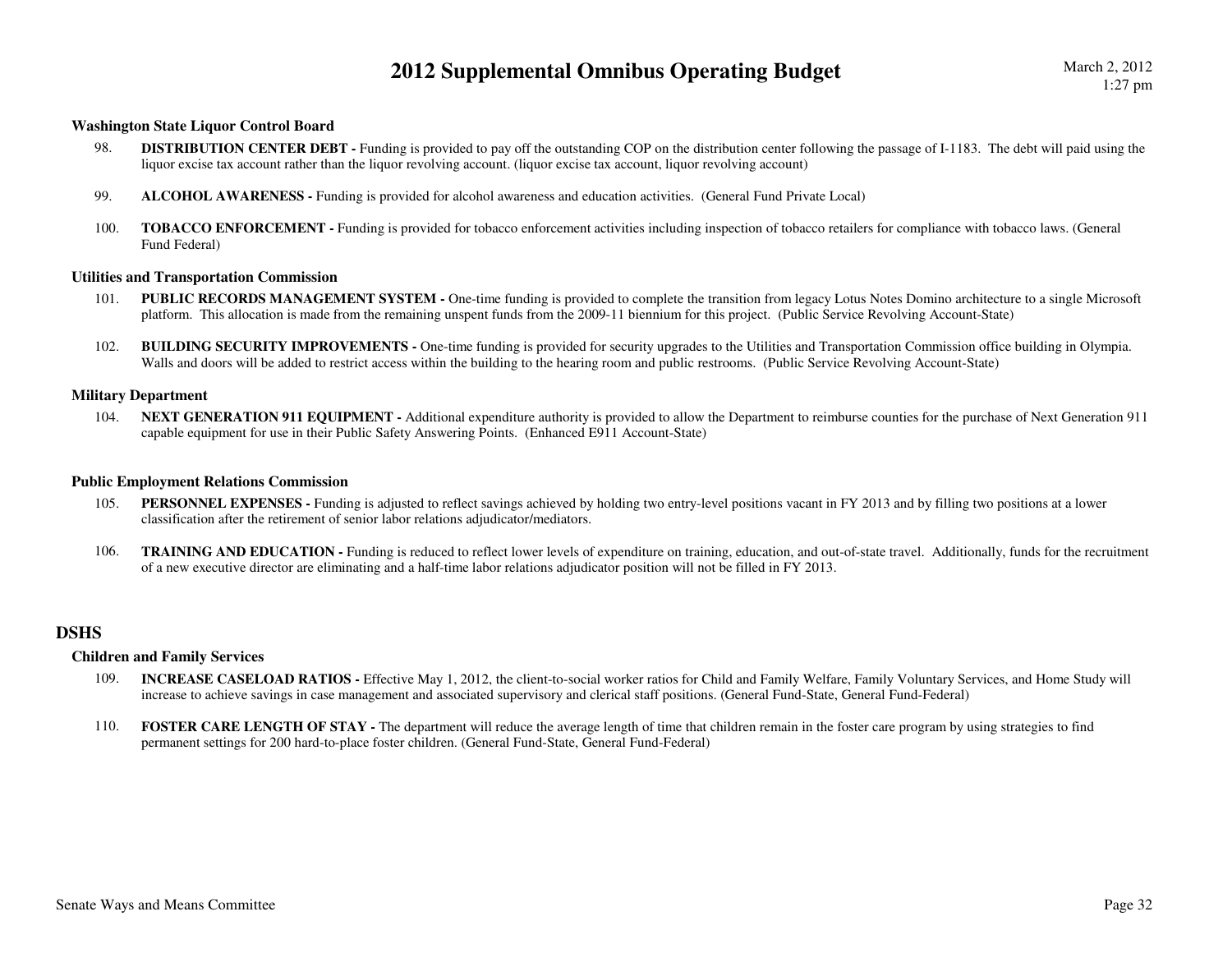- 111.**CHILD WELFARE PROGRAMS** - Funding is adjusted to recognize contracted training that was not renewed as of July 2012 and reduction in adoption recruitment contracts. Receiving Care Centers shall not be eliminated under this reduction. (General Fund-State, General Fund-Federal)
- 112.**SELECTED SERVICES** - Funding is adjusted to reflect reductions in a variety of child welfare programs including increased efforts to prevent overpayments, contract eliminations, aligning to actual expenditures, and other program reductions. (General Fund-State, General Fund-Federal)
- 113. **CONTRACTED SERVICES -** Funding for Behavioral Rehabilitation Services (BRS) is reduced to align with FY 2011 expenditure levels. These services are provided to children and youth who are behaviorally or emotionally disordered and whose behaviors cannot be maintained in a less intensive setting. This reduction will be achieved through the current contract rates. (General Fund-State, General Fund-Federal)
- 114.**FAMILY ASSESSMENT** - Funding is provided to implement Engrossed Substitute Senate Bill 6555 (Child protective services). The bill authorizes the Department to phase in implementation of a Family Assessment Track (FAT) within Child Protective Services, requires the Department to develop an implementation plan in consultation with stakeholders, and requires the Washington State Institute for Public Policy to evaluate implementation and report results to the Legislature. (General Fund-State, General Fund-Federal)
- 115. **DV PREVENTION FUNDING -** Domestic Violence Prevention Account funding is provided for contracted services, rather than state general funds. (Domestic Violence Prevention Fund)

#### **Mental Health**

- 118. **OPTIONAL WAIVER SERVICES -** Under the terms of the state's federal Medicaid waiver, some individual Regional Support Networks (RSNs) have been able to earn federal Medicaid matching funds to provide supported employment, clubhouse, and/or respite care services that are not typically covered by Medicaid. The federal government has recently adopted the position that such services must be funded and available in all RSN areas in order for Medicaid to fund them anywhere. Because state funds are not presently available to provide the services statewide, Medicaid funding for them is discontinued effective May 1, 2012. Individual RSNs may continue to provide these services with stateonly, local, or federal block grant funds to the extent those are available. (General Fund-State, General Fund-Federal)
- 119. **CLOSE DECERTIFIED WARDS -** Two wards at Western State Hospital will be closed during the course of FY 2013 and the residents will be placed in community long-term care facilities. Because the residents suffer from cognitive dementias so severe that they are thought inappropriate for inpatient psychiatric care, the wards have been ineligible for federal and private insurance funding since 2008. A total of \$4.0 million (\$2.0 million GF-S) is provided in the long-term care section of the budget to provide enhanced services in adult family homes, nursing facilities, and other long-term care facilities appropriate to these residents' needs. Funds are also provided for the Aging and Disability Services Administration to work with long-term care facilities, mental health Regional Support Networks, and other community partners to avoid future state psychiatric hospitalizations of persons with similar impairments.

#### **Developmental Disabilities**

- 120. **CRITICAL COMMUNITY PLACEMENTS -** Funding is provided for 35 out-of-home community residential placements for individuals with developmental disabilities in crisis that have been identified as aging out of the Children's Administration or being released from a state institution such as the Department of Corrections, the Juvenile Rehabilitation Administration, or a psychiatric hospital. (General Fund-State, General Fund-Federal)
- 121. **FUNDING FOR INITIATIVE 1163 -** Initiative 1163 was approved by voters in the 2011 election. It requires increased mandatory training, additional background checks, and certification for long-term care workers beginning January 7, 2012. Administrative costs are capped and performance audits with additional fraud investigators are required. (General Fund-State, General Fund-Federal)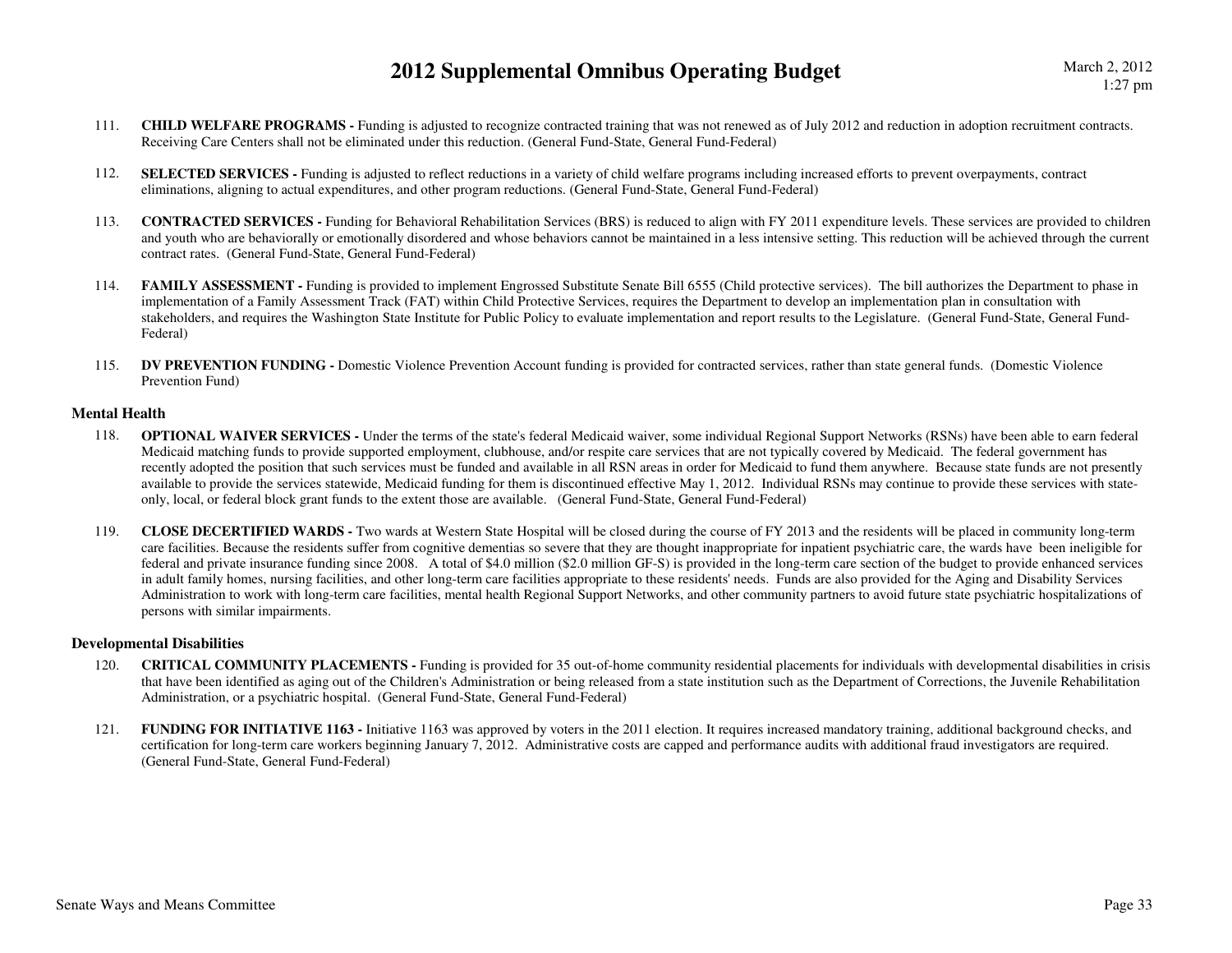- 123. **CORRECT PROGRAM ALLOTMENT -** Funding is removed from the H55 budget unit within the Division of Developmental Disabilities to align the program allotment with actual and planned expenditures. No client services are impacted by this item.
- 124. **CURRENT YEAR VARIANCE -** Current year program variance (under-expenditure) is removed from the Division of Developmental Disabilities. This is variance that otherwise will revert at the end of the fiscal year.
- 125.**FUTURE USE STUDY-RAINIER -** Funding is provided for a long-range vision and development plan for Rainier School.
- 127. **MPC RESTRUCTURE -** The Medicaid Personal Care (MPC) program is restructured according to Senate Bill 6609. The MPC program will be restructured to provide for clientbased individualized budgets. The case manager to client ratio is funded at one case manager for every 75 clients. (General Fund-State, General Fund-Federal)

#### **Long-Term Care**

- 129.**EXPAND FAMILY CAREGIVER SUPPORT** - Investments are made in the Family Caregiver Support Program (FCSP), including specialized caregiver support for people with Alzheimer's disease. The FCSP is a service available to unpaid caregivers of adults who need care. Providing these caregivers with information and connecting them to other resources may help clients remain in their homes and may delay entry into more costly long-term care services. (General Fund-State, General Fund-Federal)
- 130.**FUNDING FOR INITIATIVE 1163** - Initiative 1163 was approved by voters in the 2011 election. It requires increased mandatory training, additional background checks, and certification for long-term care workers beginning January 7, 2012. Administrative costs are capped and performance audits with additional fraud investigators are required. (General Fund-State, General Fund-Federal)
- 134.**BH RATE REDUCTION - Funding is reduced assuming an approximate two percent reduction in boarding home rates. (General Fund-State, General Fund-Federal)**
- 136. **MPC RESTRUCTURE -** The Medicaid Personal Care (MPC) program is restructured according to Senate Bill 6609. The MPC program will be restructured to provide for clientbased individualized budgets. The case manager to client ratio is funded at one case manager for every 75 clients. (General Fund-State, General Fund-Federal)
- 138. **CLOSE DECERTIFIED WARDS -** Two wards at Western State Hospital will be closed during the course of FY 2013 and the residents will be placed in community long-term care facilities. Because the residents suffer from cognitive dementias so severe that they are thought inappropriate for inpatient psychiatric care, the wards have been ineligible for federal and private insurance funding since 2008. A total of \$4.0 million (\$2.0 million GF-S) is provided in the long-term care section of the budget to provide enhanced services in adult family homes, nursing facilities, and other long-term care facilities appropriate to these residents' needs. Funds are also provided for the Aging and Disability Services Administration to work with long-term care facilities, mental health Regional Support Networks, and other community partners to avoid future state psychiatric hospitalizations of persons with similar impairments. (General Fund-State, General Fund-Federal)
- 139. **IMPROVE VULNERABLE SAFETY -** The Department of Social and Health Services will utilize federal grant funds to implement a critical incident tracking system. This system will improve the department's ability to investigate and track abuse and neglect of vulnerable adults and children. (General Fund-Federal)

#### **Economic Services Administration**

- 140. **RETAINED CHILD SUPPORT -** Staff are added to increase the collection of child support owed to the state. General Fund-State savings will be realized in the 2013 biennium. (General Fund-Federal)
- 141.**ELIMINATE DL MEDICAL PROGRAM -** The department pays for incapacity examinations for the applicants of the Disability Lifeline and the Alcohol and Substance Abuse Treatment Act medical care services programs. The Health Care Authority's elimination of these programs allows DSHS to eliminate the funding that supports these examinations.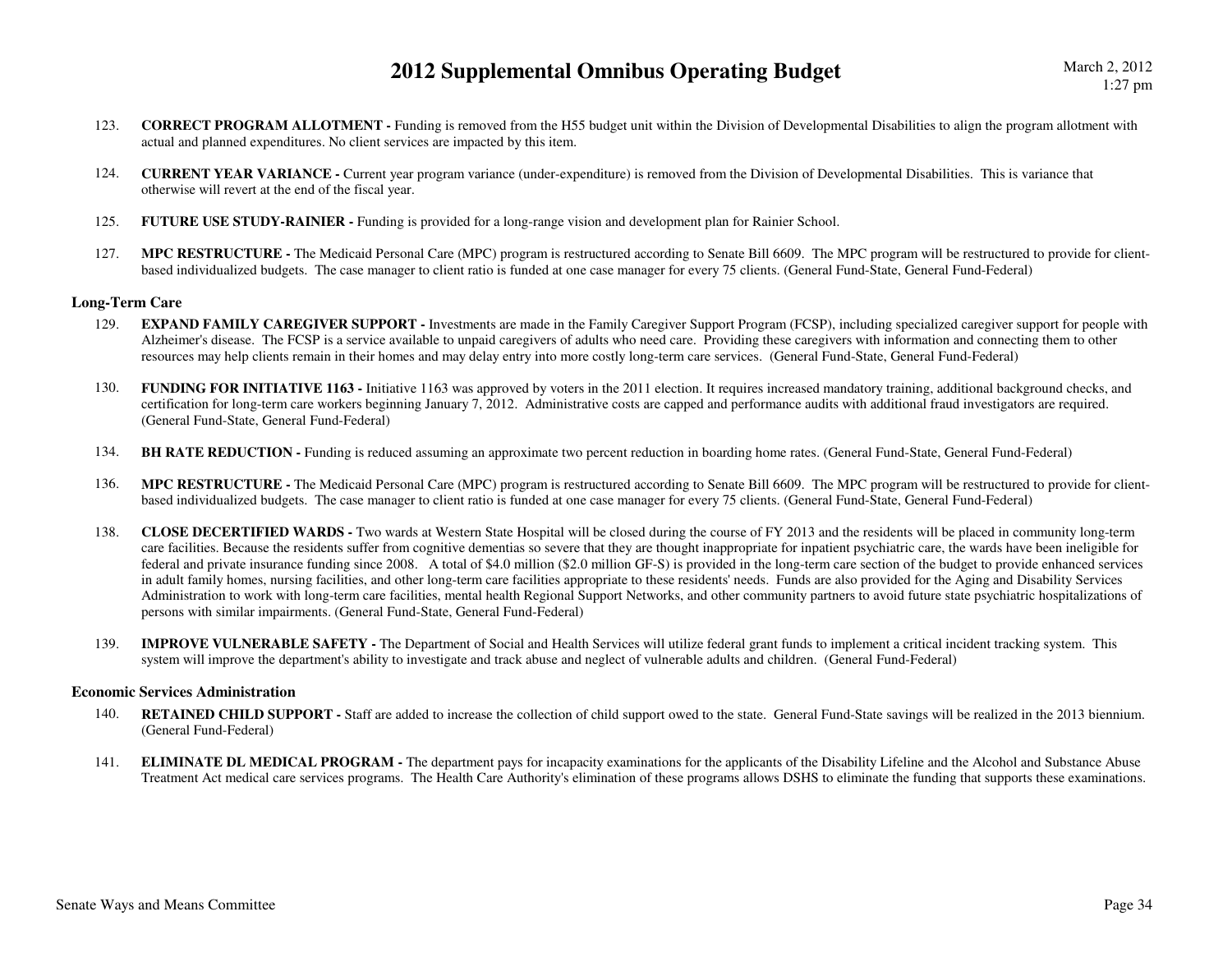- 143.**ESA STAFFING UNDER EXPENDITURES** - Funding is reduced to reflect one-time under expenditures in staffing from July 2011 through February 2012. The savings resulted from attrition and vacancies across all divisions within the Economic Services Administration. (General Fund-State, General Fund-Federal)
- 144.**ELIMINATE STATE FOOD ASST PROGRAM -** The State Food Assistance Program will be eliminated on July 1, 2012. This state-funded program provides food assistance to approximately 12,000 families per month who are not eligible for federal food assistance.
- 147.**TANF WCCC UNDER EXPENDITURES -** Funding for the Temporary Assistance for Needy Families (TANF) and the Working Connections Child Care (WCCC) programs is adjusted to reflect caseload and per capita projected under expenditures. Additionally, a \$11.8 million contingency reserve is provided in the event there are changes in caseload or per capita costs. Funding is also adjusted within the TANF and WCCC programs to reflect a 4,000 slot decrease in WCCC, a 2 percent reduction in the grant, and instituting a 48 month time limit for TANF clients. Funding is reduced for WorkFirst activities.

#### **Alcohol and Substance Abuse**

- 148. **LONG-TERM RESIDENTIAL -** Funding is eliminated for long-term residential services (in excess of 90 days) for 223 clients who are chronically chemically dependent or disabled. Funding for Recovery House, which serves 299 long-term residential clients after they have finished their residential treatment program, is also eliminated.
- 149. **DL/ADATSA TREATMENT -** The Disability Lifeline and ADATSA medical programs are eliminated in the Health Care Authority's budget. These eliminations will affect 15,000 clients who receive chemical dependency services. (General Fund-State, General Fund-Federal)
- 150. **INVOLUNTARY TREATMENT BEDS -** Funding is eliminated for the 35-bed Pioneer Center East facility which provides acute chemical dependency treatment for 283 clients annually. Pioneer Center North has 115 beds and will serve an estimated 842 clients annually statewide.
- 151.LIMIT CD ASSESSMENTS - Chemical dependency assessments are limited to two per year. Funding is eliminated for an estimated 251 assessments per year.

#### **Administration and Supporting Services**

- 152. **COMMUNITY INITIATIVE FUNDING -** Funding was provided in the biennial budget to secure matching private funds for community networks to provide training and services related to adverse childhood events. State funds are reduced to the level that has already been matched by private funds. Start-up funds are also eliminated.
- 153. **VARIOUS OTHER PROGRAMS -** Juvenile Detention Alternatives Initiative and Washington Mentoring programs are eliminated beginning April 1, 2012. The Juvenile Detention Alternatives Initiative provides coordinators for counties to divert youth from Juvenile Rehabilitation Administration institutions. The Washington Mentoring Program supports 34,000 youth in Washington State.
- 154.**SCC OMBUDSMAN -** The Special Commitment Center ombudsman's activities duplicate the SCC resident advocates and residents' legal counsel; the position is eliminated.
- 155. **TRANSFER COUNCIL AND FAM TO DEL -** As a result of Chapter 32, Laws of 2011, the Council for Children and Families is eliminated and relevant duties and funding will transfer to the Department of Early Learning (DEL). Federal Community-Based Child Abuse Prevention funds are transferred from the Department of Social and Health Services to DEL. (General Fund-Federal)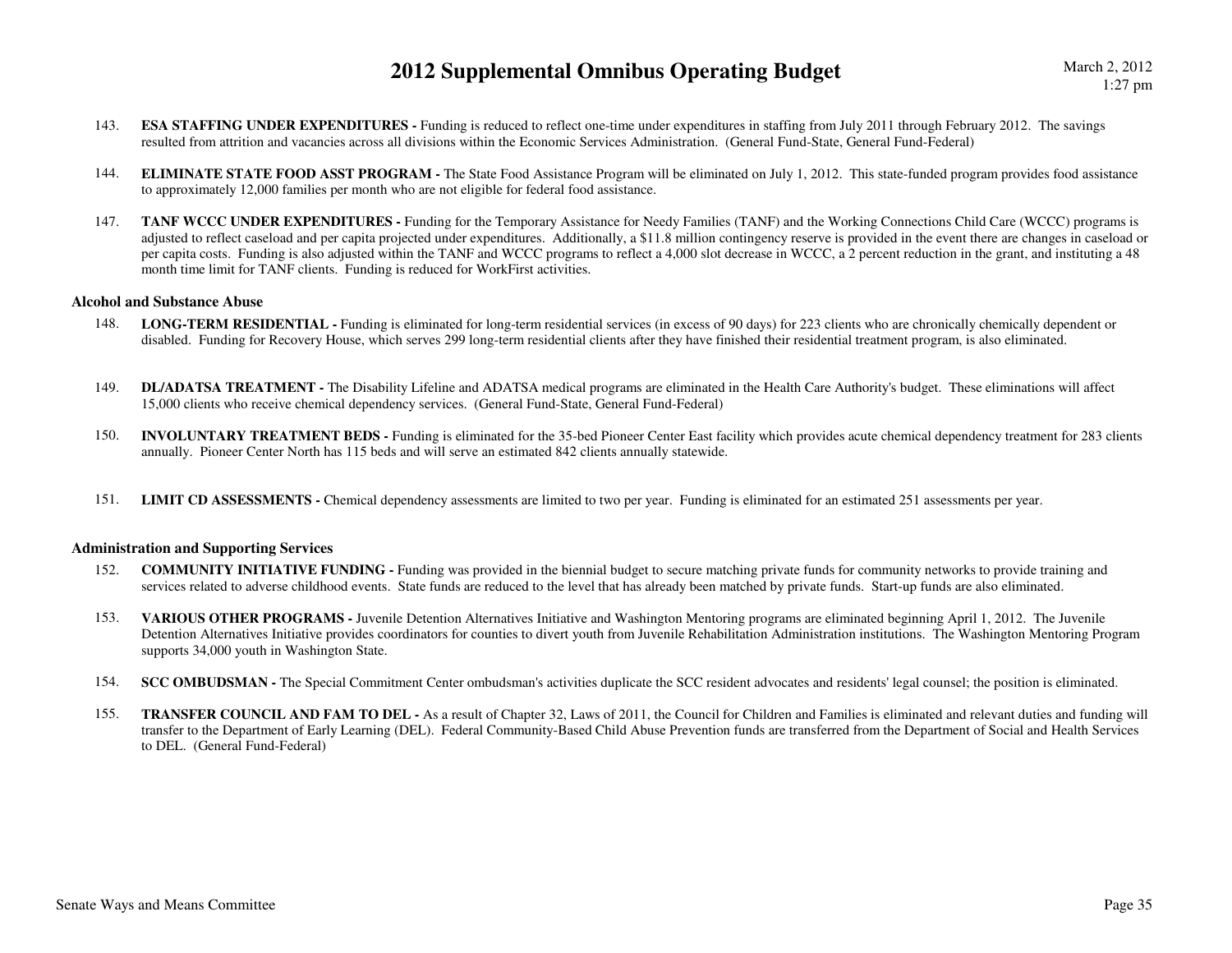#### **Special Commitment Center**

- 156. **FUND MCNEIL ISLAND OPERATIONS -** After the Department of Corrections ceased operation on McNeil Island, SCC took over responsibility for all island operations. These services include marine operations, fire suppression and control, water treatment and wastewater management, and other operations. The total cost of operations was not entirely known during the transfer and additional costs have emerged. Funding is provided to support the cost of sustaining operation on McNeil Island and assumes that the number of round trip passenger ferry runs will be decreased from 11 per day to 6 per day.
- 157. **SCC LEGAL COSTS # -** Legal costs associated with the civil commitment of sexually violent predators under Chapter 71.09 RCW are transferred; all prosecution activities are consolidated in the Office of the Attorney General and all defense activities are consolidated in the Office of Public Defense.

#### **Payments to Other Agencies**

158.**SCC LEGAL COSTS #** - Funding for the legal costs associated with the filing, prosecution, response to petitions for release, and appeal of sexually violent predator civil commitment cases, as provided in chapter 71.09 RCW is transferred to the Office of the Attorney General.

#### **Other Human Services**

#### **Washington State Health Care Authority**

- 159.**ESTABLISH STATE DRUG FORMULARY** - For drugs dispensed on a fee-for-service basis and not included on the state's interagency preferred drug list program, the Health Care Authority will limit coverage to the least costly equally effective formulation in a class, except when a higher cost version is shown to be medically necessary. The dispenseas-written provisions of RCW 69.41.190(1)(a) shall apply to any adopted formulary limitations. (General Fund-State, General Fund-Federal)
- 160. **ADMINISTRATIVE REDUCTIONS -** Budgeted administrative staffing and expenditures for the medical assistance program for the final three quarters of the 2011-13 biennium are reduced by approximately 11 percent. This is roughly three-quarters the level of under-expenditure at which the Health Care Authority actually operated during the first quarter of the biennium. (General Fund-State, General Fund-Federal, General Fund-Private/Local)
- 161. **CAPTURE VACANCY SAVINGS -** The Health Care Authority has constrained administrative expenditures by leaving funded positions unfilled; limiting expenditures on goods, services, and contracts; and through other means. Funding is adjusted to reflect actual administrative under-expenditures through the first six months of FY 2012. (General Fund-State, General Fund-Federal)
- 162.**REIMBURSEMENT METHODS WAIVER -** Chapter 1, Laws of 2011, directed the Health Care Authority to seek a federal Medicaid waiver to implement reimbursement methods such as bundled, global, and risk-bearing payment arrangements that that were expected to reduce expenditures by \$8.8 million beginning July 2012. The Health Care Authority reports that it is unable to develop and obtain federal approval for such a system by July, and is directed to continue work for implementation by January 2013. (General Fund-State, General Fund-Federal)
- 163.**BASIC HEALTH STABILIZATION -** Additional funds from the Basic Health Stabilization Account are used to replace a portion of the state general fund support for the Basic Health Plan. (General Fund-State, Basic Health Plan Stabilization Account-State)
- 164.**HEALTH INFORMATION TECHNOLOGY** - Funding is provided to issue federally-funded incentive payments, manage the provider incentive program, and plan for other initiatives related to the Medicaid Health Information Technology plan. Under the plan, Medicaid providers are expected to receive approximately \$144 million of fully federallyfunded incentive payments to adopt and make effective use of electronic health record systems. The Health Care Authority will enter an interagency agreement to cover most of the state share of this cost wtih *cy pres* settlement funds recovered by the Attorney General in the case of *Washington vs. GlaxoSmithKline*. (General Fund-State, General Fund-Local, General Fund-Federal)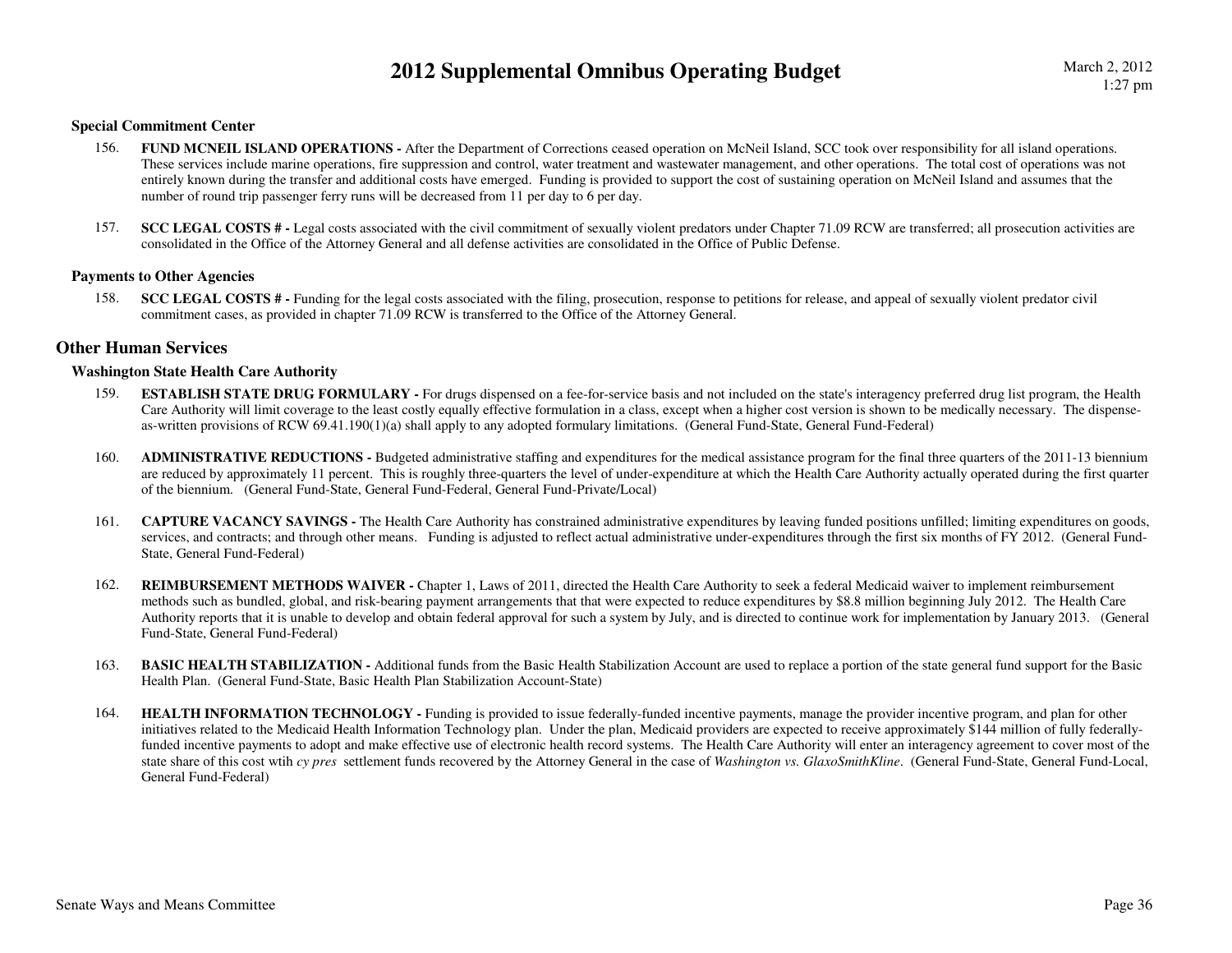- 165. **DISABILITY LIFELINE MEDICAL -** The Disability Lifeline and the Alcoholism and Drug Abuse Treatment Support Act (ADATSA) medical care services programs are discontinued effective June 2012. The programs provide medical coverage for approximately 15,500 low-income persons per month who have disabilities considered not sufficiently severe or too temporary to qualify as disabled under the federal Social Security Act. (General Fund-State, General Fund-Federal)
- 166.**SCHOOL BASED MEDICAL -** Effective April 1, 2012, state funds will no longer be available for school-based medical services. Local school districts may continue to provide the matching funds needed for Medicaid reimbursement through inter-governmental transfers. (General Fund-State, General-Local)
- 167. **INDIGENT ASSISTANCE DSH -** The Indigent Assistance Disproportionate Share Hospital (DSH) program is discontinued for the 2011-13 biennium. The program has provided federally-matched state funds to assist approximately 50 urban and rural hospitals with the cost of uncompensated care. (General Fund-State, General Fund-Federal) (General Fund-State, General Fund-Federal)
- 168. **CPE GRANTS -** The Certified Public Expenditure (CPE) Hold Harmless Grant is reduced and recalibrated for the 2011-13 biennium. The portion of the hold harmless grant that is based upon each CPE hospital's FY 2005 grant under the indigent assistance disproportionate share hospital (DSH) program is discontinued, and the portion that is based on FY 2005 low-income DSH grants is reduced by 20 percent.
- 171.**MEDICAID FALSE CLAIMS ACT** - Funds are provided for implementation of Senate Bill 5978. The bill establishes new tools for detecting and prosecuting Medicaid fraud, and new penalties for engaging in it. Additionally, to better track the effectiveness of fraud enforcement efforts, funds recovered from fraudulent activities will be deposited into a new state account that is to be used only for payment of Medicaid services and for fraud prevention, detection, and enforcement activities. (General Fund-State, Medicaid Fraud Penalty Account-State, General Fund-Federal)
- 173.**SCHOOL EMPLOYEES' BENEFITS PROPOSAL -** Funding is provided for the costs associating with the creation of the School Employees' Benefits Board (SEBB) program within the Health Care Authority pursuant to Substitute Senate Bill 6442 (public school employees' benefits). The SEBB will provide centralized purchasing of health benefits for public school employees throughout the state beginning January 1, 2014. (Health Care Authority Administrative Account-State)

#### **Human Rights Commission**

174. **STAFF REDUCTION -** Savings will be achieved through an organizational restructure that eliminates two Washington Management Service positions and leaves one classified position vacant for Fiscal Year 2012.

#### **Department of Labor and Industries**

- 176. **MEDICAL PROVIDER NETWORK -** Staff are provided to recruit providers and process applications in order to develop the new health care provider network included in the 2011 workers' compensation reform legislation. When the legislation was enacted, it was anticipated that the department would use the new state centralized database of provider credentials initiated by the Office of the Insurance Commissioner. Due to delays in implementation of that system and low participation from medical providers, the department must use other means to build a robust health care provider network. (Medical Aid Account-State)
- 177. **NATIONWIDE INFORMATION EXCHANGE -** Funding is provided to allow the department to participate in a national information exchange with other workers' compensation insurers, which was mandated by legislation enacted in 2011. The department has negotiated with Information Services Offices, Inc. (ISO), which maintains the only nationwide workers' compensation database (covering 97 percent of the nation's property casualty insurers). This database will help detect fraud. The ISO bases its fees on the size of the premium base of the insurer. (Medical Aid Account-State)
- 178.**INDIRECT PROGRAMS -** Indirect charges to state-supported programs are reduced by realigning the cost allocation model with current program structure.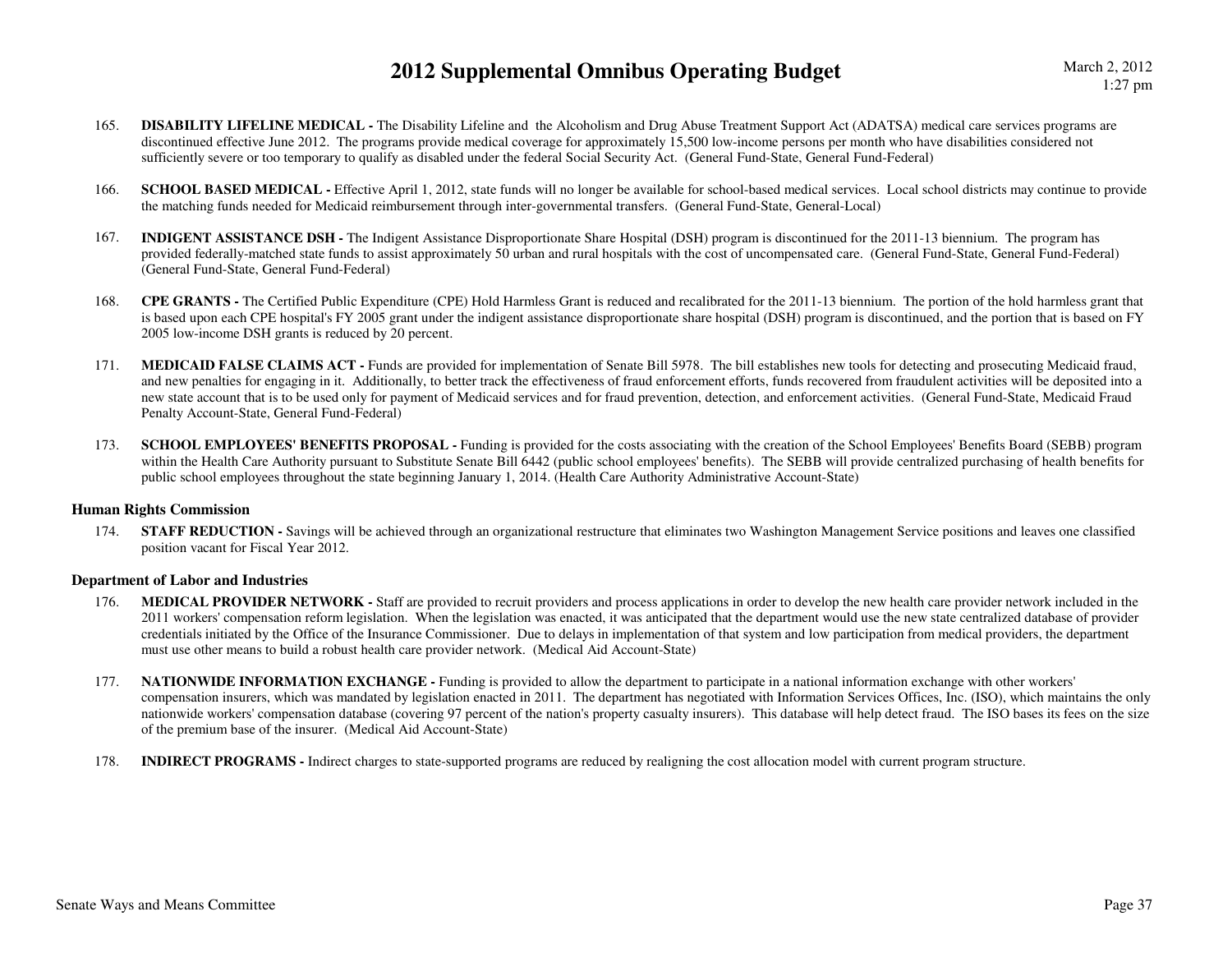180.**SB 6392 FARM INTERNSHIP PROGRAM -** Funding is provided for a pilot project for farm internships in fourteen counties as provided in Substitute Senate Bill No. 6392 (farm internship program).

#### **Department of Health**

- **REDUCE ENVIRONMENTAL HEALTH PREVENT** Funding is reduced for environmental health risk prevention programs and services. Technical assistance and 181. monitoring of water systems, on-site septic system permitting and compliance activities, public health lab community outreach, and surveillance of plague mosquito-borne and tickborne diseases are all reduced.
- 188.REDUCE HEALTHCARE & EMERGENCY SVCS - Fuding for Area Health Education Center rural health contracts and Emergency Medical System and Trauma Council contracts are reduced.
- 191.**FAMILY PLANNING GRANTS -** State funding for family planning grants is reduced by 33 percent of the total biennial appropriation.
- 192.**FUNDING FOR INITIATIVE 1163** - Initiative 1163 was approved by voters in the 2011 election. It requires increased mandatory training, additional background checks and certification for long-term care workers beginning January 7, 2012. Administrative costs are capped and performance audits with additional fraud investigators are required. (Health Professions Account-State)
- 193. **ENVIRONMENTAL HEALTH TRANSFER -** A portion of the funding for environmental health programs is shifted to the State Toxics Control Account. (State Toxics Control Account-State)
- 195. **NURSING PROFESSION INVESTIGATION -** The Nursing Care Quality Assurance Commission will add three additional investigators to address substance use and increased nursing practice complaints. This activity is fully supported by fees. (Health Professions Account-State)
- 196.**BLUE RIBBON PUBLIC HEALTH FUNDS** - Public health grants funded in the 2011-13 biennium, as a result of the omnibus Blue Ribbon Commission Act, are reduced by 50 percent of the total biennial appropriation.
- 197. **MILITARY SPOUSES AND PARTNERS -** Senate Bill 6290 (military spouses and partners) addresses the occupational licensing status of military spouses or registered domestic partners during deployment or placement outside the state. (Health Professions Account-State)
- 198. **CAREER PATHWAY/MEDICAL ASSISTANTS -** Engrossed Substitute Senate Bill 6237 (career pathway/medical assistants) changes the designation of health care assistant to medical assistant, provides minimum requirements for entry-level medical assistants, and requires the Department of Health to establish a career ladder. (Health Professions Account-State)
- 199. **MENTAL HEALTH PROFESSIONALS -** Substitute Senate Bill 6328 (mental health professionals) requires the Secretary of the Department of Health to adopt rules relating to the issuance of retired active licenses for mental health counselors, marriage and family therapists, advanced social workers, and independent clinical social workers. (Health Professions Account-State)
- 200. **REFLEXOLOGISTS -** Engrossed Substitute Senate Bill 6103 (reflexologists) provides for licensure to differentiate between professions of reflexology and massage therapy. (Health Professions Account-State)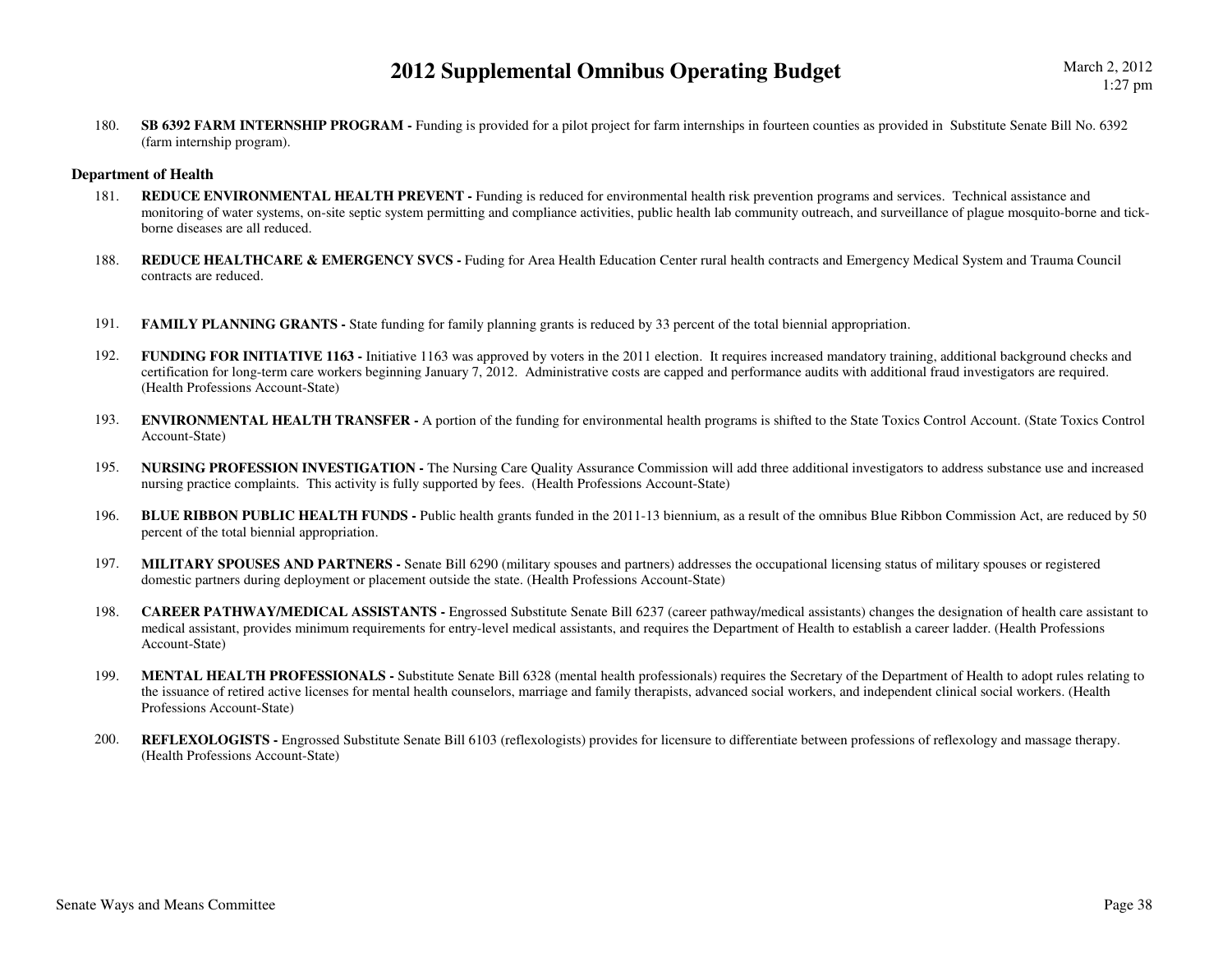- 201.**DENTAL ANESTHESIA ASSISTANTS** - Engrossed Second Substitute Senate Bill 5620 (dental anesthesia assistants) prohibits a person from practicing or representing himself or herself as a certified dental anesthesia assistant or registered dental assistant without meeting the proper qualifications. (Health Professions Account-State)
- 202. **TOBACCO QUITLINE -** The Department of Health will use remaining funds in the Tobacco Prevention and Control Account to continue Quitline services to the uninsured and underinsured population in Washington. Quitline funding for those people with no insurance or any other health care benefits ended in the 2009-11 biennium. (Tobacco Prevention and Control Account-State)
- 203.ARRA ADMINISTRATIVE FUNDING - \$832,000 of federal stimulus funds that was originally estimated to be needed for administration of federal projects will instead be spent in the capital budget to support water system capital improvement projects.
- 204. **TEMPORARY FARMWORKER HOUSING -** Funds are provided to subsidize current fee levels in the Temporary Farmworker Housing Program. The department shall evaluate current inspection practices and fee assumptions which are based on occupancy levels. (General Fund-State Account)
- 205. **TRANSFER DD COUNCIL TO COMMERCE -** The Developmental Disabilities Council and Endowment Trust Fund are transferred from the Department of Health to the Department of Commerce. The Council works with individuals with developmental disabilities and their families to promote a comprehensive system of services, and serves as an advocate and planning body. The Fund works with families and individuals with developmental disabilities to prepare for their future financial stability. (General Fund-State, General Fund-Federal, Community and Economic Development Fee Account-State)
- 206. **TRANSFER SITE USE PERMIT TO HEALTH# -** Work related to low-level radioactive waste site use permits will be transferred from the Department of Ecology to the Department of Health. The majority of the work involves solely radioactive waste, which falls under the regulatory purview of Health, rather than hazardous or mixed waste (radioactive and hazardous) which is Ecology's focus. Transferring this work reduces duplicative efforts between Ecology and Health and provides improved service to permit applicants. (Site Closure Account-State)

#### **Department of Corrections**

- 207. **REIMBURSE SCHERF TRIAL EXPENDITURES -** Funding is provided to cover the cost of the Byron Scherf trial. Scherf is the offender accused in the January 29, 2011 murder of Monroe Correctional Complex Correctional Officer Jayme Biendl.
- 208.**HEPATITIS IMMUNIZATIONS -** Due to a loss of federal funding, DOC requires an additional \$200,000 per year to continue immunizing all incoming offenders against Hepatitis B. The additional funds will be used to purchase Hepatitis B vaccines, which will continue to reduce the spread of Hepatitis B among offenders and help protect the health of the citizens of the state.
- 209. **COMMUNITY SUPERVISION VIOLATORS -** Funding is reduced to reflect implementation of a structured community supervision violation process effective April 2012. The funding level assumes that \$6.3 million from the estimated savings is reinvested into a supervision model that includes additional programming and treatment for offenders based on an offender's assessed risk level and treatment needs.
- 210.**ADMINISTRATIVE COSTS/VACANCIES -** One-time savings are taken to reflect underspending in FY 2012. Savings of \$1,165,000 in FY 2013 are ongoing.
- 211.**PRISON SAFETY & RADIOS** - One-time funding is provided to install narrowband radios and to implement prison safety measures recommended by the Department's Statewide Security Advisory Committee.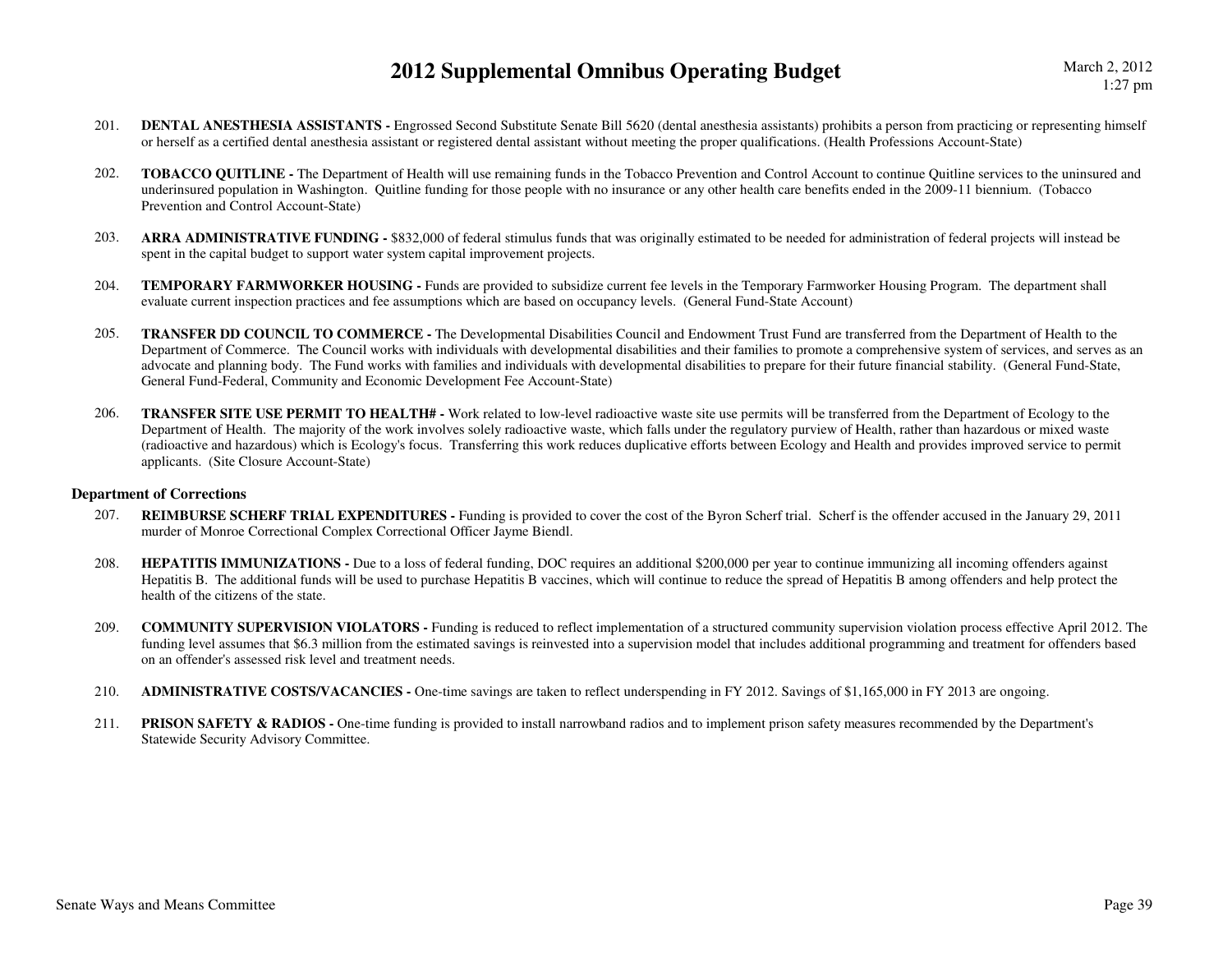March 2, 20121:27 pm

- 213.**FURNITURE FACTORY COP** - For fiscal year 2012 and fiscal year 2013 only, the debt service for the certificate of participation used to finance the construction of the Correctional Industries Furniture Factory at the Stafford Creek Corrections Center is paid from the Correctional Industries Account. Beginning in FY 2014 the debt service will be paid from the state general fund.
- 215. **MAPLE LANE WARM CLOSURE -** Funding is provided for the Department of Corrections to maintain the state facilities and assets at Maple Lane School in Rochester from April 1, 2012 through June 30, 2013. A proviso specifies that the Department shall not house offenders at the Maple Lane facility.

#### **Natural Resources**

#### **Department of Ecology**

- 219.**HAZ WASTE TOXICS STAFF REDUCTION - Funding and FTE staff are reduced in the Hazardous Waste and Toxics Reduction Program for staff responsible for** communication, education, and outreach functions. (State Toxics Control Account-State)
- 220.**SPILLS ADMIN STAFF REDUCTION -** Funding and FTE staff are reduced in the Spills Program for secretarial and administrative support, as well as vehicle maintenance coordination. (State Toxics Control Account-State)
- 221.**PUBLIC PARTICIPATION GRANT REDUCT** - The public participation grant program is a competitive grant program that provides financial assistance to citizen groups and non-profit, public-interest organizations. Grants are provided for two purposes: To facilitate public involvement in the investigation and remediation of contaminated sites; and to carry out waste management projects. Funding is reduced on a one-time basis for waste management related public participation grants. (State Toxics Control Account-State, Local Toxics Control Account-State)
- 222.**PADILLA BAY PROGRAM/FACILITY REDUCT** - The Padilla Bay National Estuarine Research Reserve in Skagit County is one of 25 national reserves established to protect estuaries for research and education. The Reserve conducts public education programs, technical and professional training, coastal restoration, and scientific research and monitoring. Funding for the Reserve is reduced.
- 223.**PRODUCT STEWARDSHIP AND OTHER RED -** Funding is reduced on an ongoing basis to balance selected dedicated accounts, due to lower-than-projected revenue collections. (Product Stewardship Programs Account-Nonappropriated, Air Pollution Control Account-State, Wood Stove Education and Enforcement Account-State, Water Rights Processing Account-State)
- 224.**EXPEDITE WATER DISCHARGE PERMITS -** Facilities discharging to the waters of the state are required to obtain a National Pollution Discharge Elimination System (NPDES) permit from the Department of Ecology. Ecology works with about 2,000 NPDES permit holders, and currently has approximately 75 percent of its permits up-to-date. Funding and FTE staff are provided to the Water Quality Program to speed processing of permits for new and expanded facilities in order to foster economic development and reduce the existing permit-processing backlog. (Water Quality Permit Account-State)
- 225.**JOHNS CREEK HYDROGEOLOGY STUDY - In March 2011, Thurston County Superior Court ordered Ecology to begin rulemaking related to groundwater management in** the Johns Creek sub-basin of Mason County, where inadequate streamflows threaten fish and wildlife. In order to evaluate rulemaking options, Ecology requires sufficient scientific data to understand the contribution groundwater withdrawals are making to lower streamflow levels. Ongoing funding and FTE staff are provided for a two-year hydrogeologic study of the Johns Creek area. This funding will pay for contracted mapping, streamflow monitoring, development of a groundwater model, stakeholder consultation, generation of water-management options, and training for Ecology employees in using the new model. (General Fund-Private/Local, State Drought Preparedness Account-State)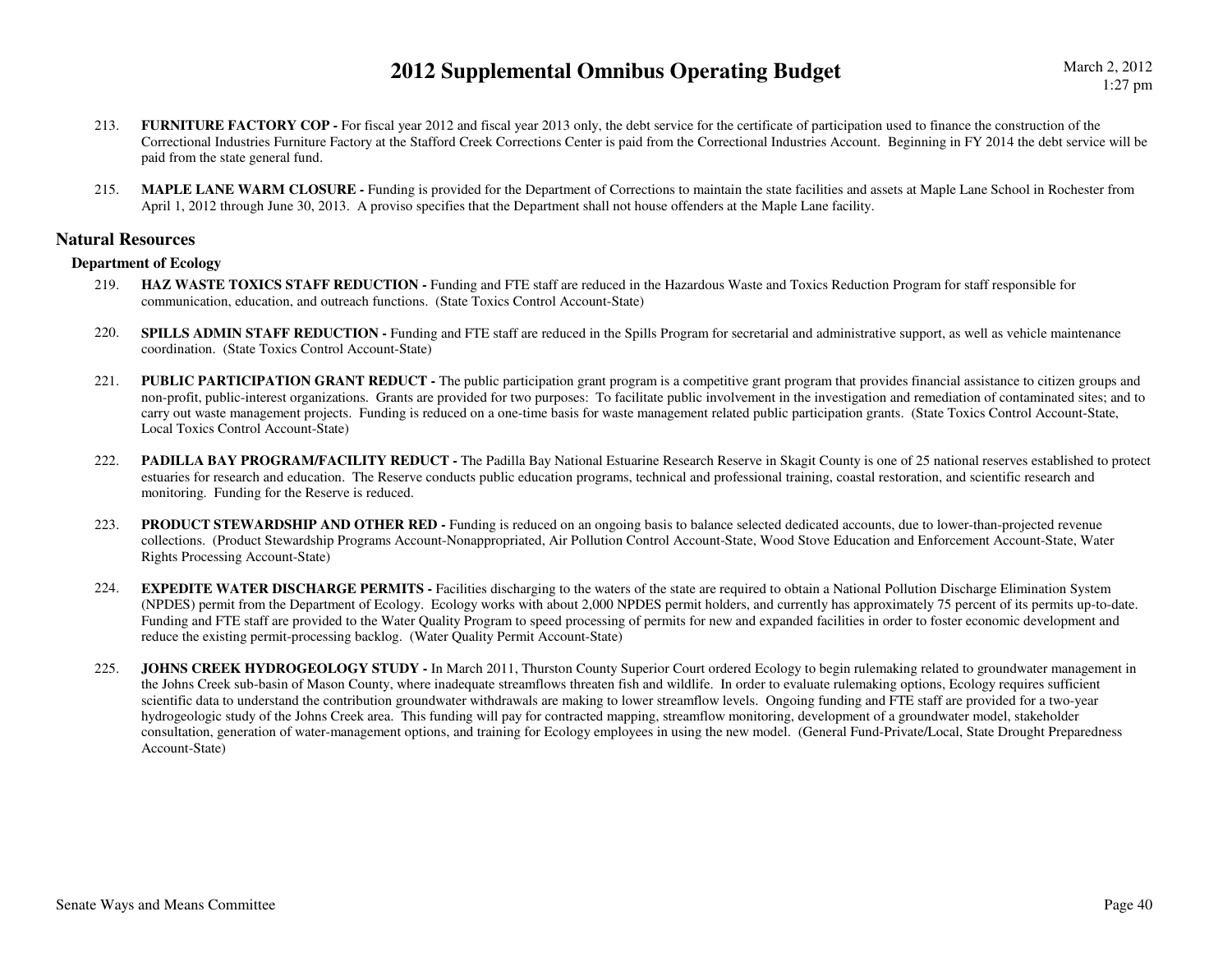- 226. **WOODSTOVE FEE INCREASE \* -** Pursuant to Senate Bill 6077 increases woodstove fees, funding is shifted on an ongoing basis from the General Fund-State to a dedicated account that receives woodstove fee revenue. This fund shift eliminates a General Fund-State subsidy of the woodstove education and enforcement program. (General Fund-State; Woodstove Education and Enforcement Account-State)
- 227. **COMPLETED HANFORD TANK LITIGATION -** Funding is reduced on an ongoing basis for Hanford tank waste litigation that was concluded in October 2010. A corresponding revenue reduction is taken to reflect the associated reduction in mixed waste fees. (State Toxics Control Account-State)
- 228. **HANFORD TANK CLOSURE AND CLEANUP -** In 2010, Washington State settled litigation with the U.S. Department of Energy (USDOE) over cleanup delays at the Hanford Nuclear Reservation in south central Washington. The settlement includes an accelerated timeline for USDOE's completion of tank-waste treatment, retrieval and closure, and soil and groundwater cleanup actions protecting the Columbia River. A combination of one-time and ongoing funding and FTE staff is provided so Ecology's regulatory oversight capacity can support USDOE's more aggressive cleanup schedule. This expenditure authority increase is backed by increased mixed waste fee revenue paid entirely by USDOE. (State Toxics Control Account-State)
- 229. **PUGET SOUND FEDERAL FUNDING -** The U.S. Environmental Protection Agency's National Estuary Program awarded the Department of Ecology two cooperative agreements in support of Puget Sound recovery. One agreement funds work related to toxics and nutrient reduction and prevention, while the second funds watershed protection and restoration. Federal expenditure authority and FTE staff are provided on an ongoing basis to implement the agreements. Most of the funding will be passed through to other entities, such as local governments and tribes. Examples of work funded under the agreements include watershed protection and technical assistance, updating a hydrology model for low-impact development, removing nitrogen from on-site septic systems, and reducing persistent bioaccumulative toxins. (General Fund-Federal)
- 230.**REDUCE MANAGEMENT STAFF** - Saving is achieved through the elimination of six management positions. The reduction assumes that supervisory and policy duties will be allocated to other managers.
- 231.**CLOSE WALLA WALLA OFFICE -** Savings are achieved by closing the Walla Walla water master office. The one FTE associated with that office is assumed to telecommute.
- 232. **CLIMATE CHANGE -** The climate change work as originally funded by the legislature is largely completed. Savings are achieved through a reduction to completed activities. Remaining funds will be used for work related to climate adaptation, reporting requirements, and to assist state agencies with greenhouse gas emissions.
- 233.**REDUCE LAB SERVICES** - General fund state lab services at the department are reduced by five percent. The department may use under expenditures, reduced staffing or reductions of operations to achieve savings. The department may not reduce funding for activities associated with RCW 43.21A.230.
- 234. **REDUCE WA CONSERVATION CORPS -** Reduces general fund state spending for the WA Conservation Corps by 50 percent. General fund state is used to subsidize Conservation Corps project costs. The increased project costs will be shifted to project recipients or other sources.
- 235.**SOLID WASTE REDUCTIONS -** Ecology is required to fund specific categories of projects within the solid waste program per RCW 74.93.180. Savings are achieved from eliminating the 30 percent category projects which include the following: Waste to Fuels Technology Research Partnership w/ Universities, Legislative Policy Support, Solid WasteRegulatory Reform Evaluation Process, Solid Waste Financing Study, Technical Assistance for organics reduction as well as recycling and composting programs to local government and the private sector, Work with Business to reduce the use of toxic substances and to reduce solid waste, Evaluation of beneficial use for solid wastes, and Compost Facility Compliance. The savings achieved through this reduction is transferred to the general fund.

The 50 percent projects are litter pickup and the 20 percent projects are for Local Government Litter Pickup and Prevention. Both are retained at current levels. (Waste Reduction/Recycling/Litter Control - State)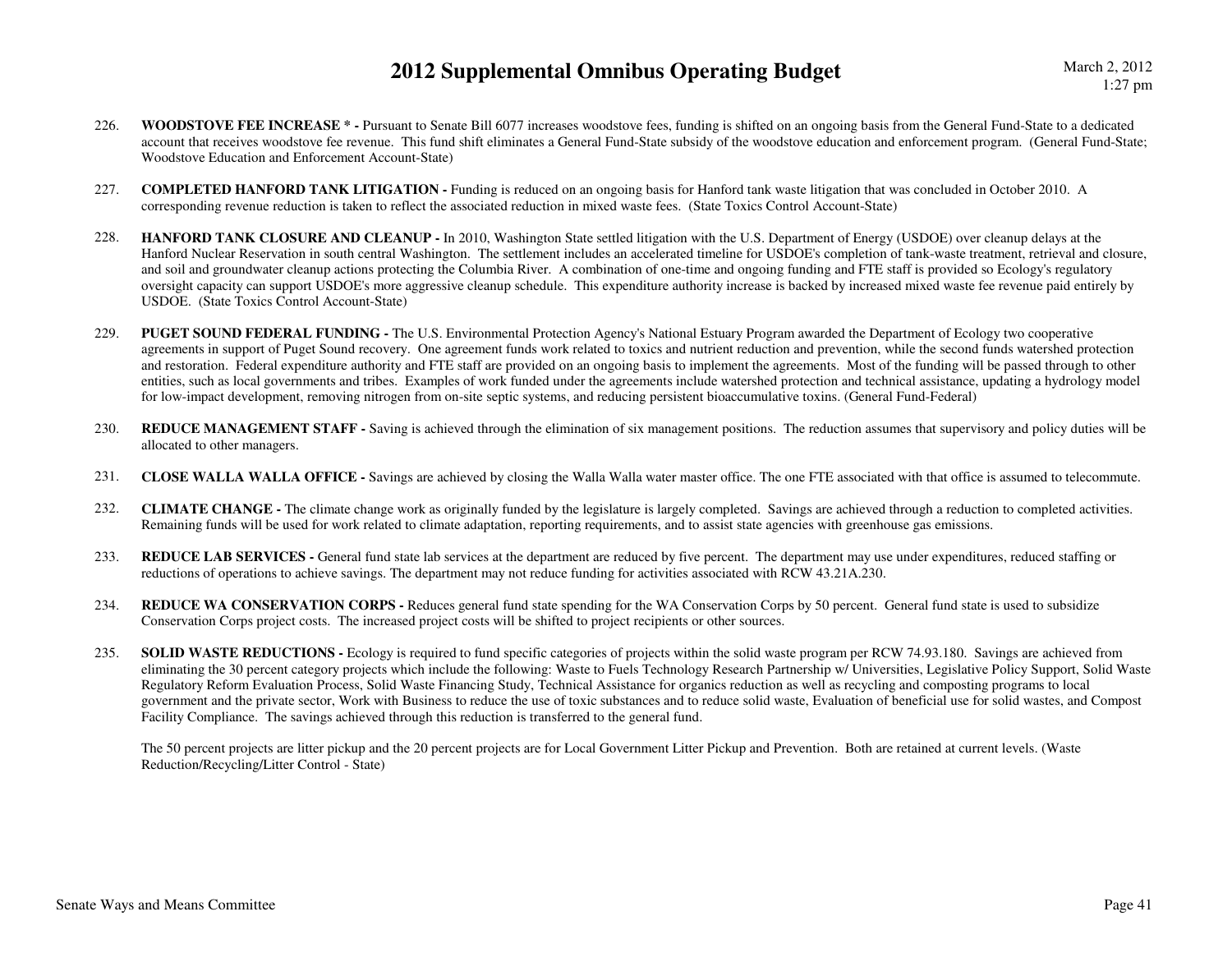- 236.**STREAM FLOW DATA AND ASSESSMENT** - Combines stream flow analysis, data analysis, and assessment funding in the environmental lab and water resources units and reduces by five percent. Savings are assumed through increased efficiencies and reducing potential duplication.
- 237.**REDUCE MOTOR VEHICLE EMISSIONS -** Reduces oversight and compliance spending for the motor vehicle emissions program by five percent.
- 238.**WATER QUANTITY REDUCTION -** Reduces water quantity spending. The potential reduction may come from water rights processing, water resource stewardship, water law compliance, damn safety, and clarification of water rights.
- 239.AIR OPERATING PERMITS - Due to excess fund balance, a portion of the general fund state subsidy for air pollution from industrial and commercial activities is shifted to the Air Operating Permit Account. (Air Operating Permit Account-State)
- 240.**RECLAMATION FUNDS** - Due to excess fund balance, a portion of the general fund state subsidy for similar spending activities water resources is shifted to the Reclamation Account. The similar activities include stream gauging, geologic surveys, and investigations for hydro as well as a regulatory program for well construction. (Reclamation Account State)
- 241.**ADMINISTRATIVE REDUCTION -** Reduces all administrative spending by five percent. The savings are achieved from reductions to Ecology's administrative budget unit or through a reduction in the indirect rate. (General Fund-State and other funds)
- 242. **WOOD STOVES -** Funding is provided for the replacement of uncertified solid fuel burning devices and solid fuel burning devices manufactured prior to 1995 for low and middle income families in air quality nonattainment areas under the federal clean air act (42 U.S.C. Sec. 7401 et seq.). The replacement heating device may include certified solid fuel burning devices, pellet stoves, or to a cleaner natural gas or electric home heating devise. (State Toxics Control Account-State)
- 243.**STATE NATURAL RESOURCES** - Funding is provided for implementation of PSSB 6404 (State Natural Resources). If the bill does not pass by June 30, 2012, the funding shall lapse.
- 244. **TOXICS FUND SHIFT -** A portion of funding for water quality, shorelands, lab services and indirect costs are shifted to the state toxics control account. (State Toxics Control Account)
- 245.**SHIFT AGRICULTURAL BURNING TO FEE -** A recent increase in the fee reduced - but did not eliminate - a General Fund-State subsidy for that program. Savings is achieved by reducing remaining General Fund-State in that program by reducing staff dedicated to administering and enforcing permits. Savings includes a reduction to contract expenditures for alternatives-to-agricultural burning paid for from fees. (General Fund-State, Air Pollution Control Account)
- 246. **TRANSFER SITE USE PERMIT TO HEALTH# -** Pursuant to House Bill 2304, funding and FTE staff responsible for commercial low-level radioactive waste site use permitting are permanently transferred from Ecology to Health. The majority of the permitting work involves radioactive waste, which falls under the regulatory purview of DOH, while hazardous or mixed radioactive and hazardous waste is Ecology's focus. Transferring this work will enhance coordination and provide improved service to permit applicants. (Site Closure Account-State)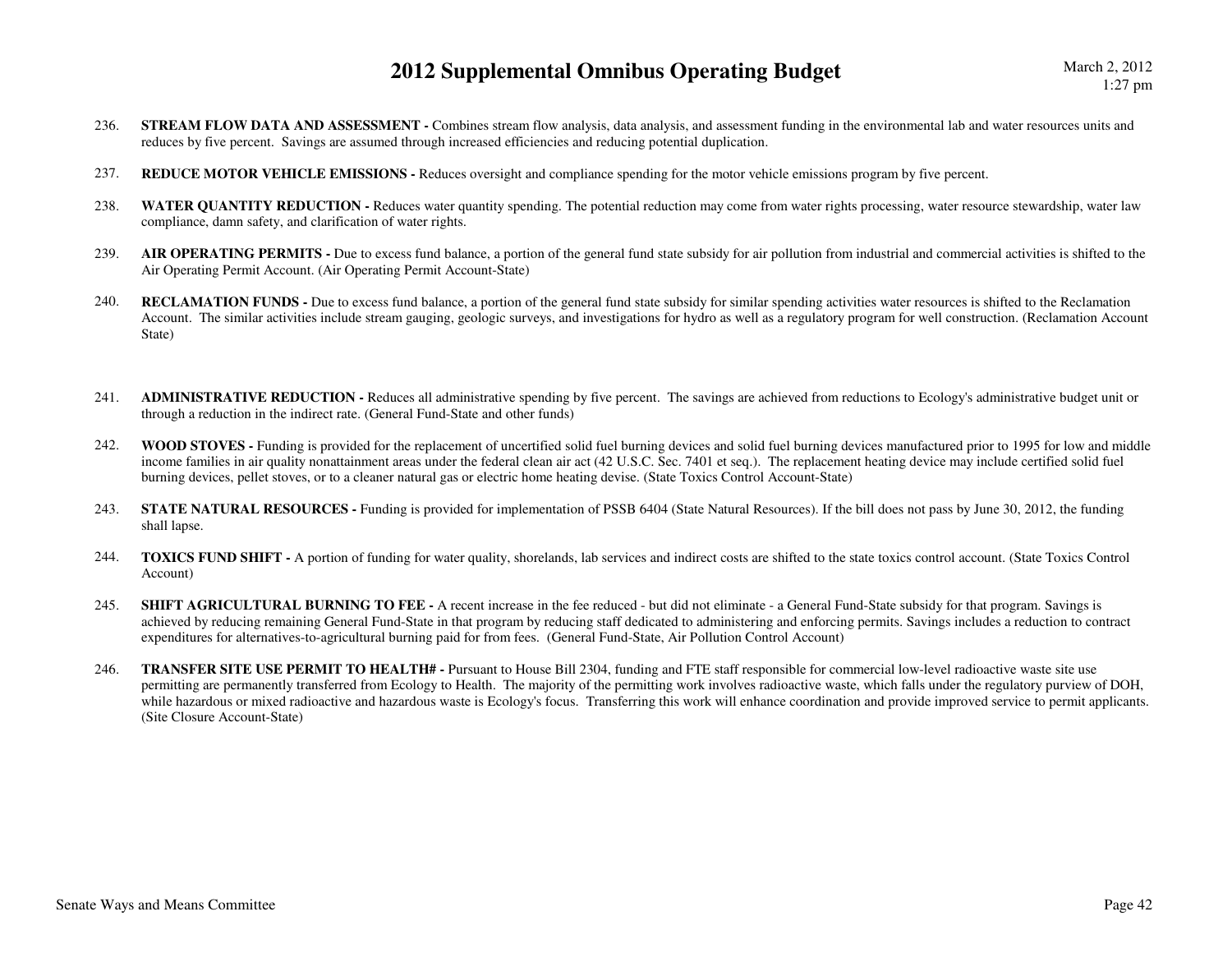#### **Washington Pollution Liability Insurance Program**

 **OIL HEAT PROGRAM FUNDING -** The Pollution Liability Insurance Program offers insurance coverage for the cleanup of contamination from residential heating oil tanks at 247. no cost to program participants. This program is funded from the Heating Oil Pollution Liability Insurance Program Trust Account, an account that receives its revenue from a fee paid by heating oil dealers. Funding is reduced on an ongoing basis to reflect lower-than-anticipated revenue into the heating oil account. This funding reduction captures savings from under-expenditures in recent years. (Heating Oil Pollution Liability Trust Account-Nonappropriated)

#### **State Parks and Recreation Commission**

- 248. **INFRACTIONS -** Spending authority is provided for the implementation of Substitute Senate Bill 6387. The legislation requires Discover Pass infractions to be deposited back into the Discover Pass account.
- 249.**PARK TRANSITION FUNDS** - Funds are provided on a one-time basis to assist Parks in transitioning to a fee-based agency. The increased funding will support the operation and maintenance of state parks.

#### **Recreation and Conservation Funding Board**

- PRIVATE/LOCAL FUNDING General Fund-Private/Local funding is permanently reduced to match historic spending levels. (General Fund-Private/Local) 250.
- 251.**POLICY DIRECTOR FUNDING SHIFT** - The agency policy director has historically been funded 50 percent from the General Fund and 50 percent from the Recreation Resources Account (RRA). This ongoing fund shift to the RRA will align the funding with the workload for the position. (General Fund-State, Recreation Resources Account-State)
- 252.**SALMON RECOVERY OFFICE FUNDS -** The Governor's Salmon Recovery Office coordinates a statewide salmon strategy by assisting with the development of regional recovery plans and working to secure funding for local, regional, and state recovery efforts. One-time savings will be achieved by holding the science coordinator position vacant and reducing production costs for the "State of the Salmon in Watersheds" report.
- 253. **ADMINISTRATION -** Reduces general fund-state administration spending. The board may achieve savings through shifting functions to federal funds, under expenditures, or reductions in operations. The board shall not reduce total spending to lead entities.

#### **Environmental and Land Use Hearings Office**

254.**BOARD VACANCIES AND OTHER SAVINGS** - Funding and full-time equivalent staff are reduced on a one-time basis to reflect savings from temporary board vacancies on the Pollution Control/Shorelines Hearings Boards and the Growth Management Hearings Board (GMHB). Additional ongoing savings will be achieved through GMHB colocation with the Environmental Hearings Boards in Tumwater, beginning in July 2012, as well as reductions in goods and services expenditures.

#### **State Conservation Commission**

256.**AGENCY OPERATIONS** - The commission set-aside five percent of operating revenue in anticipation of further budget reductions. Savings is achieved through reducing commission's spending by an equal amount.

#### **Department of Fish and Wildlife**

257.**REDUCE FISH PROGRAM DEDICATED ACCTS -** The legislature provided authority to the department to increase hunting and fishing license fees. The current revenue collection is lower than anticipated from these increases. Expenditure authority is reduced on an ongoing basis to reflect lower than anticipated revenue. (Recreational Fisheries Enhancement Account-State, Warm Water Game Fish Account-State, Washington Coastal Crab Pot Buoy Tag Account-Nonappropriated, Puget Sound Crab Pot Buoy Tag Account-Nonappropriated)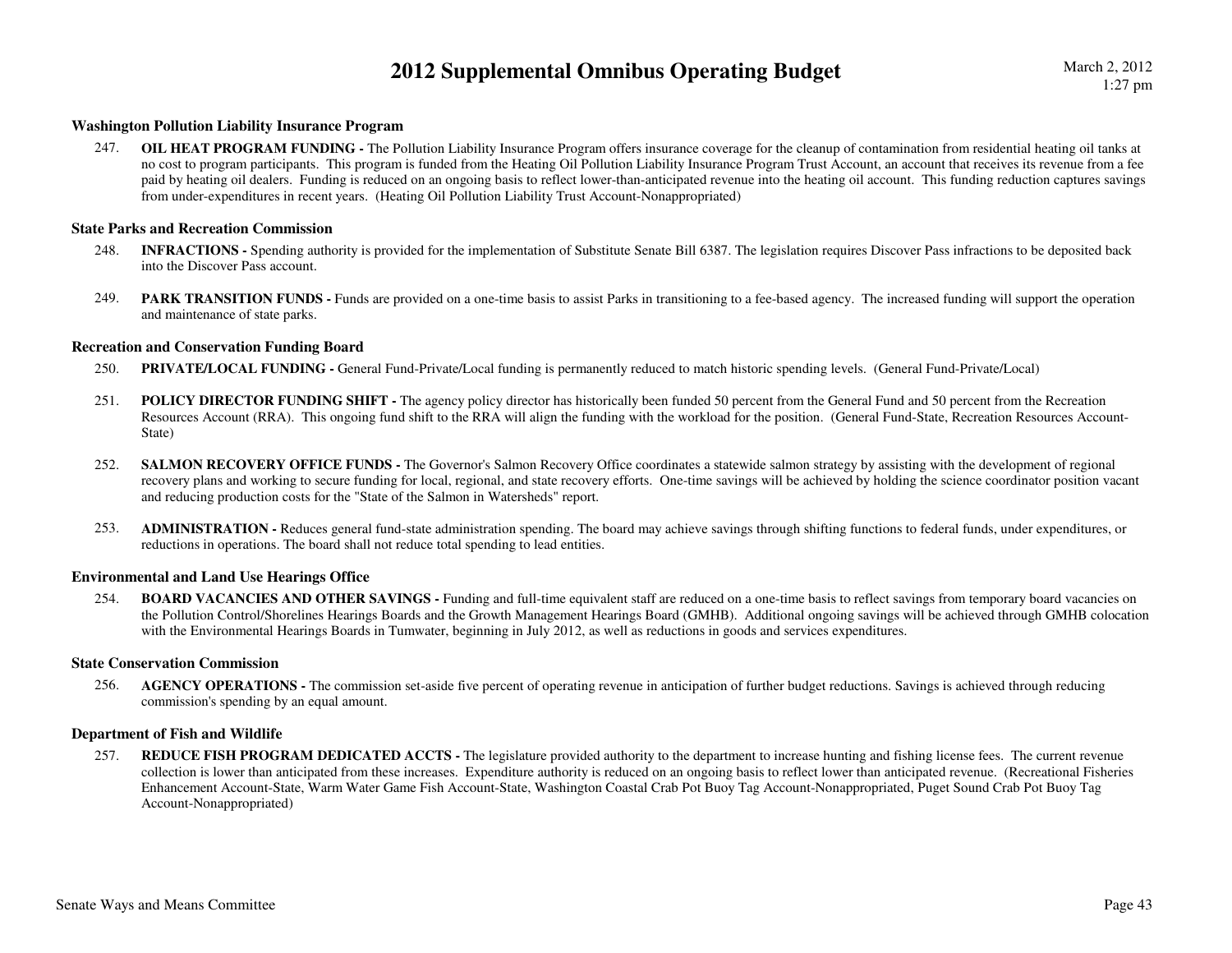- 258. **WOLF POPULATION MONITORING -** Funding is provided from the sale of endangered species license plates for the department to mitigate livestock damage by notifying livestock producers of wolf presence and to implement pro-active, non-lethal management tools to minimize wolf-livestock conflicts. The department will also monitor wolf packs and territories to determine when the species has met its recovery objectives. (General Fund-Private/Local, State Wildlife Account-State)
- 259.**BLACK BEAR MONITORING & MANAGEMENT** - Funding is provided from the sale of special bear, deer, and elk license plates for research and implementation of a new black bear population estimate and monitoring method. The department will use this new method to more accurately set harvest rates and more effectively manage human and black bear population conflicts. (State Wildlife Account-State)
- 260.**MOUNTAIN GOAT & BIGHORN SHEEP RCVRY** - Funding from special hunting permit auctions is provided to the department to develop and implement a plan to move mountain goats from areas where their population is robust to areas where their population is in decline. WDFW will also conduct a population study of bighorn sheep in order to track their movements near domesticated sheep herds, and contract with Washington State University for research on a vaccine against the domesticated sheep disease. (State Wildlife Account-State)
- 261.**GEODUCK POACHING ENFORCEMENT** - Funding is provided for increased law enforcement capacity to reduce the occurrence of geoduck poaching and illegal harvest activities. The department shall fill current vacant law enforcement positions prior to filling the new positions created under this subsection. (Aquatic Lands Enhancement Account-State)
- 262. **INFRACTIONS -** Spending authority is provided for the implementation of Substitute Senate Bill 6387. The legislation requires Discover Pass infractions to be deposited back into the Discover Pass account. The department receives eight percent of Discover Pass revenue.
- 263.**REDUCE ADMINISTRATION -** Reduces administrative spending by 5 percent. The department shall first reduce commission staff and regional management staff prior to reductions in other programs.
- 264.**RENEWABLE ENERGY SITING -** Reduces spending for renewable energy siting technical assistance by the department. Potential renewable projects may continue to receive department provided assistance or assistance from private sector consultants for siting.
- 265.**TECHNICAL ASSISTANCE SALMON RECOVER -** Due to excess fund balance, a portion of the General Fund - State funding for technical assistance for salmon recovery is shifted to the Aquatic Lands Enhancement Account. (Aquatics Land Enhancement Account)
- 266.**PILT REDUCTION -** Savings are achieved through reducing Payments in Lieu of Taxes (PILT). The new formula provides funding to counties by ensures that no county will receive lower than their 2009 rates.
- 267. **HYDRAULIC PROJECT PERMITS -** Funding is provided for the implementation of Proposed Second Substitute Senate Bill 6406. The legislation reduces general fund state and shifts new work to dedicated funds. (Hydraulic Project Account-State)
- 268.**HATCHERIES** - Due to excess fund balance, a portion of the General Fund - State funding for hatchery activities is shifted to dedicated natural resource funds. (General Fund-State, Aquatics Land Enhancement Account, Regional Fisheries Enhancement Group-Account)
- 269.**MARINE ENFORCEMENT** - Due to excess fund balance, a portion of the General Fund - State funding for marine enforcement activities is shifted to the Recreational Resources Account. (General Fund-State, Recreational Resources Account - State).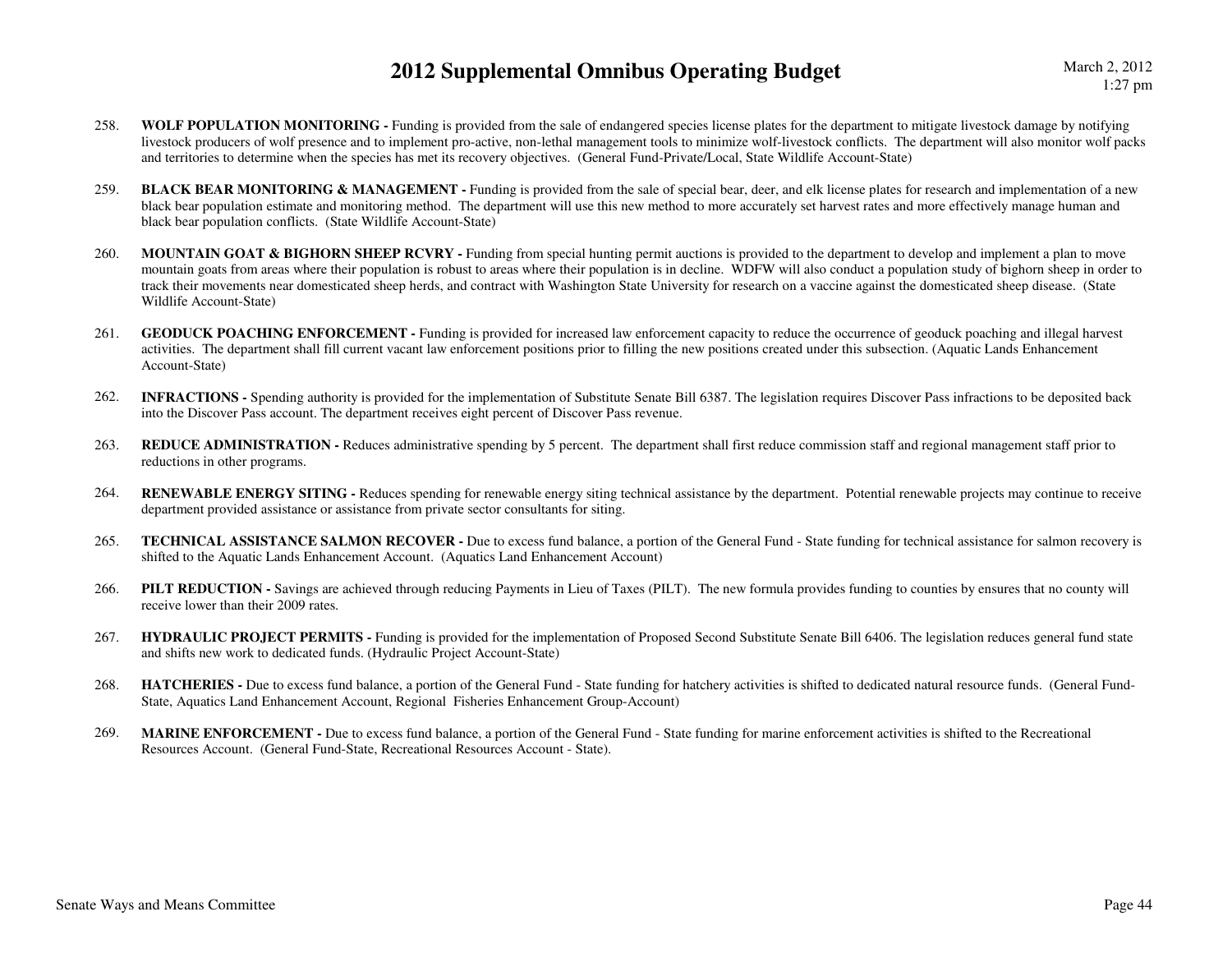- 270. **GRIZZLY BEAR OUTREACH PROGRAM** One-time funding is provided to a community-based organization to disseminate information about grizzly bears in the North Cascades. (State Wildlife Account-State)
- 271.**LIVESTOCK -** Funding is provided for mitigation, claims, and assessment costs for injury or loss of livestock caused by wolves, black bears, and cougars.
- 272. **AIS PREVENTION -** Additional expenditure authority is provided to match expected revenue to the Aquatic Invasive Species Prevention Account during FY 2013. The funding will be used to maintain agency capacity to control aquatic invasive species. (Aquatic Invasive Species Prevention Account-State)

#### **Puget Sound Partnership**

- 273.**PERFORMANCE MANAGEMENT SYSTEM - Federal expenditure authority is increased on a one-time basis for development of a performance management system to track** the status of individual Puget Sound recovery projects, implementation of the Partnership's Action Agenda for Puget Sound restoration, and progress toward Sound-recovery outcomes. (General Fund-Federal)
- 274. **TECHNOLOGY SPENDING -** Funding is reduced on an ongoing basis for information technology improvements. This reduction will be achieved by delaying desktop computer replacements and scaling back improvements to the agency's website and social media tools.
- 275. **TRAINING/TECH ASST, STUDY -** Funding is reduced or eliminated for training and technical assistance related to stormwater-reducing land development practices and for vessel traffic studies related to oil spill prevention.
- 276. **PUGET SOUND FEDERAL FUNDING -** Federal expenditure authority and FTE staff are increased for the length of the federal funding for updating the Puget Sound Action Agenda, improving the Partnership's coordinated science and monitoring program, and providing financial and technical support to local organizations in the Partnership's seven geographic action areas. (General Fund-Federal)
- 277. **NW STRAITS COMMISSION SUPPORT -** Federal expenditure authority is increased on a one-time basis for a U.S. Environmental Protection Agency pass-through grant dedicated to supporting the Northwest Straits Commission for one year. This will allow the Commission to continue to provide marine conservation recommendations to state and local governments and provide scientific, technical, and financial support to local marine resource committees. (General Fund-Federal)

#### **Department of Natural Resources**

- 278.**SURVEY & MAPPING ACTIVITY** - Due to lower revenue into the Survey and Maps Account, the expenditure authority for mapping and surveys is reduced. (Survey and Maps Account-State)
- 279. **TRUST LAND MGMT ACTIVITIES -** In the 2009-11 enacted budget, DNR's trust management accounts were reduced substantially due to declines in timber revenues. Revenues have since stabilized. Additional expenditure authority will allow resumption of delayed silvicultural activities, which will help to maintain timber revenues in the future. (Forest Development Account-State, Resource Management Cost Account-State)
- 280.**SILVICULTURE BURN PERMIT PGM -** The Department of Natural Resources and the Department of Ecology issue permits for silviculture and agriculture burning to maintain air quality. Due to a decline in permit revenue, funding for the silviculture burning permit program is reduced. (Air Pollution Control Account-State)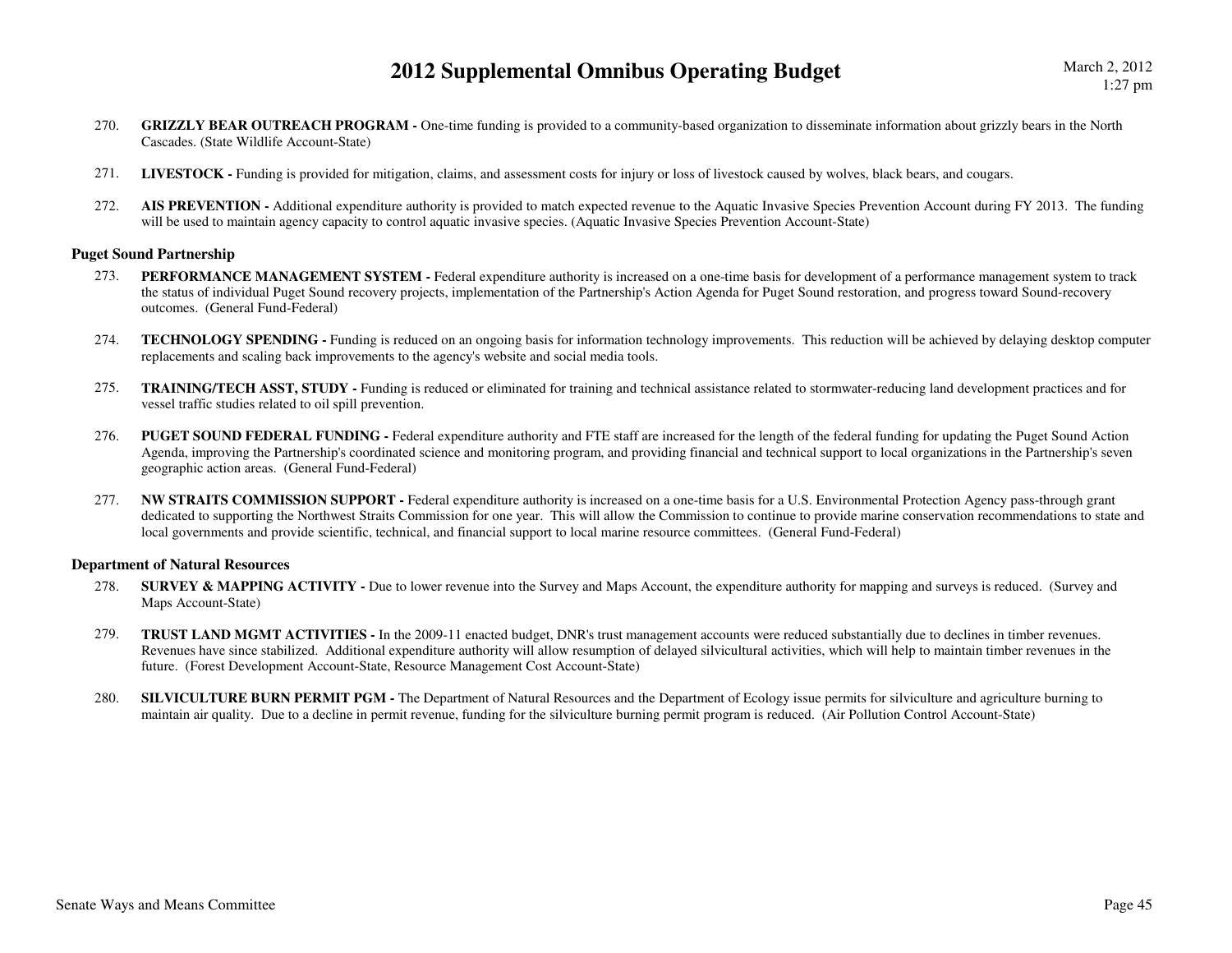- 281.**SHIFT ECY/DFW GRANT FUNDING TO FFSA -** DNR's Adaptive Management Program distributes participation grants to certain stakeholders and state agencies that perform work as part of the forest practices adaptive management process. When the Forest and Fish Support Account (FFSA) was established in 2007, all participation grant funding was paid from it, but during the previous biennium, the grant funding for the Department of Ecology and the Department of Fish and Wildlife was paid from the General Fund. This ongoing shift moves the funding back to the FFSA. (General Fund-State, Forest and Fish Support Account-State)
- 282. **INCREASE ADAPTIVE MGMT ACTIVITIES -** The Forest Practices Act and the Forest and Fish Rules are the basis for the Forest Practices Habitat Conservation Plan (FPHCP) and the Clean Water Act (CWA) assurances which protect fish life and water quality in forested areas. The Forest and Fish Support Account, created in 2007 to support the implementation of the Forest and Fish Rules, has built up excess funds over time due to increased revenue and under-expenditures. These excess funds will be used to increase activities that support the CWA assurances and the FPHCP. (Forest and Fish Support Account-State)
- 283.**REDUCE ADMINISTRATION -** Savings are achieved through reducing general fund state administrative expenditures by five percent.
- 284.**REDUCE MANAGEMENT** - Saving is achieved through the elimination of six management positions. The reduction assumes that supervisory and policy duties will be allocated to other managers.
- 285.**FIRE SUPPRESSION OVERTIME** - Savings are achieved through allocating staffing resources and overtime to more seasonal fire fighters to offset overtime payments to department employees. Using fiscal year 2012 as a base year, this allows the state to pay a rate approximately 28 percent lower than the average department employee overtime rates.
- 286. **FIRE SUPPRESSION COST SHIFT -** Due to excess fund balance, a portion of the General Fund - State spending on emergency fire suppression activities is shifted to the Forest Development Account. (General Fund-State, Forest Development Account-State)
- 287. **NATURAL HERITAGE -** Savings are achieved through a reduction to the maintenance and operational support for Natural Area Preserves and Natural Resource Conservation Areas.
- 288.**GEOLOGY SERVICES -** Savings are achieved through a reduction in department geology services by 7 percent effective May 1.
- 289.**FOREST AND FISH SUPPORT -** Due to excess fund balance, a portion of the General Fund - State funding for activities in the forest and fish program report is shifted to the Forest and Fish Support Account. These activities include compliance monitoring. (General Fund-State, Forest and Fish Support Account-State)
- 290.**FOREST PRACTICES** - Funding is provided for the implementation of Proposed Second Substitute Senate Bill 6406. The legislation reduces general fund state and shifts new work to dedicated funds. (Forest Practices Account-State)
- 291.**MARINE MANAGEMENT** - Funding is provided for the implementation of Second Substitute Senate Bill 6263 (Marine Management Planning). The legislation allows for the development of marine management plans for different geographic areas on different schedules. (Marine Resources Stewardship Trust Account-State)
- 292. **INFRACTIONS -** Spending authority is provided for the implementation of Substitute Senate Bill 6387. The legislation requires Discover Pass infractions to be deposited back into the Discover Pass account. The department receives eight percent of Discover Pass revenue.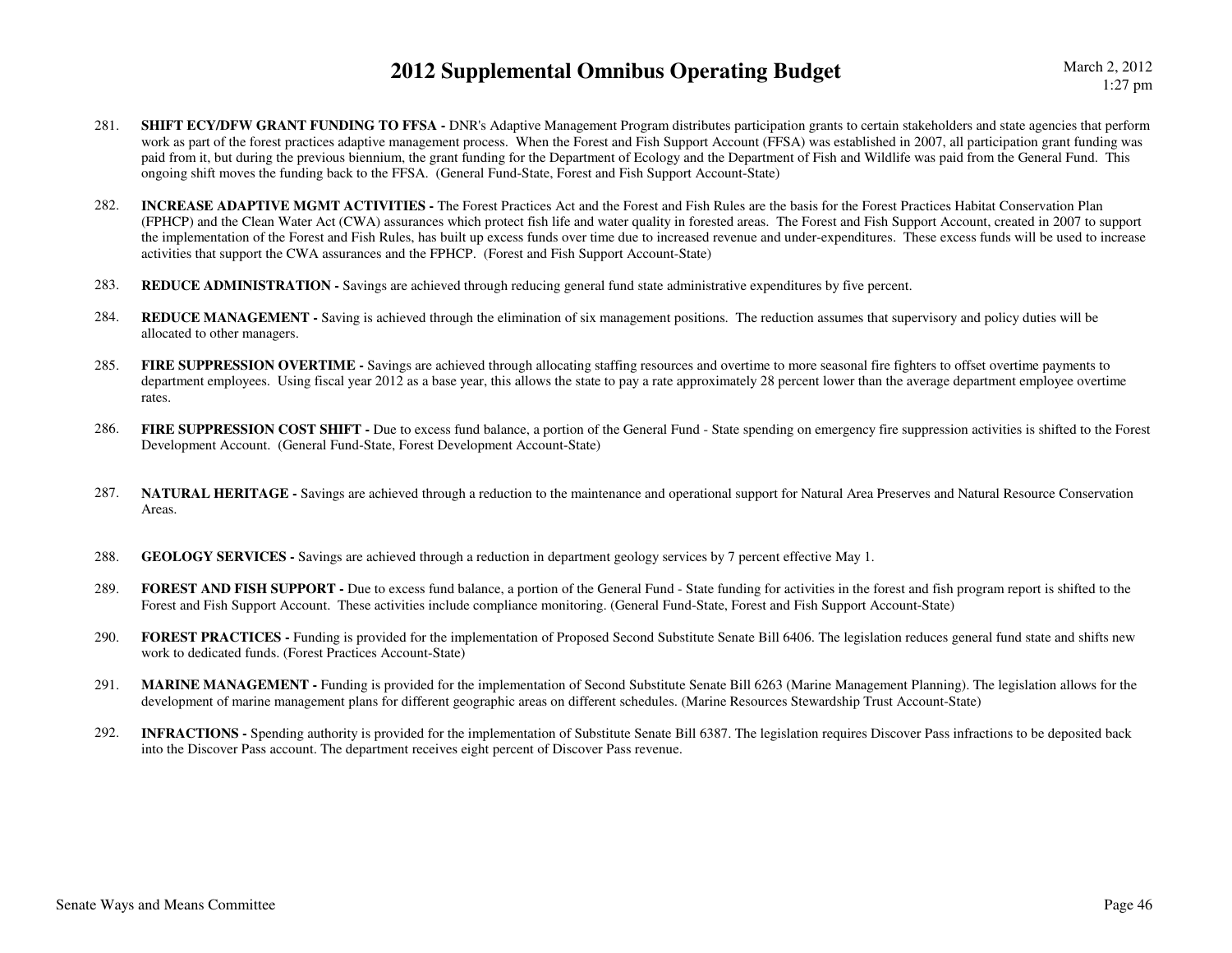#### **Department of Agriculture**

- 293. **ELIMINATE SPECIAL PROJECTS -** Eliminates remaining funding for bio-energy special projects. The legislature created the project in the 2006 Supplemental for a multiagency effort to promote the development of a bioenergy industry in Washington. This option eliminates the project in May.
- 294.**ADMINISTRATION -** Savings are achieved through a five percent reduction in administrative spending. (Various funds)
- 295.**PLANT PROTECTION -** A portion of funding for plant protection activities is shifted to the state toxics control account. (State Toxics Control Account)

#### **Transportation**

#### **Washington State Patrol**

296. **NON-CONVICTION RAPSHEET DISCLOSURE\* -** The Patrol has proposed legislation that will allow the state to provide copies of non-conviction rapsheets. Fees will offset the entire cost. (Fingerprint Identification Account-State)

#### **Public Schools**

#### **OSPI & Statewide Programs**

- 298.**SBE REDUCTION** - The State Board of Education's operating budget is reduced by 10 percent. It is assumed the Board will have prepared for administrative reductions based on the Governor's budget proposal, so reductions should apply to planned expenditures beginning January 1, 2012.
- 299.**PESB REDUCTION -** The Professional Educator Standards Board (PESB) operating budget is reduced by an additional 3 percent for the 2011-13 Biennium. The PESB also administers alternative certification routes, which are teacher-training programs that serve as different options to traditional teacher preparation programs. The 2011-13 biennial budget reduced funding to reflect changes in demand for new teachers due to the current labor market, and additional Fiscal Year 2013 grant funds are eliminated.
- 300. **COLLEGE BOUND RECRUITING -** OSPI contracts for outreach services to inform students of the College Bound Scholarship. As of Fiscal Year 2013, funding for this service is eliminated.
- 301. **ACHIEVERS SCHOLARS -** OSPI provides funding for the mentoring of Washington Achievers Scholars. This funding leverages private funding for the recruitment, training, and matching of volunteer mentors with students selected as Washington Achievers Scholars. The mentoring is provided to low-income high school students in their junior and senior years of high school and into their freshman year of college. As of Fiscal Year 2013, funding for this service is eliminated.
- 302.**BUILDING BRIDGES** - Building Bridges is an OSPI program focused on comprehensive dropout prevention, intervention, and retrieval. As of Fiscal Year 2013, funding for this program is eliminated.
- 303.**NON-VIOLENCE TRAINING - OSPI** contracts with a nonprofit to provide training to school staff and students on non-violence curriculum. Effective Fiscal Year 2013, state funding for this program is eliminated.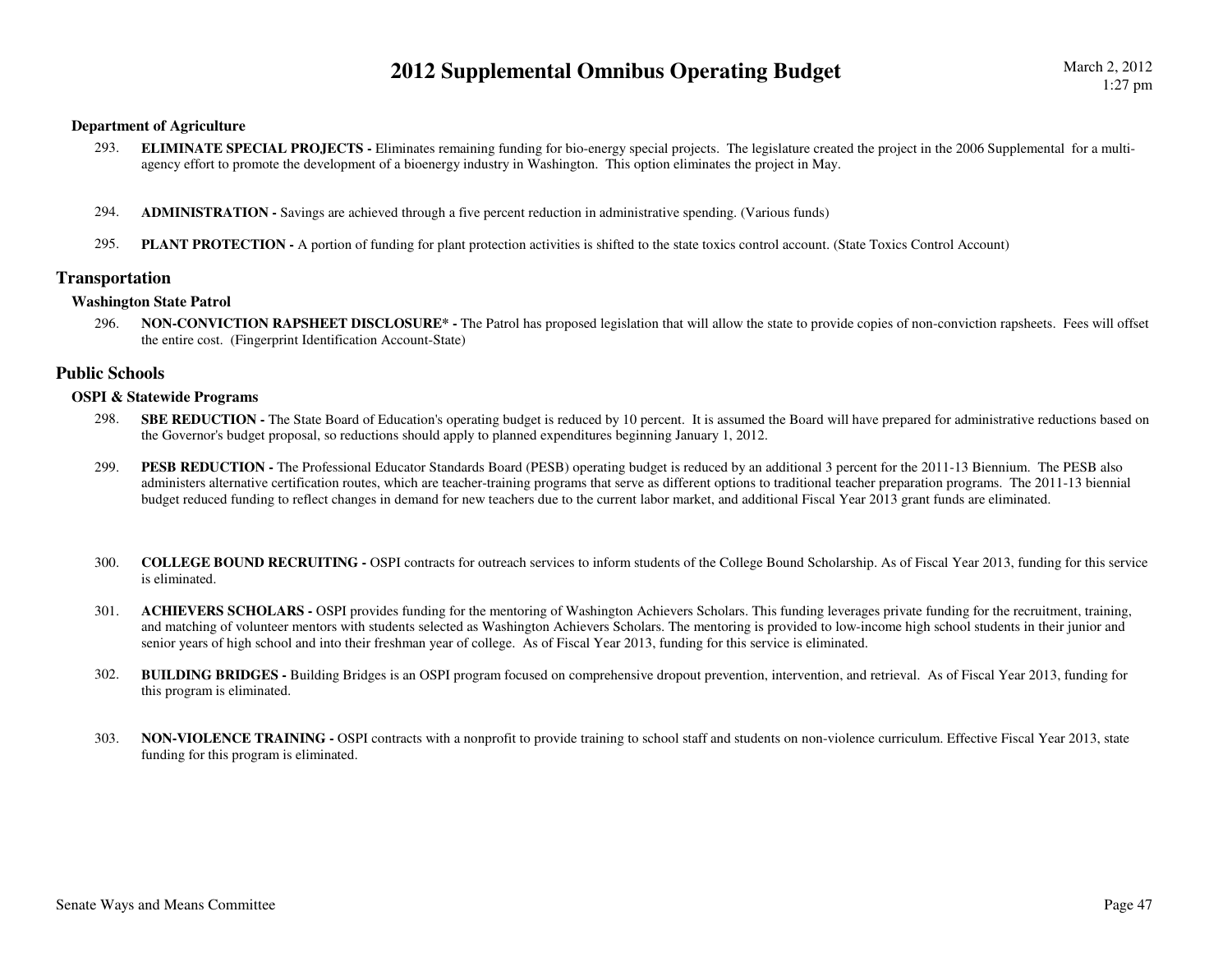- 304.**GRADUATES PROGRAM - Jobs for America's Graduates is a dropout prevention program at OSPI, started in Fiscal Year 2011. As of Fiscal Year 2013, funding for the** program is eliminated.
- 305.**NAVIGATION 101** - The Navigation 101 program provides grants and technical assistance to school districts to provide student guidance curriculum and individual planning and ensure student career and college readiness. Beginning in Fiscal Year 2013, funding for the program is eliminated.
- 306. **K-20 NETWORK REDUCTION -** K-20 Support Services in K-12 deliver technical support for K-12 schools on the K-20 Educational Network. State funding supports staffing for management and oversight at OSPI and the Regional Institutional Technical Units at all nine educational service districts. As of Fiscal Year 2013, this program is eliminated.
- 307.**ELIMINATE MILITARY COMPACT -** The Interstate Compact was developed in an effort to reduce the educational and emotional issues encountered when children of military personnel are required to transfer from schools in one state to another. Funding for the annual dues is eliminated as of Fiscal Year 2013.
- 308. **REDUCE ALTERNATIVE ROUTES -** Alternative certification routes are teacher-training programs that serve as different options to traditional teacher-preparation programs. The 2011-13 biennial budget reduced funding to reflect changes in demand for new teachers due to the current labor market. The alternative routes program is eliminated as of Fiscal Year 2013.
- 310. **PROJECT CITIZEN -** Project Citizen is a program sponsored by the National Conference of State Legislatures and the Center for Civic Education to promote participation in government for elementary, middle and high school students. Funding for the program is eliminated as of Fiscal Year 2013.
- 311. **OPPORTUNITY GAP COMMITTEE -** The **Education Opportunity Gap Oversight and Accountability Committee (EOGOAC) was created by the Legislature** during the 2009 legislature to continue to address the achievement gap in Washington state. The Committee receives staff support from OSPI. Although appropriated \$50,000 per year for committee operations, the group needed only \$15,000 for the 2009-11 biennium and, this biennium, less than \$1,000 to-date. It is assumed OSPI will continue to provide the staff support required in the current efficient manner.

#### **General Apportionment**

- 316.**RUNNING START** - Running start provides students a program option consisting of attendance at certain institutions of higher education and the simultaneous earning of high school and college/university credit. Current funding is provided up to 1.2 FTE. Beginning in school year 2012-13, funding is reduced to a maximum of 1.0 FTE.
- 317.**PENSION RATE CORRECTION -** Effective February 1, 2012, pension rates applied to K-12 employees will revert to those funded in the 2011-13 budget. Allocations to school districts for pension rate contributions are adjusted accordingly.

#### **Special Education**

- 319.**SCHOOL BASED MEDICAID -** The Health Care Authority budget eliminated school based Medicaid state match. This will increase some districts' special education costs and qualify those districts for additional safety net funding, which in turn increases the state's safety net costs for Fiscal Year 2013.
- 320.**PENSION RATE CORRECTION -** Effective February 1, 2012, pension rates applied to K-12 employees will revert to those funded in the 2011-13 budget. Allocations to school districts for pension rate contributions are adjusted accordingly.

#### **Educational Service Districts**

321.**ESD ADMINISTRATIVE REDUCTIONS -** The General Fund--Sstate appropriation for FY 2013 is reduced \$524,000 for general administrative activities of educational service districts (ESD).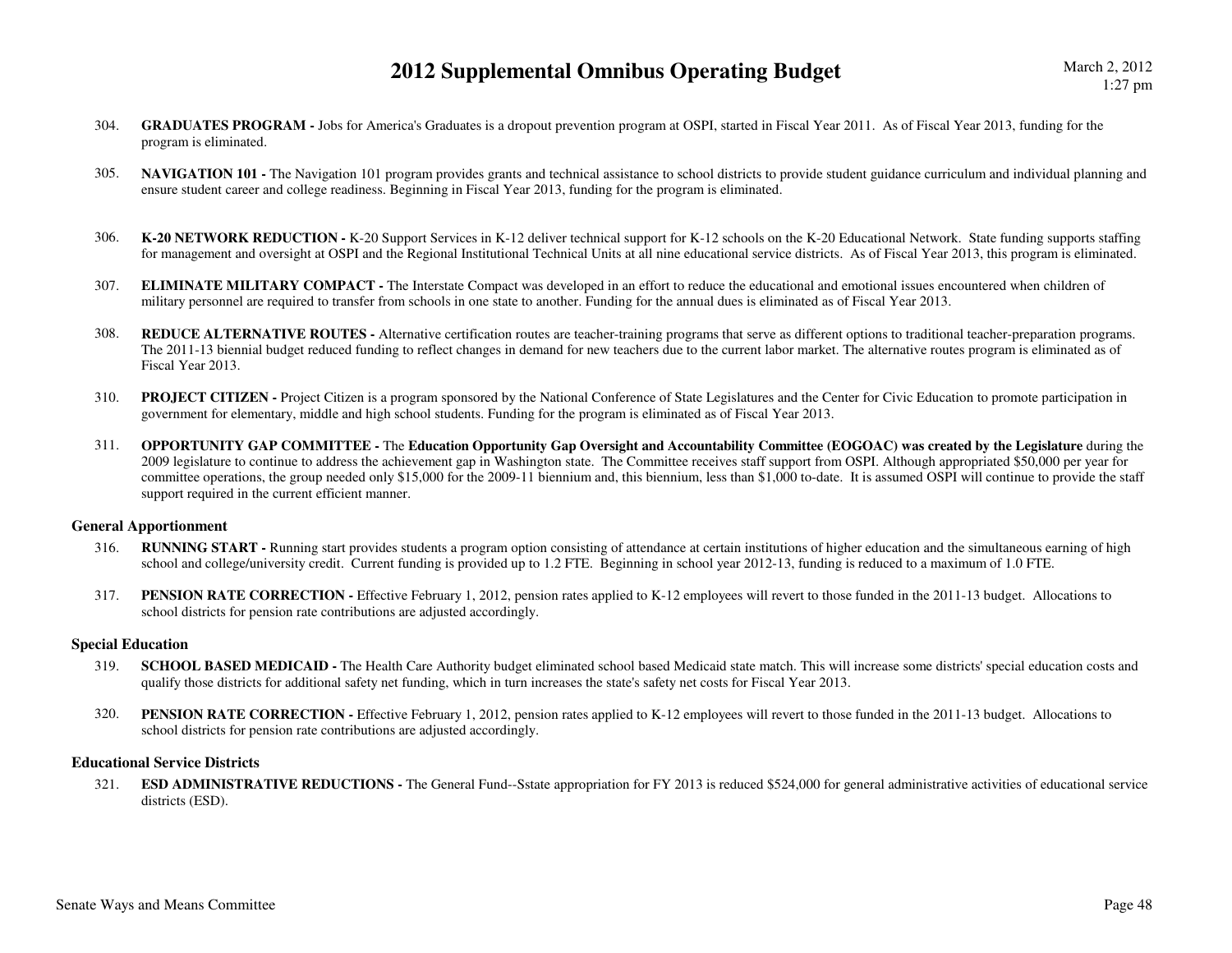#### **Education of Highly Capable Students**

323.**PENSION RATE CORRECTION -** Effective February 1, 2012, pension rates applied to K-12 employees will revert to those funded in the 2011-13 budget. Allocations to school districts for pension rate contributions are adjusted accordingly.

#### **Education Reform**

- **LASER** LASER The Leadership and Assistance for Science Education Reform (LASER) program is a statewide project to implement a hands-on science curriculum through 324.ten regional school district alliances. As of Fiscal Year 2013, funding for this program is eliminated.
- 325.**READING CORPS** - The Reading Corps program provides grants to schools with low reading scores to increase student tutoring through the use of AmeriCorps and VISTA members. As of Fiscal Year 2013, funding for this service is eliminated.
- 326.LEADERSHIP ACADEMY - Leadership Academy - The Leadership Academy supports professional development and training for school administrators. As of Fiscal Year 2013, funding for the program is eliminated.
- 327. **IT ACADEMY -** The Information Technology (IT) Academy Program is a public-private partnership providing free educational software and IT certification and software training opportunities for high school students and staff with state match. As of Fiscal Year 2013, state funding is eliminated.
- 328.**PASS PROGRAM -** The Promoting Actual Student Success (PASS) program started during Fiscal Year 2012. Funding for this program provides enhanced support for College Bound Outreach, the Building Bridges program, the Jobs for America's Graduates program, and the Opportunity Internship program. As of Fiscal Year 2013, this additional funding for the activities through the PASS program is eliminated.
- 329.**READINESS TO LEARN** - The Readiness to Learn program provides grants to school and community consortia to support students and families with the goal of ensuring that all children are able to attend school prepared to learn. As of Fiscal Year 2013, state funding for the grants is eliminated.
- 330.**BEGINNING EDUCATOR SUPPORT TEAM - The Beginning Educator Support Team (B.E.S.T) program provides early career educators with mentorship and support.** Funding for this service is eliminated as of Fiscal Year 2013.
- 331.**PRINCIPAL & SUPT INTERNSHIPS** - Funding for internships for principals, superintendents, and program administrators completing certification programs is eliminated as of Fiscal Year 2013.
- 332. **CTE START-UP GRANTS -** Career and Technical Education (CTE) Start-Up Grants provide funding to middle schools, high school, or skill centers to upgrade high-demand CTE programs. Additionally, the funding for OSPI also requires support of FIRST Robotics, a national program, that is funded through a combination of public and private sources, and oriented toward Science, Technology, Engineering, and Math (STEM) subject areas. As of Fiscal Year 2013, state funding for the grants is eliminated.
- 333.**STEM LIGHTHOUSES** - The Science, Technology, Engineering, and Math (STEM) Lighthouses are three districts that demonstrate best practices in STEM subject areas and provide technical assistance to other districts. As of Fiscal Year 2013, state funding for this program is eliminated.
- 334. **REGIONAL TECHNOLOGY CENTERS -** Regional Education Technology Support Centers are funds directed at Education Service Districts that, in turn, provide school districts with assistance in technology planning, network development, cost-benefit analysis, and professional development. As of Fiscal Year 2013, funding for this program is eliminated.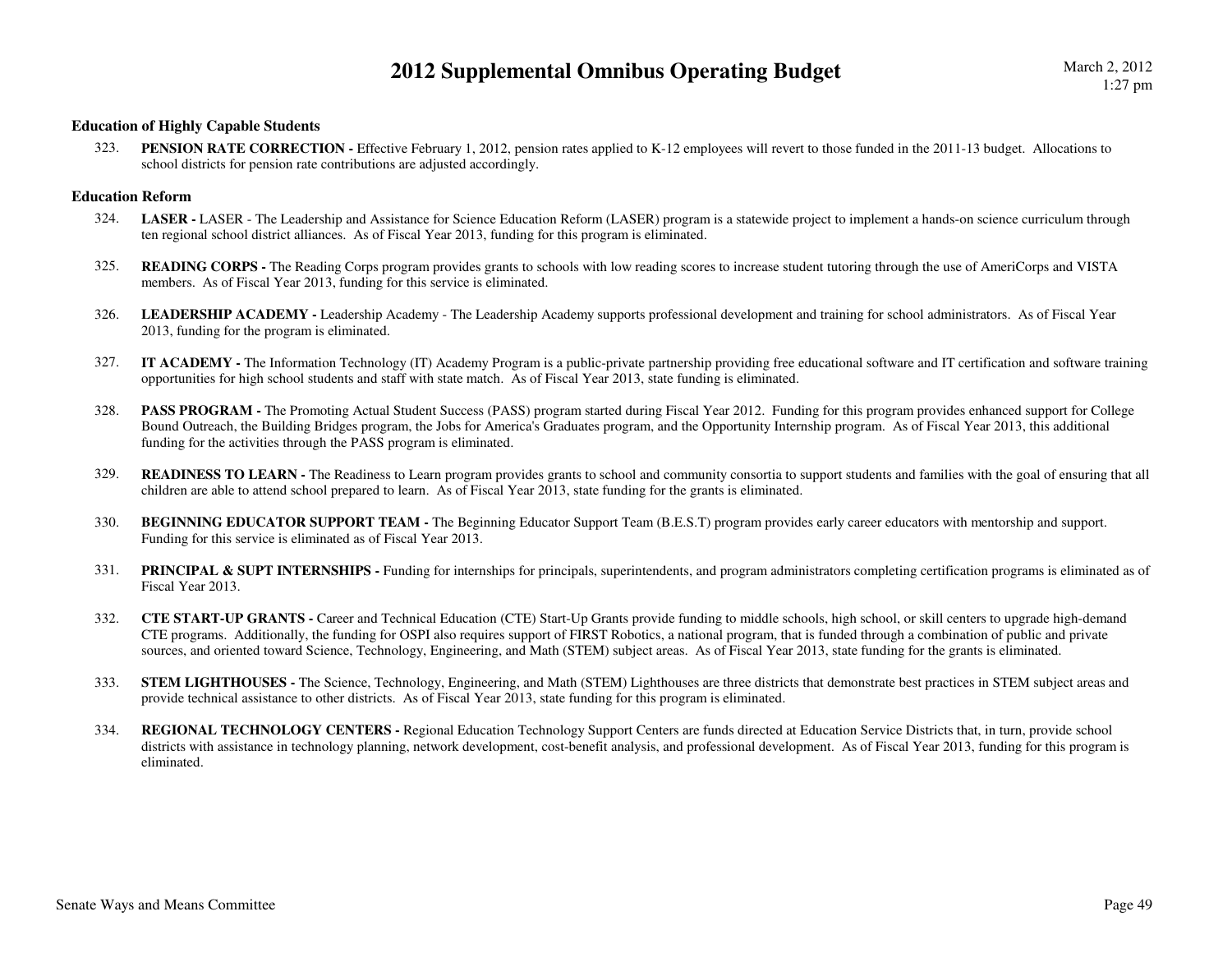- 335.**IMPLEMENT REVISED EVAL SYSTEMS** - Funding is provided pursuant to ESSB 5895 (certificated employee evaluations), implementing a four-tier teacher and principal evaluation system statewide.
- 337.**MIDDLE/HIGH SCH APPLIED MATH/SCI/EN** - Grant funds for middle- and high-school applied mathematics, science, & engineering technical education programs are eliminated as of Fiscal Year 2013.
- 338.**OSPI WEBSITE** - Additional funds have been provided to OSPI since the 1997-99 biennium to help build and maintain a public database of school information, replace paper reports and publications with electronic media, and communicate more effectively with schools and the public. Now that the electronic presence is fully established and almost no documents are printed on paper, unless reimbursed by the requester, this funding is eliminated.
- 340.**NATIONAL BOARD BONUS CHANGE # -** The National Board Bonus program is a voluntary program that provides annual bonuses to teachers who have earned their National Board certification in one, or more, of 25 subject areas. An additional Challenging School bonus is provided to Nationally Board certified teachers who teach in a school with a high enrollment of students eligible for the free and reduced price lunch program. For the 2011-13 Biennium, the annual bonus is \$5,090 and the challenging bonus is an additional \$5,000 per year. Beginning with bonuses earned for school year 2011-12, the annual base bonus will be \$2,500 rather than \$5,090; first-year recipients bonuses will not be pro-rated but will be paid at the full amount; and bonuses will be limited to a five-year term. Challenging bonuses will remain unchanged.

#### **Transitional Bilingual Instruction**

PENSION RATE CORRECTION - Effective February 1, 2012, pension rates applied to K-12 employees will revert to those funded in the 2011-13 budget. Allocations to 342.school districts for pension rate contributions are adjusted accordingly.

#### **Learning Assistance Program (LAP)**

343.**PENSION RATE CORRECTION -** Effective February 1, 2012, pension rates applied to K-12 employees will revert to those funded in the 2011-13 budget. Allocations to school districts for pension rate contributions are adjusted accordingly.

#### **Higher Education**

#### **Council for Higher Education**

344. **TRANSFER - CNCL FOR HIGHER ED -** Funds are shifted from the Council for Higher Education to the Student Achievement Council pursuant to E2SSB 6232 (higher education coordination).

#### **University of Washington**

- 345. **ENGINEERING DEGREE PRODUCTION -** A joint project of the University of Washington and Washington State University Schools of Engineering will expand engineering education opportunities to address areas of critical need for Washington businesses. This project will allow the institutions to convert 425 existing student full-time equivalents (FTEs) to engineering FTEs by funding the difference in the cost of instruction between a general student and an engineering student.
- 346.**AEROSPACE INNOVATION CENTER -** Pursuant to Substitute Senate Bill 5982 (aerospace technology center), funding is provided for a new Center of Aerospace Technology Innovation at the University of Washington and Washington State University. The center will advance research on new technologies offering promise of innovative products in aviation, aerospace, and defense. (Economic Development Strategic Reserve Account-State)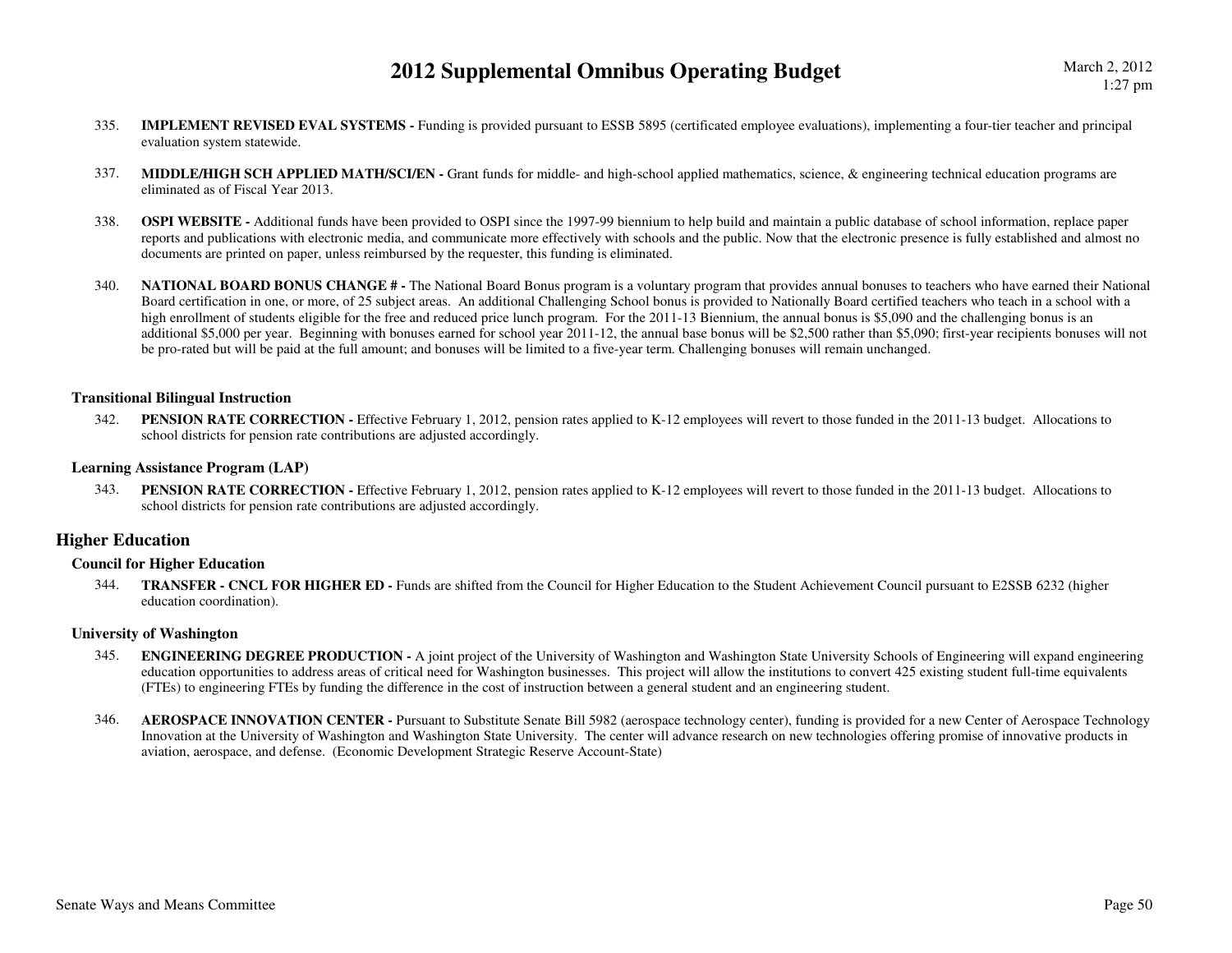- 347. **RUCKLESHAUS CENTER -** Administration of the Ruckleshaus Center was transferred to Washington State University in the 2009-11biennium. Funds for this purpose are shifted to Washington State University.
- 348.**NONRESIDENT TUITION** - Funds are reduced to reflect updated revenue projections as a result of non-resident undergraduate tuition increases implemented by the University of Washington.
- 349. **NATURAL RESOURCE PROGRAM REVIEW -** Pursuant to Second Substitute Senate Bill 6406 (state's natural resources), funding is provided for the University of Washington to conduct a review of state, federal, and local natural resources and environmental regulatory programs related to the hydraulic project approval program, forest practices act, and state environmental policy act. A report is due to the Legislature by September 1, 2014.
- 350. **COLLEGE OF ENVIRONMENT -** A portion of the funding for the College of Environment is shifted permanently to the State Toxics Control Account. (State Toxics Control Account-State)
- 351.**TUITION WAIVERS -** Pursuant to Senate Bill 6617 (tuition waivers), the maximum level of authority to waive tuition is reduced to 16 percent.
- 352.**TAX INCREMENT STUDY** - Funds provided for a tax increment study pursuant to Chapter 164, Laws of 2010 are removed because the study has been completed.

#### **Washington State University**

- **ENGINEERING DEGREE PRODUCTION** A joint project of the University of Washington and Washington State University Schools of Engineering will expand engineering 353.education opportunities to address areas of critical need for Washington businesses. This project will allow the institutions to convert 425 existing student full-time equivalents (FTEs) to engineering FTEs by funding the difference in the cost of instruction between a general student and an engineering student.
- 354. **RUCKLESHAUS CENTER -** Administration of the Ruckleshaus Center was transferred from the University of Washington in the 2009-11biennium. Funds for this purpose are shifted from the University of Washington to Washington State University.
- 355.**NONRESIDENT TUITION** - Funds are reduced to reflect updated revenue projections as a result of non-resident undergraduate tuition increases implemented by Washington State University.
- 356. **COLLEGE OF AG, HUMAN, AND NATL RES -** A portion of the funding for the College of Agriculture, Human, and Natural Resource Sciences is shifted permanently to the State Toxics Control Account. (State Toxics Control Account-State)
- 357.**TUITION WAIVERS -** Pursuant to Senate Bill 6617 (tuition waivers), the maximum level of authority to waive tuition is reduced to 14 percent.

#### **Eastern Washington University**

358.**TUITION WAIVERS -** Pursuant to Senate Bill 6617 (tuition waivers), the maximum level of authority to waive tuition is reduced to 10 percent.

#### **Central Washington University**

359.**NONRESIDENT TUITION -** Funds are reduced to reflect updated revenue projections as a result of non-resident undergraduate tuition increases implemented by Central Washington University.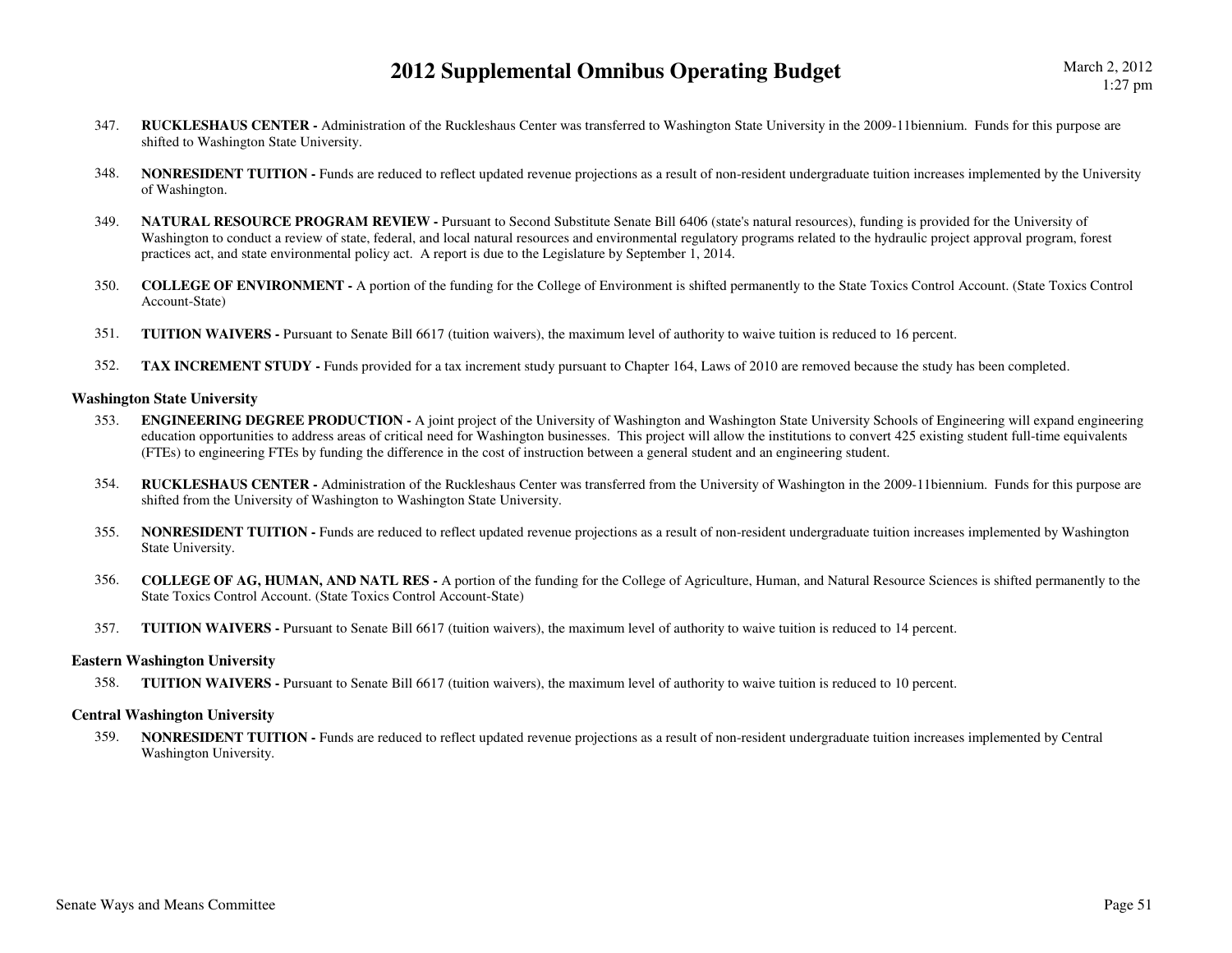360.**TUITION WAIVERS -** Pursuant to Senate Bill 6617 (tuition waivers), the maximum level of authority to waive tuition is reduced to 9 percent.

#### **The Evergreen State College**

- 363. **COMPETENCY RESTORATION TREATMENT -** In accordance with SSB 6492 (competency to stand trial), one-time funds are provided for the Washington State Institute for Public Policy to study and report on the timeframes within which treatment to restore competency to stand trial is most likely to be effective.
- 364.**TUITION WAIVERS -** Pursuant to Senate Bill 6617 (tuition waivers), the maximum level of authority to waive tuition is reduced to 7 percent.

#### **Western Washington University**

- 365.**NONRESIDENT TUITION** - Funds are reduced to reflect updated revenue projections as a result of non-resident undergraduate tuition increases implemented by Western Washington University.
- 366.**TUITION WAIVERS -** Pursuant to Senate Bill 6617 (tuition waivers), the maximum level of authority to waive tuition is reduced to 8 percent.

#### **Office of Student Financial Assistance**

367. **TRANSFER - STUDENT ACHIEVEMENT CNCL -** Funds are shifted from the Council for Higher Education to the Student Achievement Council pursuant to E2SSB 6232 (higher education coordination).

#### **Community & Technical College System**

 **TUITION WAIVERS -** Pursuant to Senate Bill 6617 (tuition waivers), the maximum level of authority to waive tuition is reduced to 24 percent.369.

#### **Student Achievement Council**

- 370.**STUDENT ACHIEVEMENT COUNCIL -** Funds are provided pursuant to E2SSB 6232 (higher education coordination), which creates the Student Achievement Council to replace the Higher Education Coordinating Board to set goals for increasing the educational attainment in Washington and to monitor progress toward meeting those goals. The Office of Student Financial Assistance shall report to the Student Achievement Council.
- 371.**LEADERSHIP 1000 -** Funding for the administration of the Leadership 1000 program is eliminated.
- 372. **TRANSFER - FROM STUDENT FIN AID OFC -** Funds are shifted from the Council for Higher Education to the Student Achievement Council pursuant to E2SSB 6232 (higher education coordination).
- 373. **TRANSFER - FROM CNCL FOR HIGHER ED -** Funds are shifted from the Council for Higher Education to the Student Achievement Council pursuant to E2SSB 6232 (higher education coordination).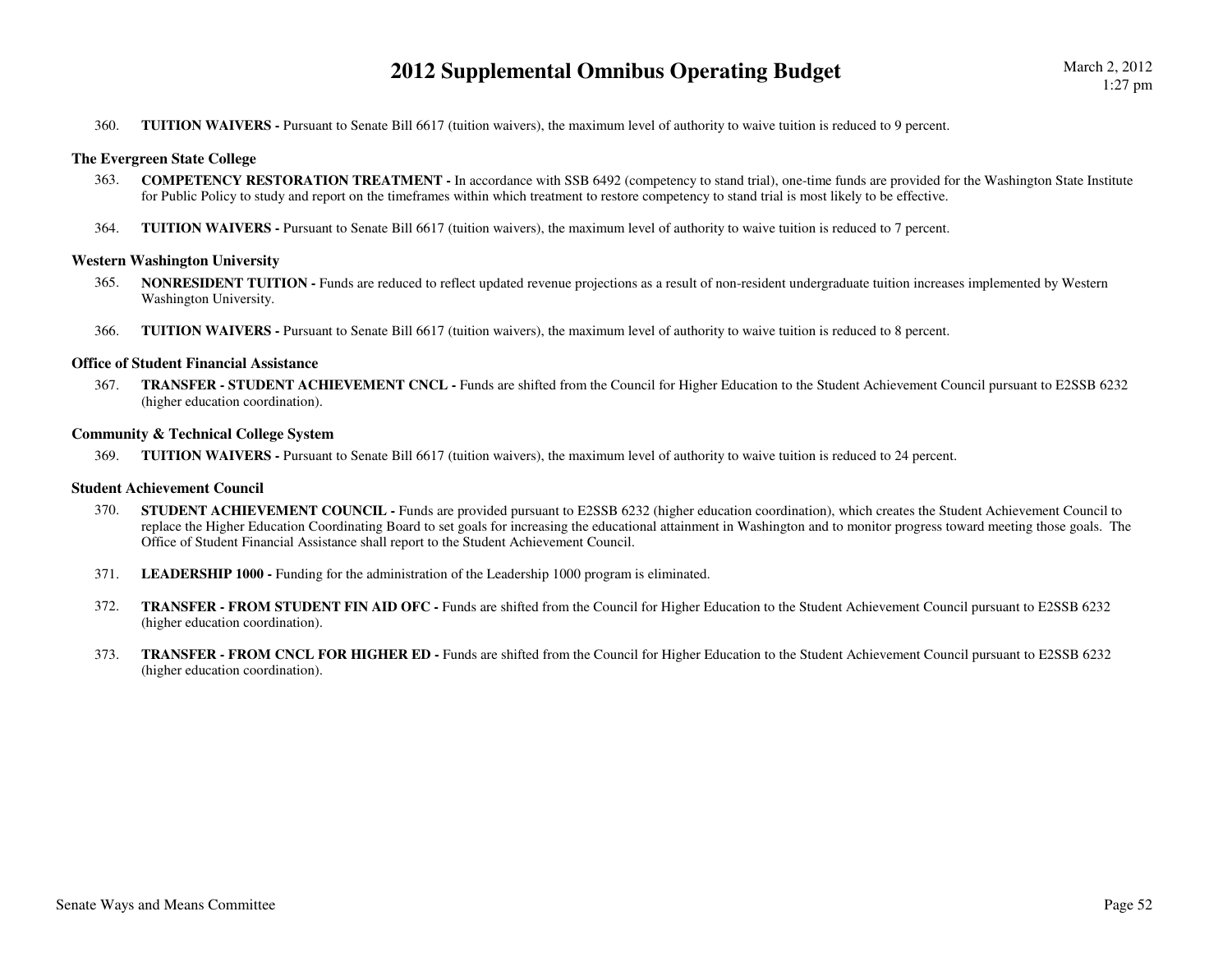#### **Other Education**

#### **State School for the Blind**

ADMINISTRATION & SERVICE REDUCTIONS - The state appropriation for Fiscal Year 2013 is reduced by 5 percent, resulting in reductions to goods and services, 374.equipment purchases, and administrative positions.

#### **Center for Childhood Deafness & Hearing Loss**

375.ADMINISTRATION & SERVICE REDUCTIONS - The state appropriation for Fiscal Year 2013 is reduced by 5 percent, resulting in reductions to goods and services, contracted services, curriculum, staff training, website development, and outreach services.

#### **Workforce Training & Education Coordinating Board**

SERVICE REDUCTION - The Workforce Training and Education Coordinating Board's state fund budget is reduced by 8 percent in each fiscal year of the biennium. This will 376.result in reduced research, coordination, and oversight of the state's employment and skills training efforts.

#### **Department of Early Learning**

- 377.**AGENCY ADMINISTRATIVE REDUCTION -** Funding is reduced for agency administration and program management
- 378.**SEASONAL CARE ADMINISTRATION -** State funds to administer child care subsidies to seasonal agricultural workers through nonprofit organizations are eliminated. Funding for seasonal child care subsidies is not reduced, but eligibility determinations are being administered by the Department of Social and Health Services.
- 379.**STATE CHILD CARE REFERRAL -** Funding to provide child care resource information to parents and to improve child care quality is shifted from state funds to federal funds.
- 380.**TRAINING DATABASE MODULE -** Funding to create a database module on subsidy payment trainings and other related administrative expenses is eliminated.
- 381.**FRIEND & NEIGHBOR CARE TRAINING -** Funding to provide enrichment programs and training to license-exempt in-home care providers is eliminated. This program is also known as Family, Friend, and Neighbor Care or Culturally Relevant Care.
- 383.**PROGRAM SHIFT TO FEDERAL FUNDING -** General Fund-State funding for Homeless Child Care subsidies is eliminated effective February 1, 2012. The program will continue to operate, but will be funded with federal dollars.
- 384.**RACE TO THE TOP -** Federal expenditure authority is provided to the Department of Early Learning for the Race to the Top Early Learning Challenge Grant that was awarded to the state in December 2011. The state was awarded a total of \$60 million under the grant. The grant will last for four years and primarily be used to implement and expand the Quality Rating and Improvement System (QRIS) that the Department piloted in the 2009-11 biennium. The grant will also be used to support the WAKids Kindergarten assessment, professional development, and various system supports.
- 387. **COUNCIL FOR CHILD & FAM TRANSFER -** As a result of Chapter 32, Laws of 2011, the Council for Children and Families is eliminated and relevant duties and funding will transfer to the Department of Early Learning (DEL). Federal Community-Based Child Abuse Prevention funds are transferred from the Department of Social and Health Services to DEL. (General Fund-Federal)